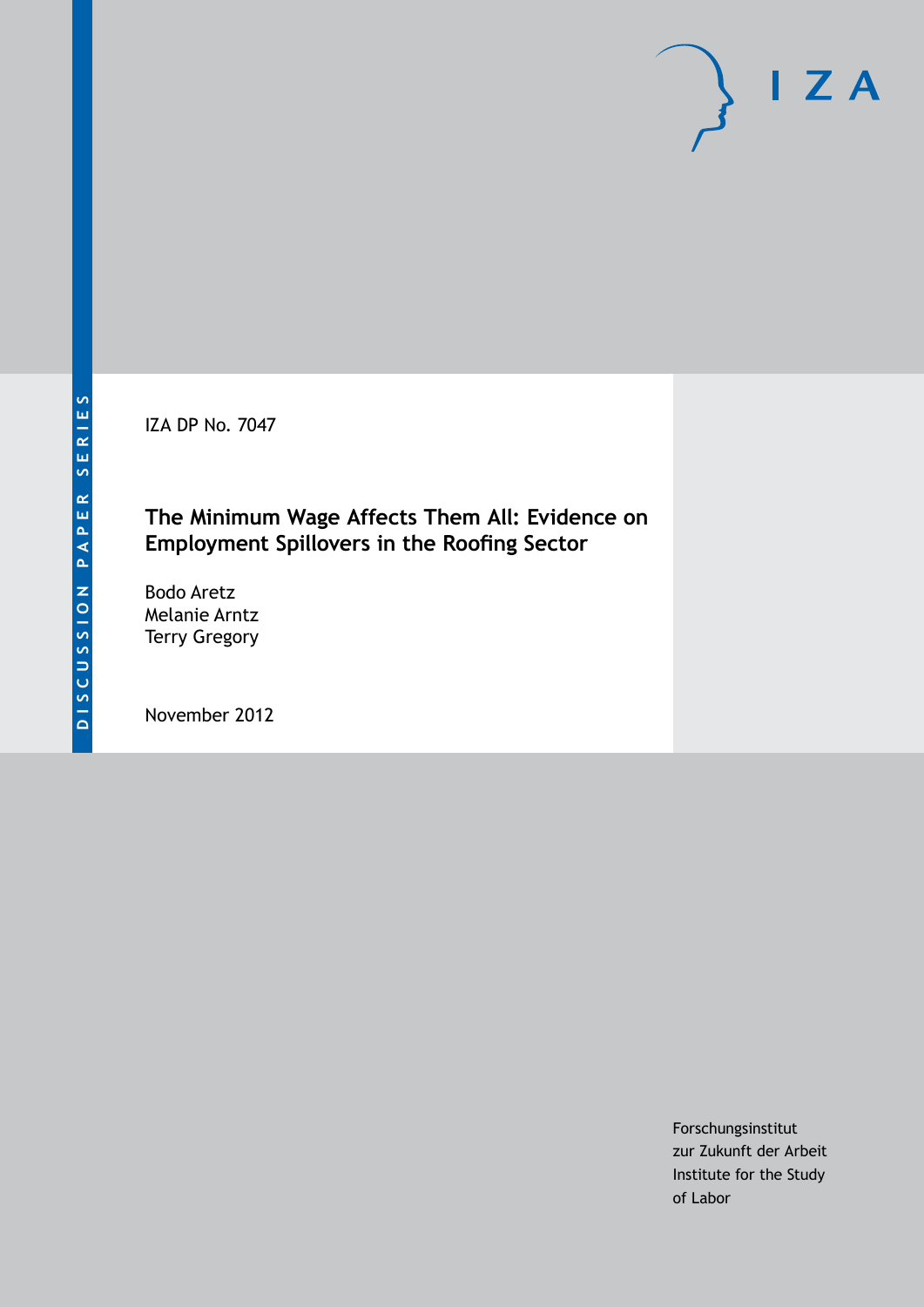# **The Minimum Wage Affects Them All: Evidence on Employment Spillovers in the Roofing Sector**

### **Bodo Aretz**

*ZEW Mannheim and IZA*

### **Melanie Arntz**

*ZEW Mannheim and University of Heidelberg*

### **Terry Gregory**

*ZEW Mannheim*

Discussion Paper No. 7047 November 2012

IZA

P.O. Box 7240 53072 Bonn **Germany** 

Phone: +49-228-3894-0 Fax: +49-228-3894-180 E-mail: [iza@iza.org](mailto:iza@iza.org)

Any opinions expressed here are those of the author(s) and not those of IZA. Research published in this series may include views on policy, but the institute itself takes no institutional policy positions. The IZA research network is committed to the IZA Guiding Principles of Research Integrity.

The Institute for the Study of Labor (IZA) in Bonn is a local and virtual international research center and a place of communication between science, politics and business. IZA is an independent nonprofit organization supported by Deutsche Post Foundation. The center is associated with the University of Bonn and offers a stimulating research environment through its international network, workshops and conferences, data service, project support, research visits and doctoral program. IZA engages in (i) original and internationally competitive research in all fields of labor economics, (ii) development of policy concepts, and (iii) dissemination of research results and concepts to the interested public.

<span id="page-1-0"></span>IZA Discussion Papers often represent preliminary work and are circulated to encourage discussion. Citation of such a paper should account for its provisional character. A revised version may be available directly from the author.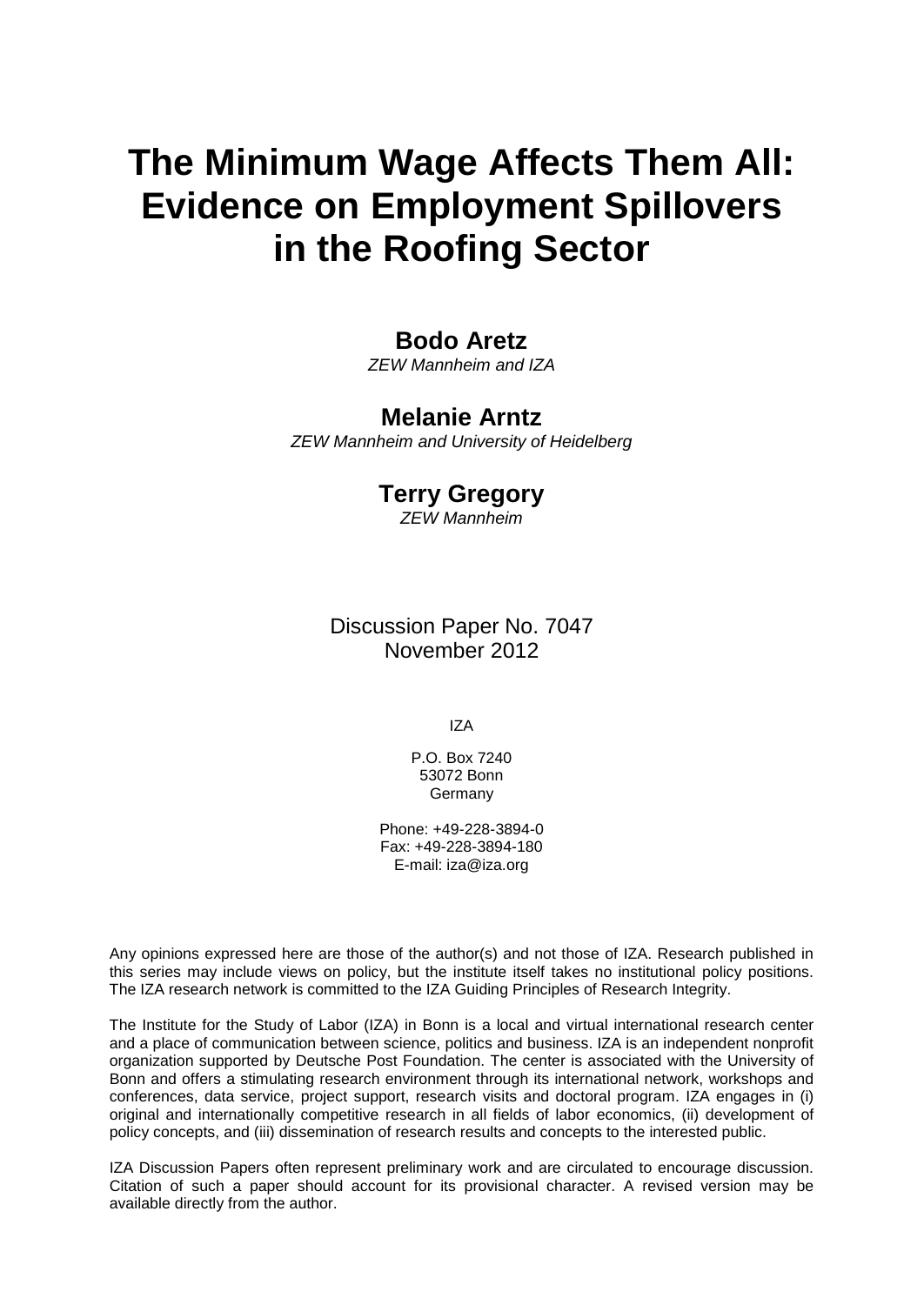IZA Discussion Paper No. 7047 November 2012

## **ABSTRACT**

## **The Minimum Wage Affects Them All: Evidence on Employment Spillovers in the Roofing Sector[\\*](#page-1-0)**

This paper contributes to the sparse literature on employment spillovers on minimum wages by exploiting the minimum wage introduction and subsequent increases in the German roofing sector that gave rise to an internationally unprecedented hard bite of a minimum wage. We look at the chances of remaining employed in the roofing sector for workers with and without a binding minimum wage and use the plumbing sector that is not subject to a minimum wage as a suitable benchmark sector. By estimating the counterfactual wage that plumbers would receive in the roofing sector given their characteristics, we are able to identify employment effects along the entire wage distribution. The results indicate that the chances for roofers to remain employed in the sector in eastern Germany deteriorated along the entire wage distribution. Such employment spillovers to workers without a binding minimum wage may result from scale effects and/or capital-labour substitution.

JEL Classification: J38, J21, J23

Keywords: minimum wage, Germany, capital-labour substitution, labour-labour substitution, scale effect

Corresponding author:

Bodo Aretz Centre for European Economic Research (ZEW) Department of Labor Economics, Human Resources and Social Policy  $171$ 68161 Mannheim Germany E-mail: [aretz@zew.de](mailto:aretz@zew.de)

We thank for financial support through the grant "Minimum wage effects in the roofing sector" by the ZEW Sponsors' Association for Science and Practice. We would further like to thank Stephan Dlugosz and the participants of the "Workshop on Minimum Wage Research" in Mannheim for fruitful discussions. The project also profited from a preceding evaluation of minimum wage effects in the German roofing sector that was financed by the German Federal Ministry of Labour and Social Affairs (BMAS). The authors are responsible for all results and conclusions derived in this study. They do not necessarily reflect the views of the BMAS. All remaining errors are our sole responsibility.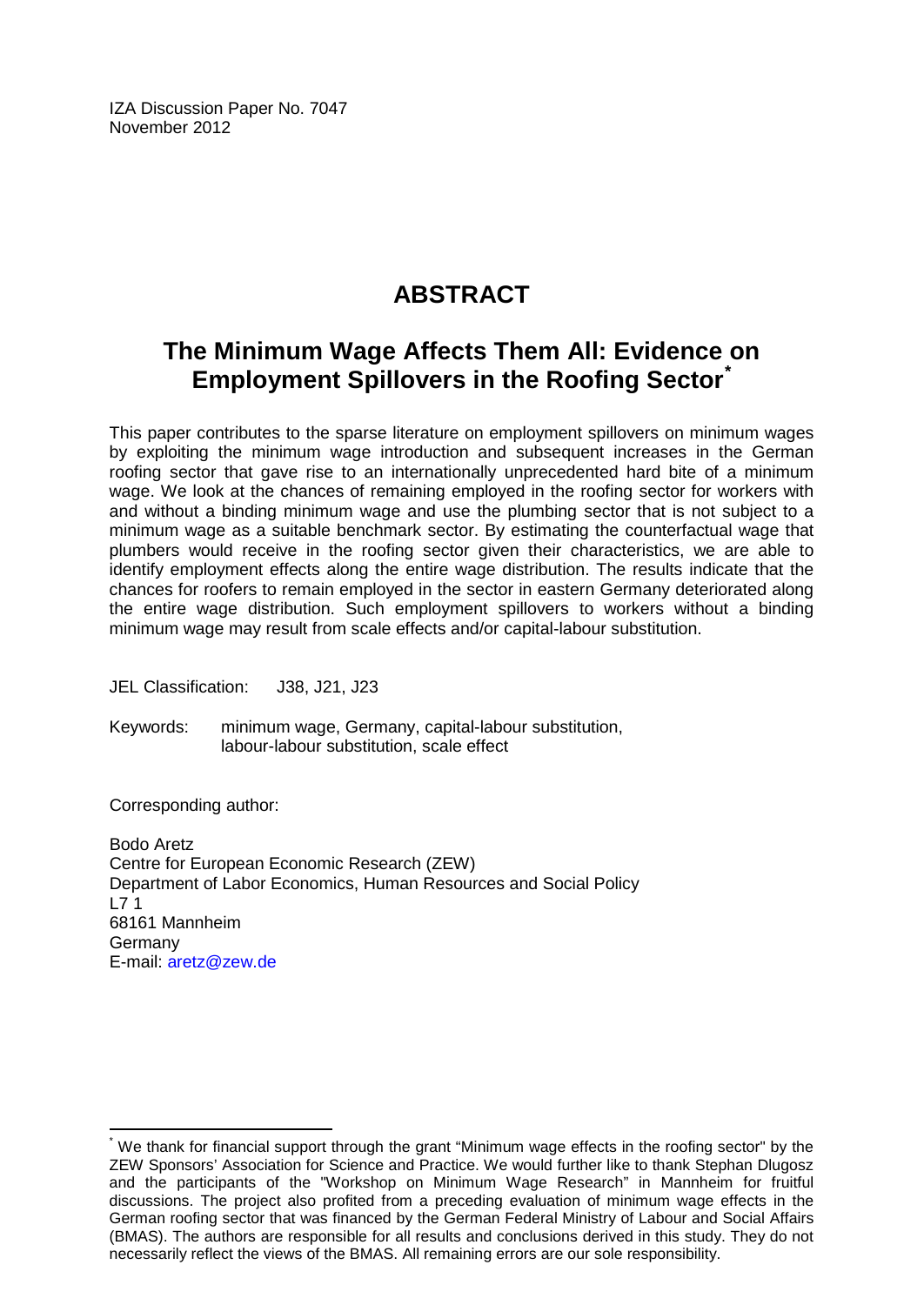## **1 Introduction**

Most minimum wage research focusses on the average employment effect that minimum wages exert on workers with a binding minimum wage, i.e. workers whose wage has to be raised in order to comply with the minimum wage level. In a competitive labour market with a heterogenous workforce and an elastic product demand, for example, workers for whom the minimum wage raises labour costs are expected to experience negative employ-ment outcomes<sup>[1](#page-3-0)</sup> (Brown 1999). However, depending on the production technology, the minimum wage (in short MW) may also affect workers for whom the minimum wage is not binding, see e.g. Neumark and Wascher (2008). If workers with and without a binding minimum wage are complements, a negative scale effect that results from a reduced product demand negatively affects all workers' employment chances. If the two types of workers are substitutes, the MW may raise the demand for workers who earn a wage above the MW, thereby counteracting the negative scale effect by a positive substitution effect. In this case, we may observe negative employment effects for workers with a binding MW and even positive employment effects for workers with a non-binding MW. Moreover, profit-maximising firms may potentially substitute capital for the relatively more expensive labour input, thereby inducing an additional employment decline for all workers who are substitutable by capital. In this latter case, a firm might, in fact, lay off the poorest performers of each type of worker and reduce employment also among workers with a non-binding MW.

The existing literature mainly discusses employment spillovers, i.e. indirect employment effects for workers with a non-binding minimum wage, as a potential source of bias. Linneman (1982), Currie and Fallick (1996), Abowd et al. (2000), and Neumark et al. (2000), e.g., identify the average employment effect on workers with a binding MW by comparing workers with and without a binding MW. Attempts to estimate substitution effects between workers tend to focus on the elasticity of substitution between skill or age groups rather than between workers with and without a binding MW.[2](#page-3-1) The only study

<span id="page-3-0"></span><sup>&</sup>lt;sup>1</sup>In case of a monopsonistic labour market that allows employers to set wages below the equilibrium wage, a minimum wage may instead induce positive or zero employment effects.

<span id="page-3-1"></span><sup>2</sup>See e.g. Neumark and Wascher (1995) for the substitution between age groups, Abowd and Kil-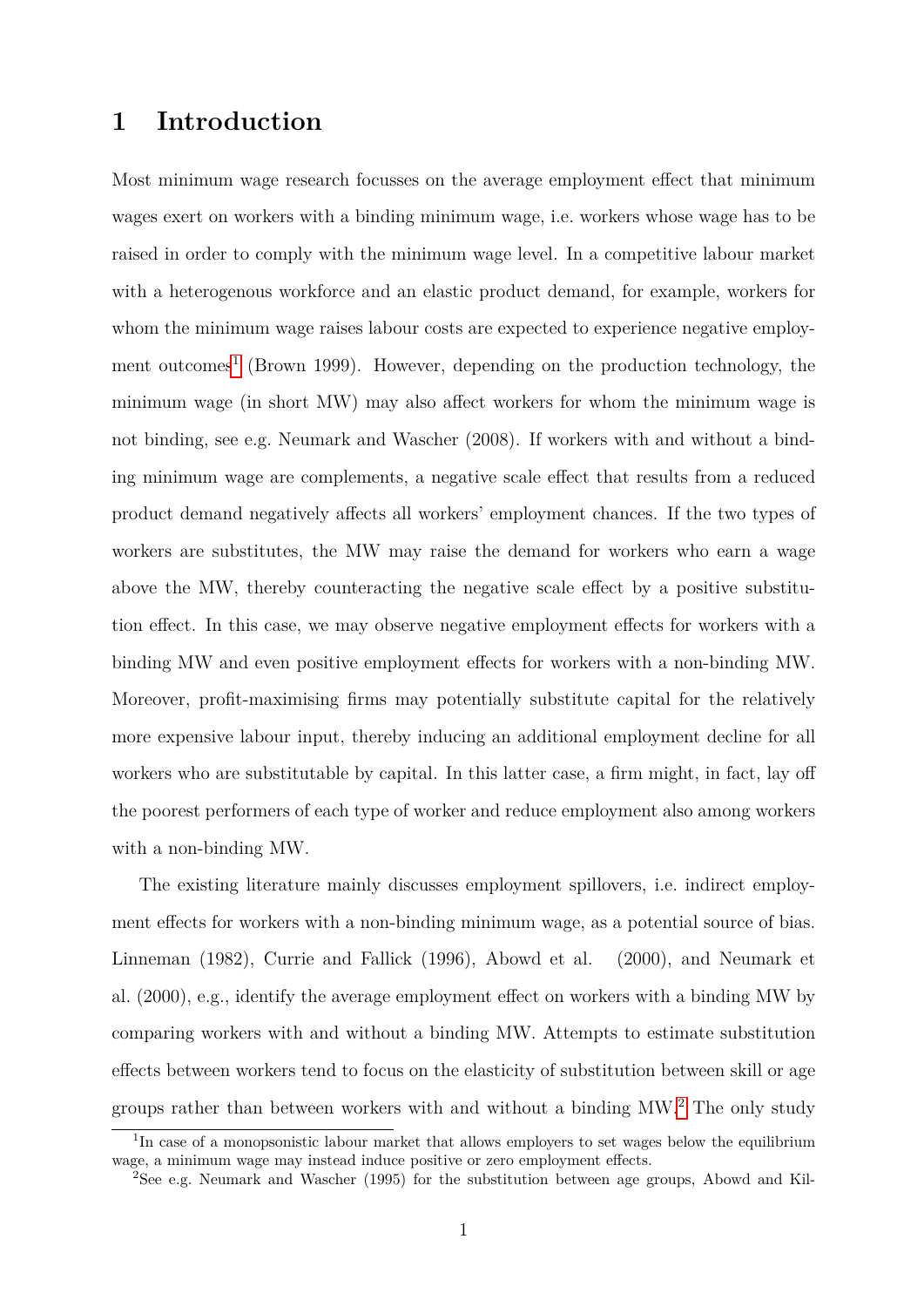that we are aware of that focuses on employment effects along the wage distribution is by Neumark et al. (2004). They report evidence for a negative employment spillover for workers with a wage just above the minimum level.

The aim of this paper is to contribute to the sparse literature on employment spillovers by investigating employment effects along the entire wage distribution. In particular, our contribution is threefold. First of all, we are able to analyse employment effects in a context where the minimum wage bites very hard: the roofing sector in Germany. Its minimum wage was introduced in 1997 and was subsequently raised several times. With a Kaitz Index, i.e. the ratio of the minimum wage level and the median wage, that is around 1 in eastern Germany, the bite has to be considered exceptional even by international standards (Machin et al. 2003, Dolton and Bondibene 2011). The German roofing sector, thus, is an ideal setting to study employment effects along the entire wage distribution since its bite is likely to render indirect employment effects for workers above the minimum wage.

Secondly, we are able to exploit a natural experiment since, for institutional reasons, the minimum wage was introduced only in parts of the construction sector including the roofing sector. Uncovered, yet comparable, sub-sectors may thus serve as a benchmark for the counterfactual development in the roofing sector in order to derive the average treatment effect on the treated (ATT) with respect to the chances of remaining employed in the roofing sector. Since the entire construction sector experienced a dramatic decline in demand after the end of the unification boom in the mid 1990s that almost halved the workforce in Eastern Germany, this is a highly relevant employment outcome.

Thirdly, we contrast the ATT from an intersectoral comparison with an ATT derived from a comparison of workers with and without a binding MW within the roofing sector. Under a number of identifying assumptions, a deviation between these ATTs may hint at employment spillovers within the roofing sector. In order to make such spillovers visible, we then combine both identification strategies. For this purpose, we estimate the counterfactual wage that workers of the control sector would receive in the roofing

ingsworth (1981), and Neumark and Wascher (1994) for the substitution between skill groups, and Hsing (2000) for substitution between part-time and full-time work.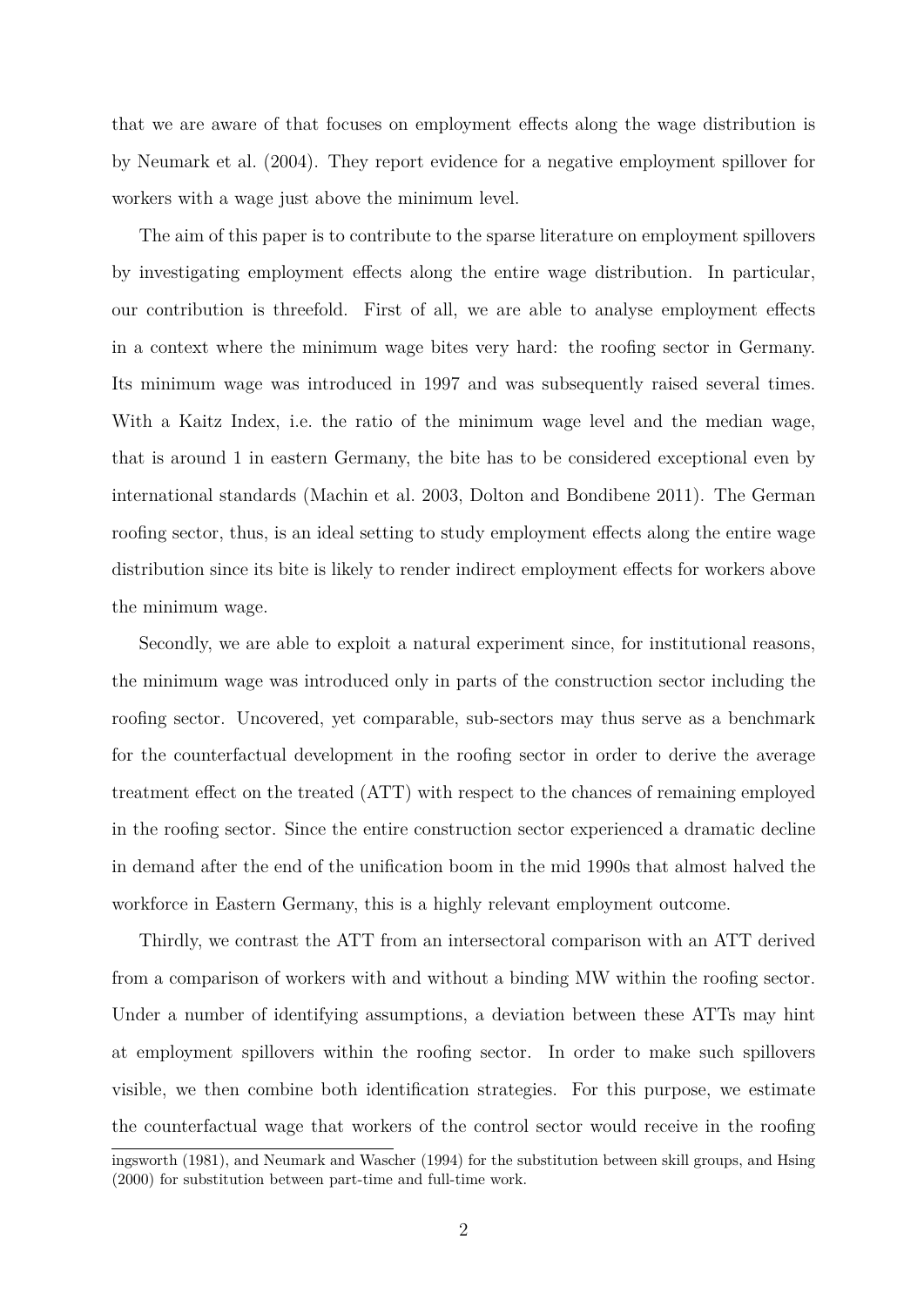sector given their characteristics. This enables a comparison of workers with and without a binding MW across sectors and also allows for estimating the employment effects along the entire wage distribution.

Finally, we make use of two administrative linked-employer-employee panels one of which contains the full sample of workers in the roofing sector over the observation period of interest. Hence, we are able to take account of unobserved heterogeneity at the individual level, which may be relevant if employers mainly substitute workers along unobservable skills as was suggested by Fairris and Bujanda (2008). Our paper, thus, yields much broader insights into the employment effects of minimum wages than most previous studies.

The findings indicate that the chances to remain employed in the roofing sector have deteriorated due to the minimum wage introduction, especially in eastern Germany where the bite of the MW was particularly hard. However, the impact suggested by comparing workers with and without a binding MW appears to be underestimated compared to the intersectoral comparison, thus hinting at employment spillovers. An intersectoral comparison suggests negative employment outcomes for east German workers along the entire wage distribution. According to personal interviews with sector insiders, capitallabour substitution rather than scale effects drive this finding. Our results highlight the need for a broader perspective on the employment impact of minimum wages and also put doubts on any attempt to identify employment effects of minimum wages by comparing workers with and without a binding MW within a covered sector.

The paper is structured as follows. Section [2](#page-6-0) contains information on the German roofing sector, the introduction of the minimum wage and discusses some expectations for the empirical estimations given its market structure. Section [3](#page-10-0) describes the data basis before Section [4](#page-12-0) discusses the bite of the minimum wage. Section [5](#page-17-0) describes the general difference-in-differences estimation framework for the identification of employment effects that is applied to different treatment and control groups in Sections [6](#page-19-0) and [7.](#page-30-0) Section [8](#page-36-0) concludes.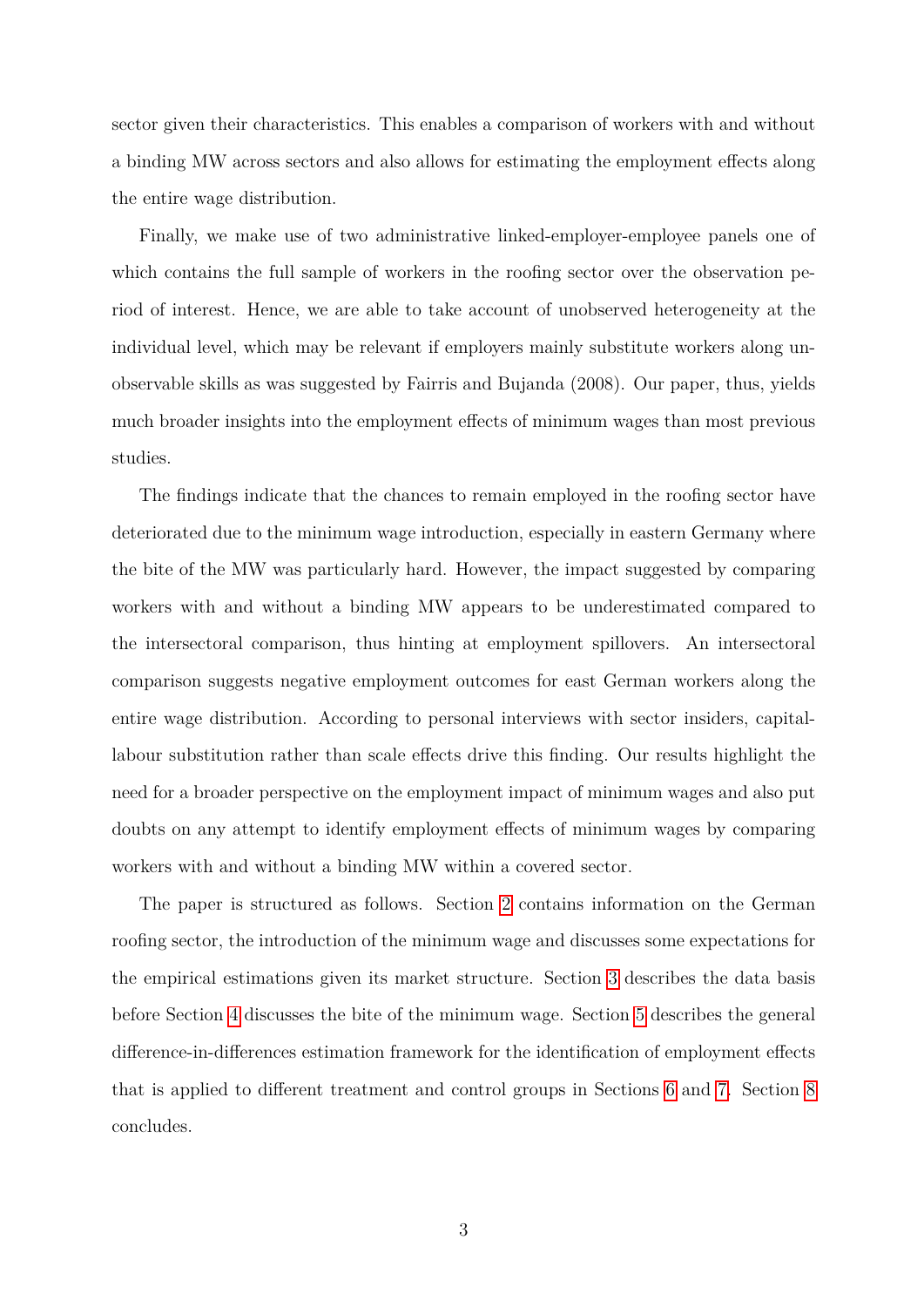## <span id="page-6-0"></span>**2 The German Roofing Sector**

**Market structure.** The goods and services that are provided by the roofing sector encompass the roofing of new buildings as well as the mending of old roofs. Roofing is a traditional craft in Germany requiring a master craftsman's diploma in order to start a business.[3](#page-6-1) These traditional roofing companies usually employ less than ten employees and provide their services regionally and mainly to private home owners whose demand may be rather inelastic given the few available and mainly illegal substitutes such as moonlighting. In a survey among 250 roofing companies in 2011, more than three quarters of all companies considered quality rather than prices to be the main dimension of competition (Aretz et al. 2011). For those companies with more than 30 employees, which constitute less than 10%, however, price competition may be more relevant since they tend to work for public contractors and are active beyond regional boundaries.[4](#page-6-2)

Moreover, in contrast to most sectors that have been studied extensively in the MW literature, the roofing sector has a rather high level of qualification and is not very labour intensive. More than 95% of all workers work fulltime, and a relatively high share of around three quarters has at least a vocational training degree.[5](#page-6-3) Moreover, labour costs account for less than 40% of total costs only (Cost Structure Survey 2001), and technical advances regarding materials and roofing techniques appear to be quite important as reported by roofing companies in a number of qualitative interviews.<sup>[6](#page-6-4)</sup>

**Business cycle.** The entire construction sector experienced a boom period in the early 1990s due to German reunification but began to shrink from the mid 1990s on, see Figure [1.](#page-7-0) In eastern Germany, this post-unification downturn was much more dramatic than in western Germany and reduced the construction sector's revenues in the subsequent

<span id="page-6-1"></span> $3\text{As}$  an exception, it is not required to hold such a diploma if someone works as an itinerant worker. Such workers tend to work alone and mainly provide mending services only.

<span id="page-6-3"></span><span id="page-6-2"></span><sup>4</sup> Information on company size is based on the BA data (see Section [3](#page-10-0) for details).

<sup>&</sup>lt;sup>5</sup>The part-time information is taken from the Cost Structure Survey for 2001 (Kostenstrukturerhebung), which is released by the German Statistical Office. The share of qualified workers is calculated based on the BA data (see Section [3](#page-10-0) for details).

<span id="page-6-4"></span> $6$ Ten qualitative interviews with roofing companies and four additional interviews with representatives of the trade union and the employer's association were conducted within a report prepared for the Federal Ministry of Labour and Social Affairs, see Aretz et al. (2011) for details.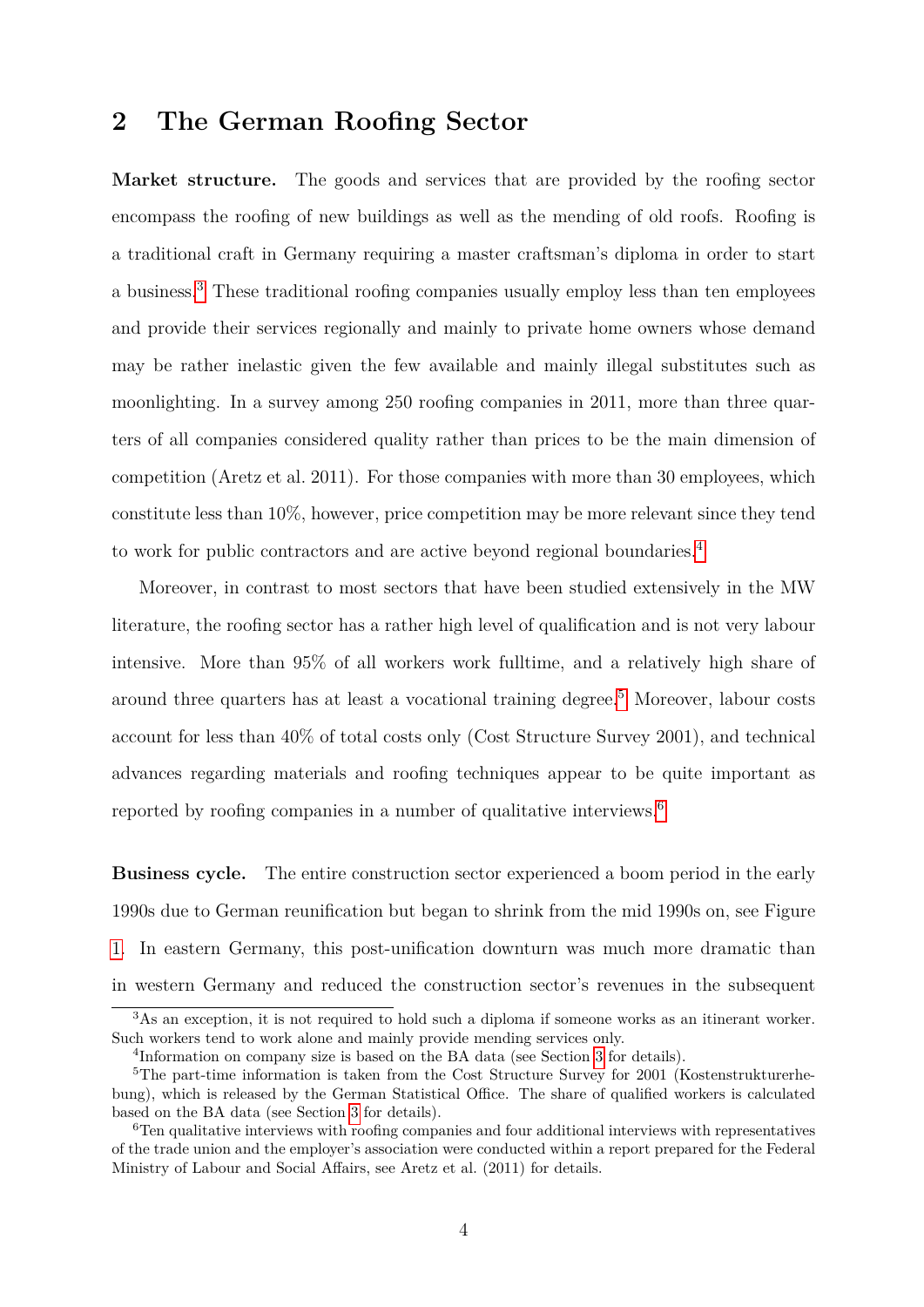years by more than half. After 2004, all construction sectors reinstalled revenue levels in western Germany similar to the early 1990s, while the recovery in eastern Germany was rather marginal. Compared with structural engineering, the roofing sector and other subconstruction sectors such as plumbing, glazing and painting services experienced a less dramatic decline in the demand for their services in the mid 1990s and a faster recovery after 2004. The demand for sub-construction work hinges on the demand for new buildings as well as the age structure of the existing stock of houses with the latter apparently having a smoothing impact on the business cycle compared to structural engineering.

<span id="page-7-0"></span>

Moreover, sub-construction sectors broadened their portfolio during the last years, thereby stabilising the demand for their services. In particular, roofing companies are increasingly involved in the assembling of photovoltaic cells as well as the ex post insulation of old roofs.[7](#page-7-1) The plumbers and, to a lesser extent, glaziers and painters also benefited from this development. At least in western Germany, this has presumably contributed to a faster recovery in the roofing and the plumbing sector compared to other sub-construction sector and structural engineering.

**Minimum wage regulations.** Apart from shrinking demand, additional pressures in the mid 1990s stemmed from the introduction of a free movement of labour that allowed eastern European firms to send workers to German construction sites while paying home

<span id="page-7-1"></span><sup>7</sup>Both of these developments have been boosted by government initiatives for subsidising solar energy generation since 2000 (*Erneuerbare-Energien-Gesetz*) and energy-saving renovations since 2002 (*Energetische Gebäudesanierung*).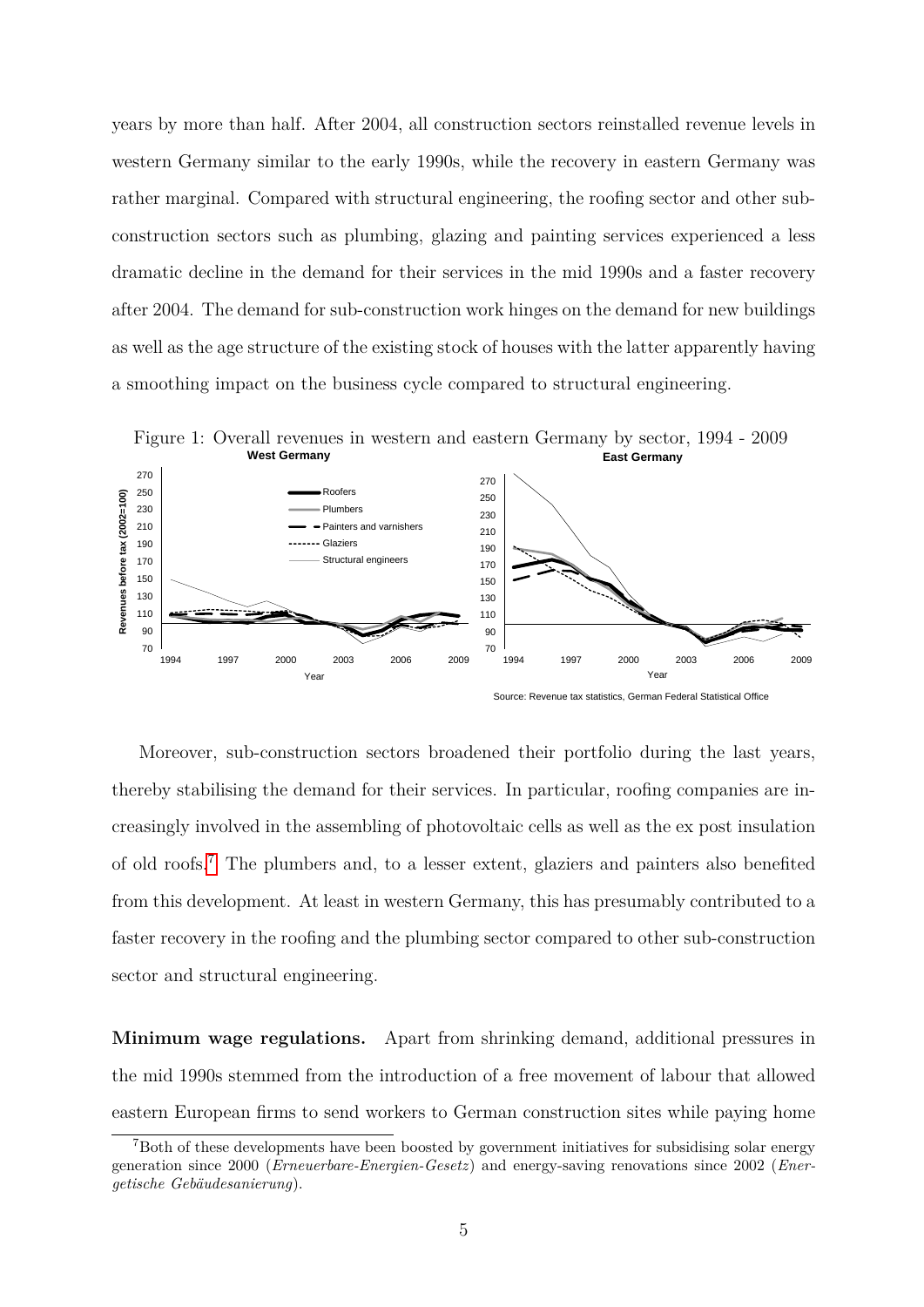country wages. In order to protect German workers, legally binding minimum wages that had to be paid to all workers on German construction sites irrespective of the origin of their contract were introduced in the structural engineering and some sub-construction sectors. Since minimum wages are negotiated separately for certain sub-divisions of the construction sector, not all sub-divisions agreed on minimum wage regulation, resulting in a coexistence of quite comparable sectors with a legally binding minimum wage (e.g. structural engineering and roofing sector since 1997; painting sector since 2003) and sectors such as glazing and plumbing services that are not subject to a legally binding minimum wage until now. Hence, these sectors may potentially serve as a benchmark for the counterfactual development in the roofing sector in the absence of a legally binding minimum wage.

The minimum wage in the roofing sector applies to all blue-collar workers of any roofing company or roofing branch within a larger company who are at least 18 years of age, who are not an apprentice and who are not working as a custodial worker. Thus, all white-collar workers such as office clerks as well as certain parts of the blue-collar workforce are exempted from the minimum wage regulation. Introduced in October 1997, the minimum wage was subsequently raised several times and was even interrupted by short periods without any legally binding minimum wages, see Figure [2.](#page-9-0) These interruptions reflect the fact that the minimum wage is negotiated between the responsible trade union (*IG Bau*) and the association of employers in the roofing sector (*Zentralverband des Deutschen Dachdeckerhandwerks*) as a part of the general collective bargaining agreement. When these agreements expire, there may be short interruptions before a new agreement is reached. Because the continuation of a minimum wage was not subject to any debate since its introduction, roofing companies could, however, expect a new minimum wage agreement, rendering any behavioural adjustments during these interruptions very unlikely. Moreover, minimum wages were harmonised between western and eastern Germany in 2003 despite wages in western Germany exceeding wages in eastern Germany by about 25%. This results in an extremely hard bite of the minimum wage in eastern Germany as we will see in Section [4.](#page-12-0)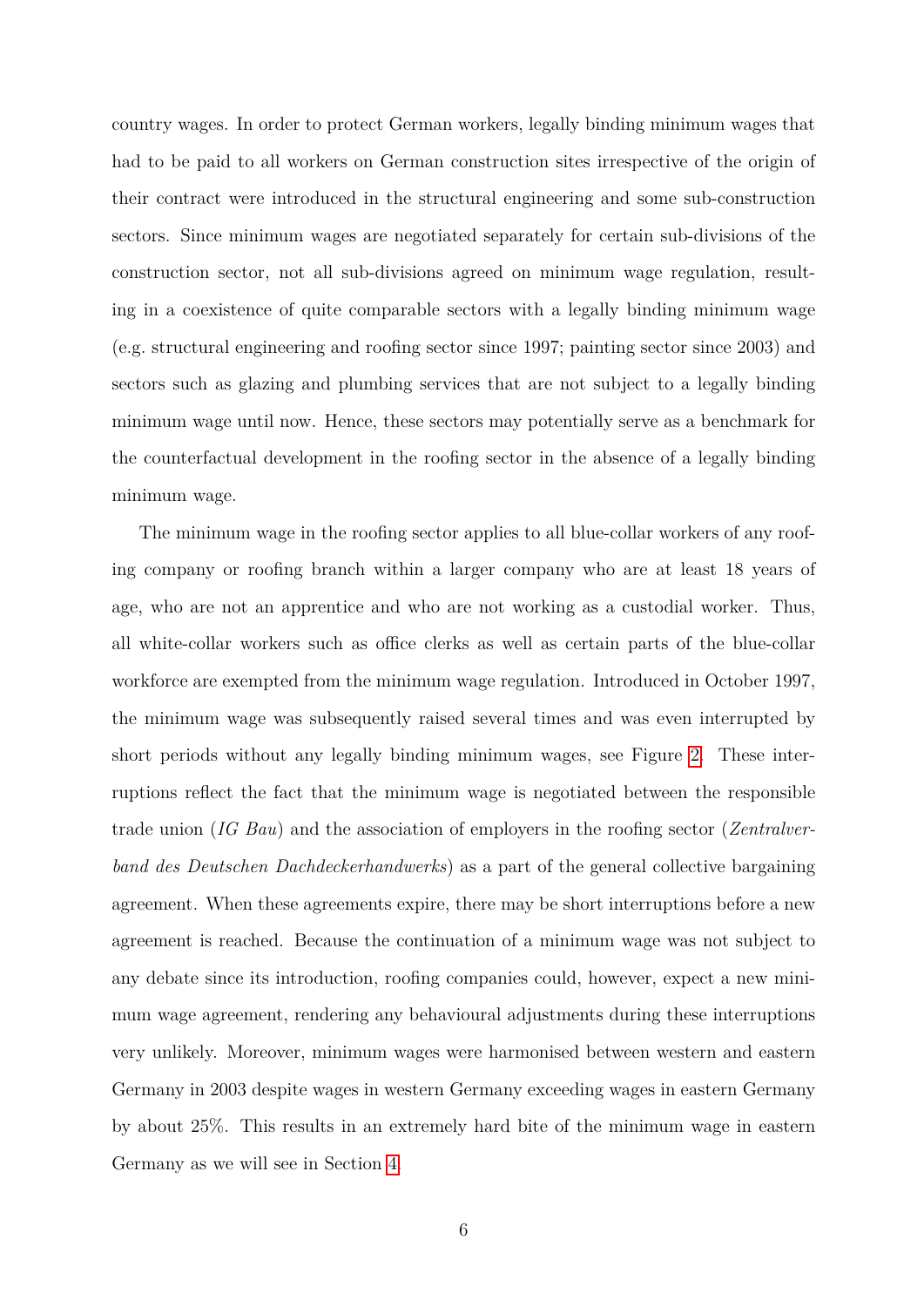

<span id="page-9-0"></span>

Taking all this evidence together, the roofing sector's market structure suggests a rather limited impact of minimum wages on employment given its limited labour intensity, the ability of roofing companies to at least absorb some of additional costs by raising prices and the fact that technical advances and increases in productivity offer options for cushioning rising labour costs. At the same time, however, the lower wage floor was fixed on a rather high level (see also section [4\)](#page-12-0), particularly in eastern Germany, thus rendering employment effects likely. Moreover, changes in relative input prices may create incentives for substituting labour by capital and/or less skilled by skilled workers. Finally, the minimum wage in the roofing sector was introduced during a period of economic downturn and a shrinking market size. This strongly reduced the sector's workforce (see Appendix A), although the number of companies even slightly increased at the same time as the share of single-person companies jumped from 8% in 1995 to 23% in 2010. With the number of unemployed workers with sector-specific human capital queuing for jobs on a rise, the bargaining power of those still working in the sector may have come under pressure.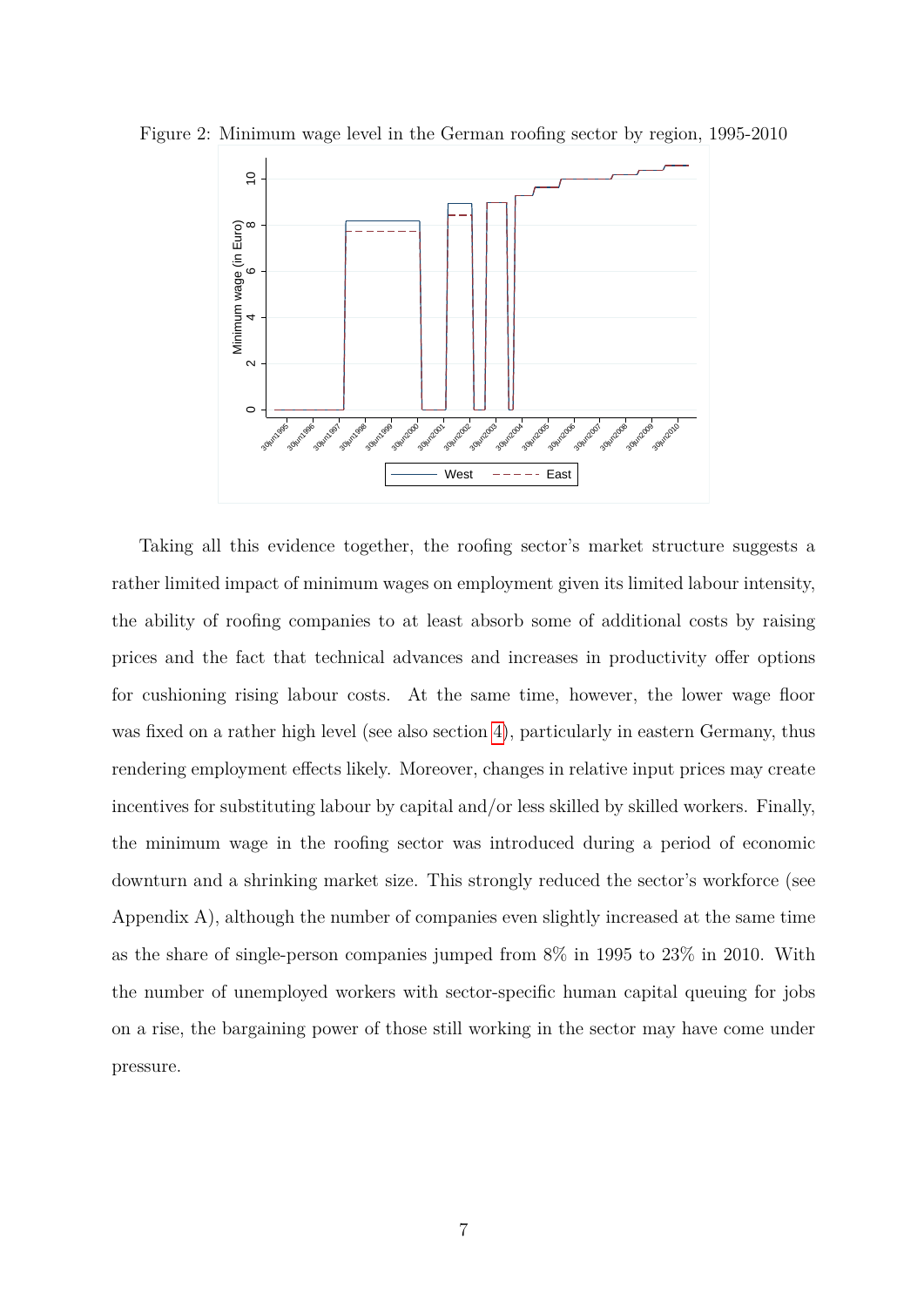## <span id="page-10-0"></span>**3 Administrative Linked Employer-Employee Data**

For our analysis, we are able to exploit two administrative linked employer-employee panel data sets: (1) data that is collected by the central pay office of the roofing sector (*Lohnausgleichskasse, LAK*), in short the LAK data, and (2) data that is collected by the Federal Labour Agency (*Bundesagentur für Arbeit, BA*) for all employees that are subject to social insurance contributions, in short the BA data.

#### **3.1 LAK Data**

In order to balance out the seasonal fluctuation of the sector, all roofing companies have to pay an insurance premium to the LAK that is related to the total payroll of their blue-collar workers. Therefore, they are obliged to give a monthly record to the central pay office of the roofing sector. For our analysis, we have access to the full sample of blue-collar workers on a monthly basis for the years 1995 to 2010, thus covering both the pre- and post-minimum wage period. Information on monthly working hours and monthly gross wage allows for calculating the hourly gross wage. Between October and April, however, reported working hours need not match the true working hours because of special regulations for cushioning the seasonal character of the sector's activities. Hence, we use the June information for the analysis based on the LAK data in order to avoid such distortions and to ensure the comparability of the analysis with the BA data (see below).

The data contains additional information only on sex and age of the workers. Since we do not know whether someone is an apprentice or working as a custodial worker, who are both exempted from the minimum wage regulation, we are not able to exactly identify all covered workers. Since most custodial workers are female, however, and the share of females among covered roofers is less than 2% according to the BA data, we exclude women from the LAK sample. We also exclude all workers below the age of 19 and assume that this also eliminates most uncovered apprentices. Our sample, thus, differs from the exact coverage by missing some covered women and including some uncovered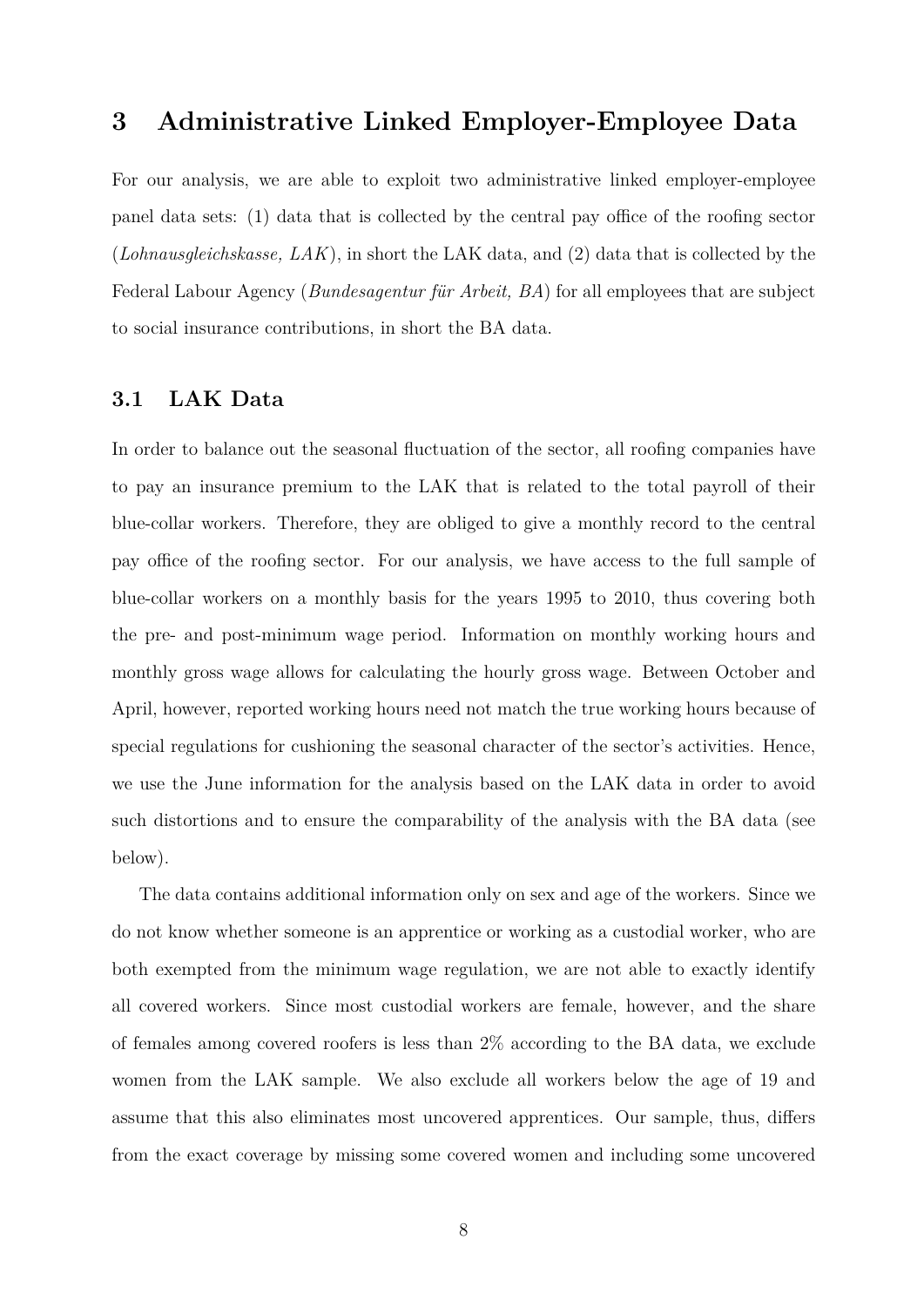apprentices in the sample. Overall, we observe a total of 1,094,609 observations between 1995 and 2010 that stem from 217,779 individuals in 22,879 firms. Note that we are able to calculate some firm level information such as average gross pay, average firm size and average age of the company's workforce that we can use in addition to the individual information.

#### **3.2 BA Data**

A major disadvantage of the LAK data is that it is only available for the roofing sector, thus precluding any identification strategy that rests upon inter-sector comparisons. Such an alternative identification strategy, however, becomes available based on the BA data since it includes information for 75% of all companies in the roofing sector as well as sub-samples of companies in other sub-construction sectors such as painting, plumbing and glazing services for the observation period from  $1994$  to  $2008$  $2008$ .<sup>8</sup> For all individuals who are subject to social insurance contributions and work in one of these companies on June 30th, the data contains the corresponding period of continued employment in that company within the calender year that overlaps June 30th.<sup>[9](#page-11-1)</sup> Thus, the longest spell encompasses the full calender year, while the shortest employment spell would be an employment period of one day on June 30th only.

For each employment spell, we have information on age, sex, educational background, the gross daily wage, occupation, and occupational status. Thus, the data allows for identifying covered individuals quite precisely. In particular, we are able to exclude custodial workers, apprentices and white-collar workers as well as underage workers.<sup>[10](#page-11-2)</sup> Overall, the sample consists of 791,910 observations in the roofing sector that stem from 172,257 covered roofers in 17,186 roofing firms and 1,557,661 observations by 354,834 workers in

<span id="page-11-0"></span><sup>8</sup>This information is taken from the *Betriebshistorikdatei*, a data set that aggregates the individual data that is collected by the BA to the firm level, see Hethey-Maier and Seth (2010) for details on the data.

<span id="page-11-1"></span><sup>9</sup>This information is taken from the employee record of the BA (*Beschäftigtenmeldungen*), see e.g. Drews (2008) for details.

<span id="page-11-2"></span><sup>&</sup>lt;sup>10</sup>We also exclude workers with a minor employment which is defined as earning below the social insurance contribution threshold of  $400\epsilon$  per month because these workers are included in the data only after 1998. For comparability reasons, we also dropped such workers in the LAK data.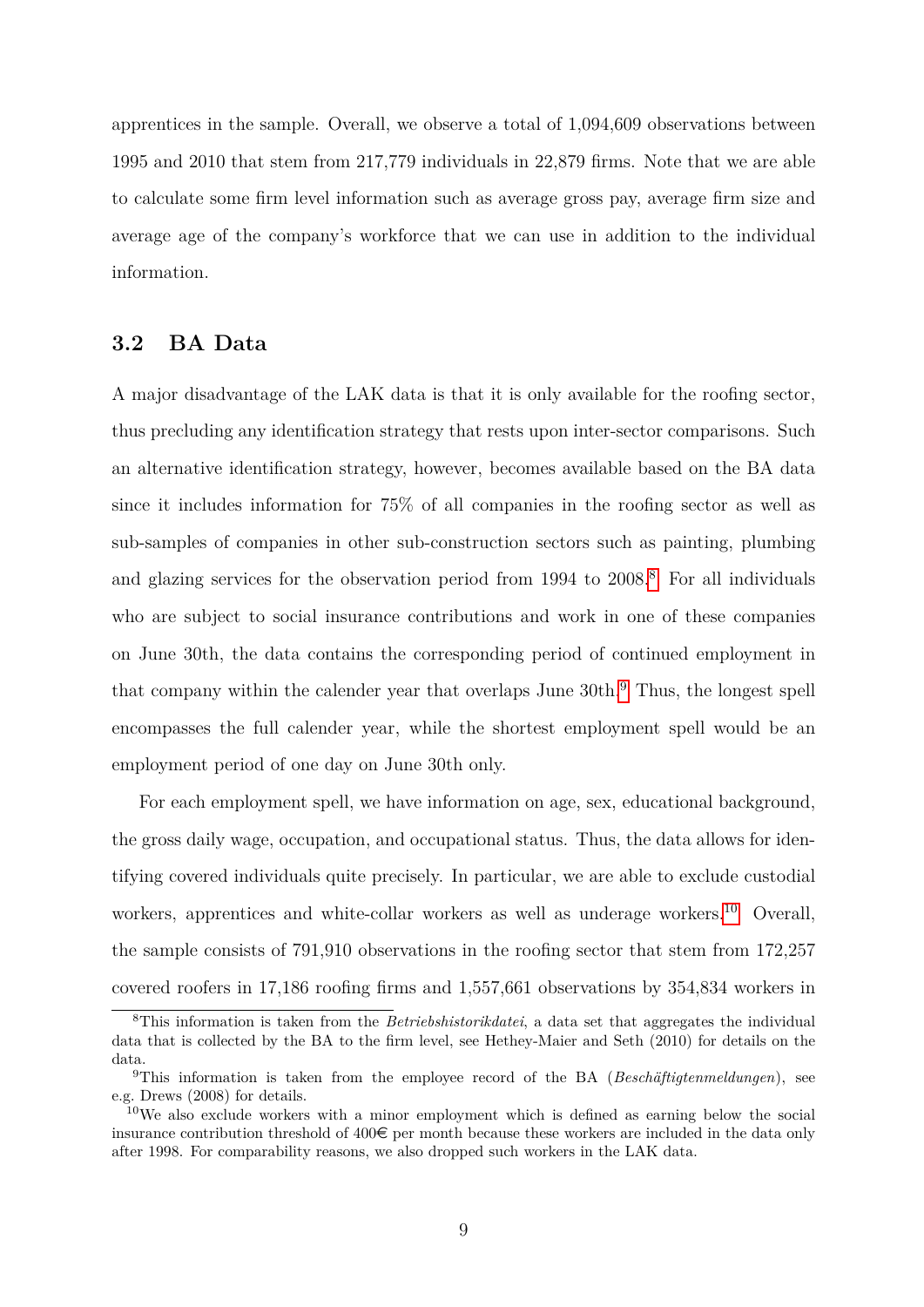35,250 firms from other sub-construction sectors who fulfill the same criteria.

Since the data only distinguishes between full-time and part-time workers and includes information on daily gross wages only, the main restriction of the BA data refers to the corresponding lack of information on hourly gross wages. As a remedy, we impute the hourly gross wage by estimating the observed hourly gross wage in the LAK data as a function of explanatory variables that are available in both data sets. For this purpose, we first adjust the LAK data to have a similar data structure as the BA data by creating employment spells for each individual who has worked on June 30th. For these spells, both data sets provide information on or allow for computing the length of the spell, the beginning of the spell, the daily gross wage, dummies for part-time or full-time employment, individual information on sex and age as well as a number of firm-level information such as firm size, workforce composition, and average gross daily wage. Using all these explanatory variables and allowing for additional heterogeneity by estimating the wage model separately for each year, eastern and western Germany as well as for workers of different quintiles of the daily gross wage distribution, we are able to explain 88% of the variation in hourly gross wages in the LAK data. We then use these estimates for predicting the hourly wage in the BA data. The quality of this imputation not only hinges on the  $R^2$  of the wage estimation, but also depends on the comparability of the LAK and the BA sample and explanatory variables. Appendix B shows that the imputed and observed wage distribution are very comparable. As a result, the average predicted mean wage for full-time workers of  $13.26 \in \text{and } 9.94 \in \text{in}$  the BA data in western and eastern Germany, respectively, comes very close to the observed average wage in the LAK data with  $13.22 \in$  for western Germany and  $9.85 \in$  for eastern Germany.

## <span id="page-12-0"></span>**4 The Minimum Wage and Its Bite**

Table [1](#page-14-0) displays several indicators of the bite of the minimum wage (MW) for the June preceding the introduction of a new MW regulation within the next year. In particular, we look at the share of covered workers for whom the upcoming MW is binding due to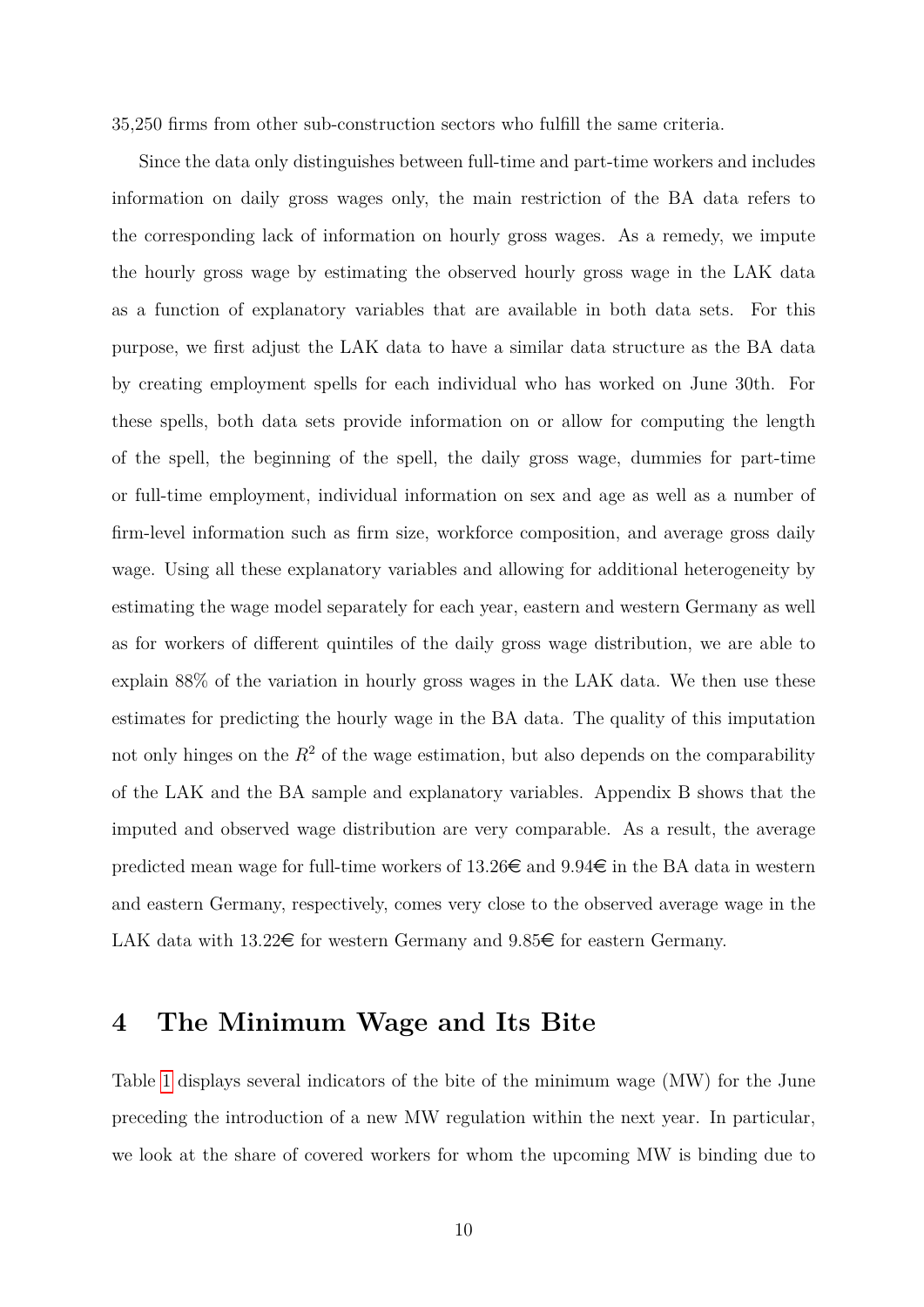earning a wage below the minimum in the June preceding the new MW regulation.<sup>[11](#page-13-0)</sup> We also show the average wage increase these workers would have to receive in case of full compliance with the upcoming MW. This individual wage gap for a worker *i* with a binding MW in period *t* is thereby defined as follows:

<span id="page-13-2"></span>
$$
wage\ gap_{it} = \frac{MW_{i,t+1} - w_{it}}{w_{it}},\tag{1}
$$

where  $w_{it}$  represents the workers hourly wage and  $MW_{it+1}$  the upcoming MW. We contrast this wage gap to their actual wage increase within the next year and the actual wage increase during the same time period among workers for whom the MW was not binding. We complement this information by the Kaitz-Index, i.e. the ratio between the MW level and the median wage in the sector. Note that the indicators may slightly underestimate the bite of the MW due to the fact that the hourly wage may contain overtime compensation that is not subject to the MW.[12](#page-13-1)

The indicators based on the LAK data allow for several interesting insights. First of all, the share of covered workers for whom the MW was binding by the time of its introduction was as low as 1.3% in western Germany compared to 12.5% in eastern Germany. While this share rose up to 5% in western Germany until 2008, around 50% of all eastern workers earned below the upcoming MW at that time, a share that clearly exceeds the impact level that Machin et al. (2003) considered a hard biting MW. This extreme bite results from the introduction of a common MW level in both parts of the country in 2002. Since then, the MW level approximately corresponds to the median wage in eastern Germany so that the Kaitz-Index ranges around 100%. Even in western Germany, the Kaitz-Index still ranges between two thirds and three quarters of the median wage. Compared to Dolton and Bondibene (2011), who find the Kaitz-Index to range between 30% and 70% in a survey among 22 OECD countries, the bite of the MW in the roofing sector, at least

<span id="page-13-0"></span><sup>&</sup>lt;sup>11</sup>We do not adjust for nominal wage changes between the two dates of comparison because the intermediate time span is mostly quite short.

<span id="page-13-1"></span><sup>&</sup>lt;sup>12</sup>On average, overtime hours account for  $6\%$  of the working hours in June and, thus, may lead to an estimated hourly wage that is up to 1.6% too high depending on the applied overtime compensation scheme ranging from no additional compensation to a markup of 25%. Since we do not know which scheme is applied, we left the data uncorrected as the resulting imprecision appears to be rather marginal.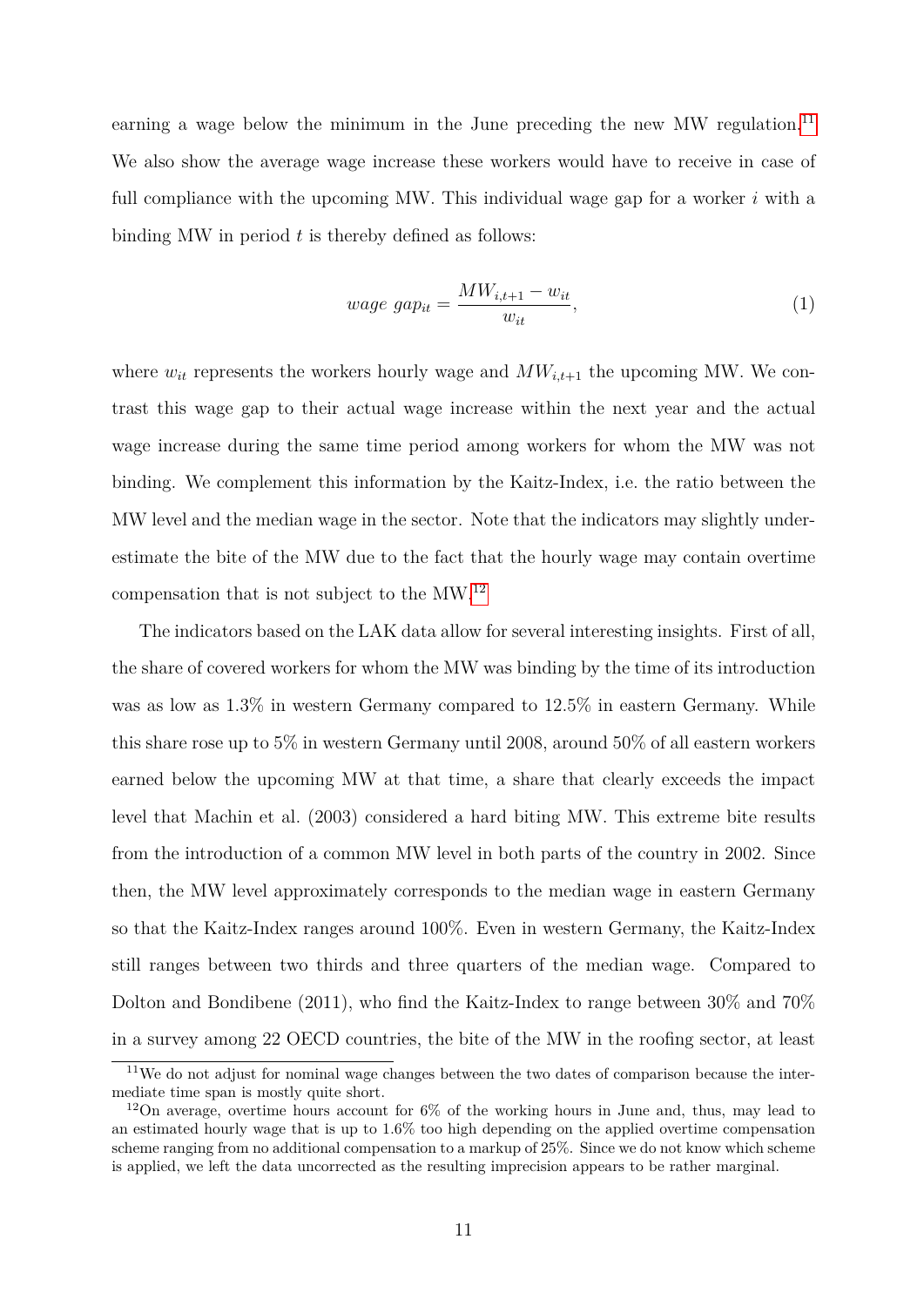| $\sim$ o $\sim$        |           | Workers with a binding MW? |           |                                                  |           |                            |       |  |
|------------------------|-----------|----------------------------|-----------|--------------------------------------------------|-----------|----------------------------|-------|--|
|                        |           |                            |           | Yes                                              |           | N <sub>o</sub>             |       |  |
| New MW regulation      | MW        | Share                      | Share     | Wage gap <sup>a</sup> $\Delta$ Wage <sup>b</sup> |           | $\Delta$ Wage <sup>b</sup> | Kaitz |  |
| takes effect on        | (in Euro) | $(in \%)$                  | $(in \%)$ | $(in \%)$                                        | $(in \%)$ | (in %)                     | Index |  |
|                        |           | LAK                        | BA        | LAK                                              | LAK       | LAK                        | LAK   |  |
| <b>Western Germany</b> |           |                            |           |                                                  |           |                            |       |  |
| 01.10.97               | $8.2\,$   | 1.3                        | 2.4       | 11.0                                             | 7.2       | 2.3                        | 64.7  |  |
| 01.09.01               | 9.0       | 1.5                        | $3.9\,$   | 8.7                                              | $6.8\,$   | 1.4                        | 67.2  |  |
| 01.03.03               | $9.0\,$   | 1.5                        | $3.4\,$   | $8.9\,$                                          | $6.0\,$   | $2.4\,$                    | 67.2  |  |
| 01.04.04               | 9.3       | $2.2\,$                    | 4.8       | 8.1                                              | 5.7       | 1.4                        | 68.4  |  |
| 01.05.05               | 9.7       | $2.9\,$                    | $5.8\,$   | 8.5                                              | 4.9       | 0.6                        | 70.3  |  |
| 01.01.06               | 10.0      | 4.4                        | 6.9       | 7.9                                              | 4.9       | 1.1                        | 72.6  |  |
| 01.01.07               | 10.0      | 4.6                        | $7.5\,$   | 8.1                                              | 6.7       | 3.2                        | 72.7  |  |
| 01.01.08               | 10.2      | 5.4                        | $8.2\,$   | 6.7                                              | $5.3\,$   | $2.2\,$                    | 73.1  |  |
| 01.01.09               | 10.4      | 4.9                        | 7.5       | $6.6\,$                                          | 8.1       | $3.0\,$                    | 73.4  |  |
| <b>Eastern Germany</b> |           |                            |           |                                                  |           |                            |       |  |
| 01.10.97               | 7.7       | $12.5\,$                   | $11.5\,$  | 9.7                                              | 6.7       | $0.0\,$                    | 82.0  |  |
| 01.09.01               | 8.4       | 14.2                       | 12.0      | $3.9\,$                                          | 4.6       | 0.6                        | 89.2  |  |
| 01.03.03               | 9.0       | 34.1                       | 23.3      | 4.2                                              | 4.1       | 0.1                        | 95.0  |  |
| 01.04.04               | 9.3       | 44.1                       | 28.7      | $3.8\,$                                          | 4.1       | 0.3                        | 97.9  |  |
| 01.05.05               | 9.7       | 46.9                       | 33.5      | 4.3                                              | 4.0       | 0.1                        | 99.2  |  |
| 01.01.06               | 10.0      | 55.5                       | 40.8      | 4.1                                              | 4.0       | 0.1                        | 100.2 |  |
| 01.01.07               | 10.0      | 45.5                       | 28.1      | 1.6                                              | 1.9       | $0.9\,$                    | 99.6  |  |
| 01.01.08               | $10.2\,$  | $53.5\,$                   | $32.1\,$  | $2.6\,$                                          | $3.3\,$   | $1.3\,$                    | 100.7 |  |
| 01.01.09               | 10.4      | 50.0                       | 28.9      | $2.4\,$                                          | 3.3       | 0.7                        | 99.9  |  |

<span id="page-14-0"></span>Table 1: Indicators of the minimum wage bite measured in June prior to the next MW regulation, LAK and BA data

<sup>a</sup> Wage gap refers to equation  $(1)$ 

 $\sum_{i=1}^{N} \sum_{i=1}^{N} \sum_{j=1}^{N} \sum_{j=1}^{N} \sum_{j=1}^{N} \sum_{j=1}^{N} \sum_{j=1}^{N} \sum_{j=1}^{N} \sum_{j=1}^{N} \sum_{j=1}^{N} \sum_{j=1}^{N} \sum_{j=1}^{N} \sum_{j=1}^{N} \sum_{j=1}^{N} \sum_{j=1}^{N} \sum_{j=1}^{N} \sum_{j=1}^{N} \sum_{j=1}^{N} \sum_{j=1}^{N} \sum_{j=1}^{N} \sum_{j=1}^{N} \sum_{j=1}^{N}$ between the June preceding and the June following the new MW regulation.

in eastern Germany, is thus extremely hard.

We also observe that the MW has been effective, i.e. actual wage increases among workers with a binding MW exceeded the wage increases among workers for whom the MW was not binding. While the change in the west German wage distribution is rather marginal, the wage compression in eastern Germany results in a huge spike of workers whose wages range around the MW level, see Figure [3.](#page-15-0) Finally, note that despite these actual increases, they still fall short of the increases workers would have had to receive in case of full compliance, especially in western Germany during the initial years after the MW introduction. The improved compliance with the MW regulation during the last years might be due to stronger controls after 2006 according to interviews that we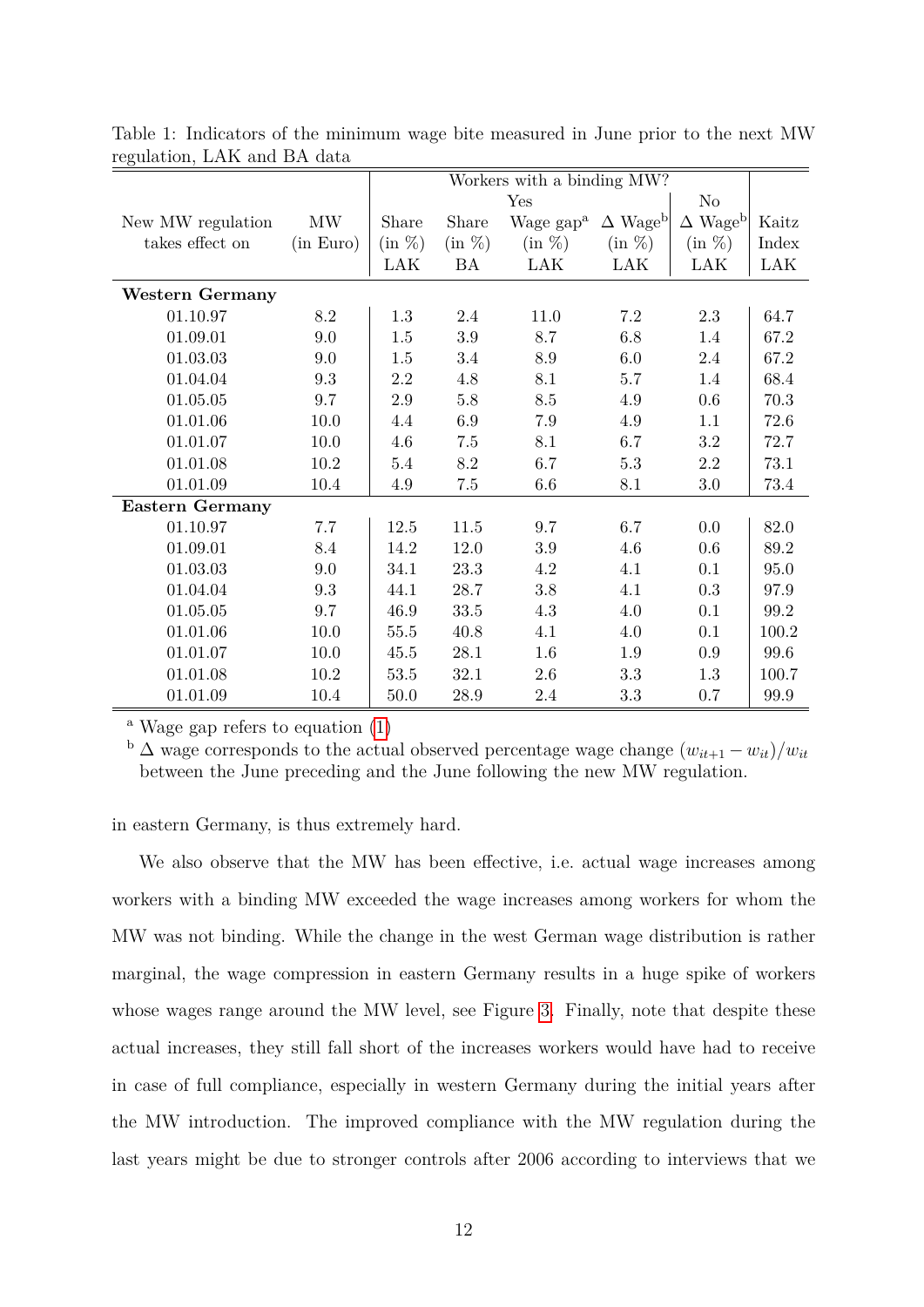

<span id="page-15-0"></span>

conducted with sector insiders.

Table [1](#page-14-0) also contrasts the share of workers with a binding MW based in the LAK data to the corresponding share based on the imputation in the BA data. In contrast to the LAK data, however, the share of workers with a binding MW follows a probabilistic concept because we do not only impute the mean wage prediction for each individual but also the corresponding distribution that results from the unexplained variance and the variance of the estimated parameters. Assuming this distribution to be normally distributed, we are then able to calculate the probability that the wage of a worker falls below the MW level which we denote by *PMW* . For the BA data, Table [1](#page-14-0) thus reports the average predicted probability of being affected by a binding MW among all covered workers.

As we can see, the resulting share of workers with a binding MW resembles the LAK patterns but differs in levels, especially for eastern Germany in the last years. In fact, imputing the probability of being affected by a binding MW in the LAK data, gave very similar deviations to the observed share of workers with a binding MW. Hence, it is apparently the extreme wage compression that leads to the asymmetric form of the wage distribution in Figure [3](#page-15-0) and, thus, to a systematic underestimation of the share of workers with a binding MW in eastern Germany, see Appendix C for further explanation.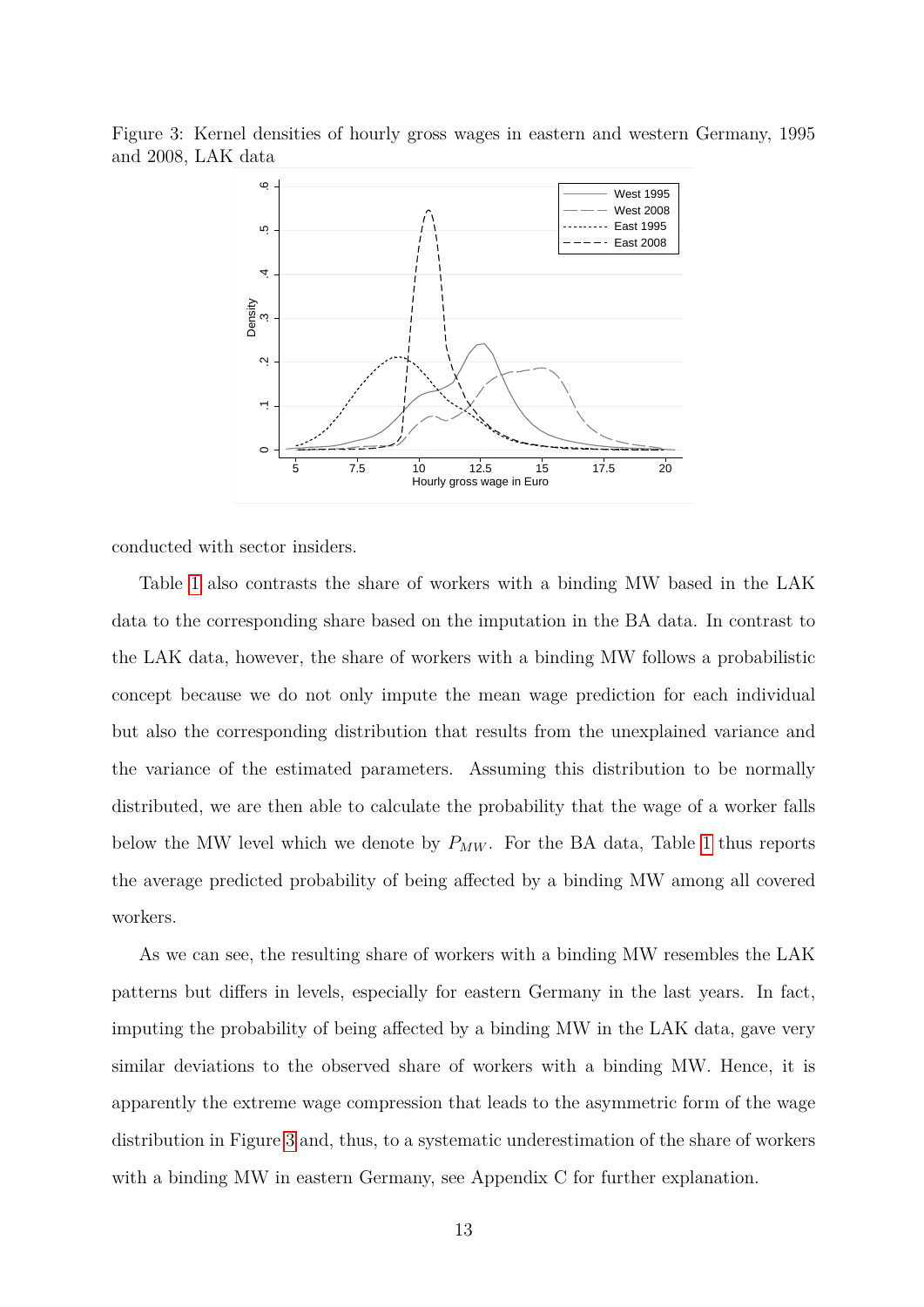Despite the large bite of the minimum wage, especially demonstrated by the high wage compression in Eastern Germany, the overall labour cost burden is still modest for two reasons. First, even in the case of full compliance with respect to the minimum wage regulations, total labour costs only increased by 1% in Western Germany and 2.5% in Eastern Germany on average during the observed time period. Second, labour costs amount to less than 40% of total costs, so that the change in average total costs varies across time between 0.2-0.5% in Western Germany and 0.3-0.8% in Eastern Germany. However, despite the low impact on total costs on average, some firms may well be affected more strongly. Moreover, the cost burden may cumulate over time due to the gradual increase in the minimum wage level.

Finally, it is worth mentioning that individuals with a binding MW clearly differ between western and eastern Germany. While the average worker with a binding MW in eastern Germany does not differ much from an average worker without a binding MW, the average worker with a binding MW in western Germany rather corresponds to a marginal worker with below average human capital, short tenure and part-time employment in firms with a skill and wage level below average, see Table [2.](#page-16-0)

| DIT AQUA TOOO AQOO                         | Western Germany |                |        | <b>Eastern Germany</b> |
|--------------------------------------------|-----------------|----------------|--------|------------------------|
| MW for workers is binding?                 | Yes             | N <sub>o</sub> | Yes    | N <sub>0</sub>         |
| Individual characteristics                 |                 |                |        |                        |
| Worker with voc. training deg. (in $\%$ )  | 24.1            | 67.2           | 70.2   | 80.4                   |
| Workers without voc. training (in $\%$ )   | 34.5            | 31.1           | 25.2   | 19.0                   |
| Part-time workers (in $\%$ )               | 41.3            | 1.7            | 4.6    | 0.5                    |
| Previous work exp. in sector (in years)    | 2.2             | 4.3            | 2.9    | 3.6                    |
| Previous tenure in firm (in years)         | 1.9             | 3.7            | 2.2    | 3.0                    |
| Firm characteristics                       |                 |                |        |                        |
| Average firm size                          | 4.0             | 6.2            | 5.7    | 7.8                    |
| Firm's share of skilled workers (in $\%$ ) | 63.1            | 83.1           | 79.9   | 82.2                   |
| Firm's mean daily gross wage (in Euro)     | 51.78           | 72.33          | 50.43  | 56.08                  |
| Number of observations                     | 15,523          | 485,640        | 39,960 | 196,981                |

<span id="page-16-0"></span>Table 2: Characteristics of workers in western and eastern Germany by binding status, BA data 1995-2008

Note: Workers with  $P_{MW} > 0.5$  are considered to be bound by the MW.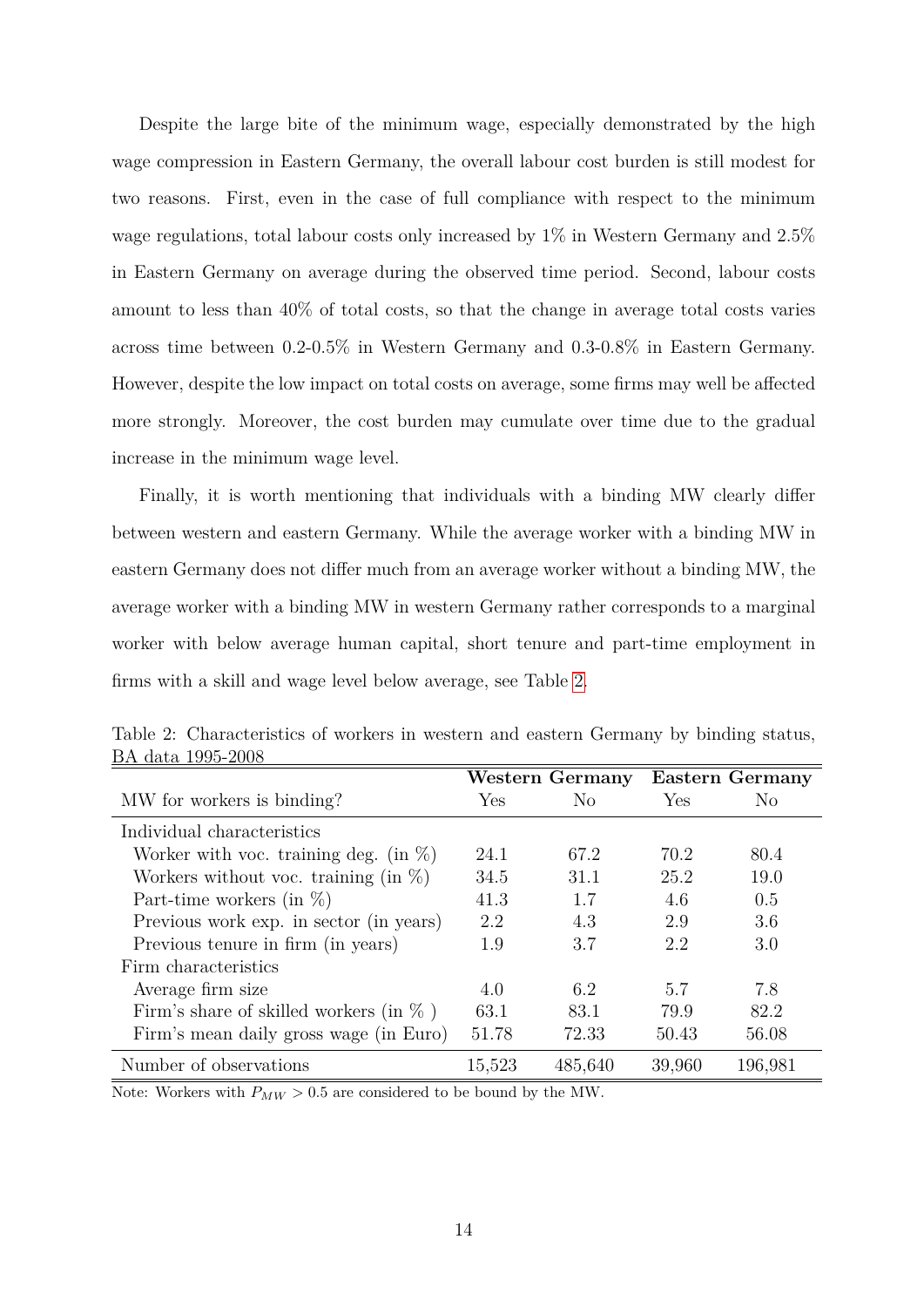# <span id="page-17-0"></span>**5 General Framework for the Identification of Employment Effects**

Since the minimum wage was introduced for the entire sector at the same time, a strategy for the identification of the minimum wage impact cannot rest on regional variation as has been done in many US studies (among others Dube et al. 2007 and 2010 and Card and Krueger 1994 and 2000). Exploiting the existing variation in the minimum wage level between eastern and western Germany in the mid 1990s is also not advisable since the business cycle after the reunification boom differed between both parts of the country, see Figure [1.](#page-7-0)

Thus, there are mainly two potential approaches available for the identification of employment effects. Either one exploits the variation in treatment intensity within the roofing sector by comparing workers with and without a binding MW, or one uses a subconstruction sector that is not covered by a minimum wage regulation but is as similar as possible to the roofing sector. To see why and under which assumptions these control groups allow for an estimation of the average treatment effect on the treated  $(ATT)$ , let  $e_{it}$ denote the employment status in period *t* for an individual *i*. In particular, let  $e_{it+1} = 1$ in case of being employed in the same sector as in the previous period and  $e_{it+1} = 0$ otherwise, an outcome measure that we are able to observe in both the LAK and the BA data.

This outcome measure is of main interest in a market context that is dominated by a shrinking market size and a corresponding reduction in employment since the mid 1990s, compare Appendix A. The question of whether someone was able to keep his job in this market context given the additional cost pressures of the minimum wage is of main concern. Note, however, that this outcome should not be equated with effects on the total employment in the roofing sector. As an example, additional market entries by single person companies are not captured by this employment outcome.

With this outcome measure in mind, denote the group of treated individuals as  $g_1$  and the group not treated as  $g_0$ . Let the minimum wage be introduced in  $t^*$  with  $t_0 < t^* < t_1$ .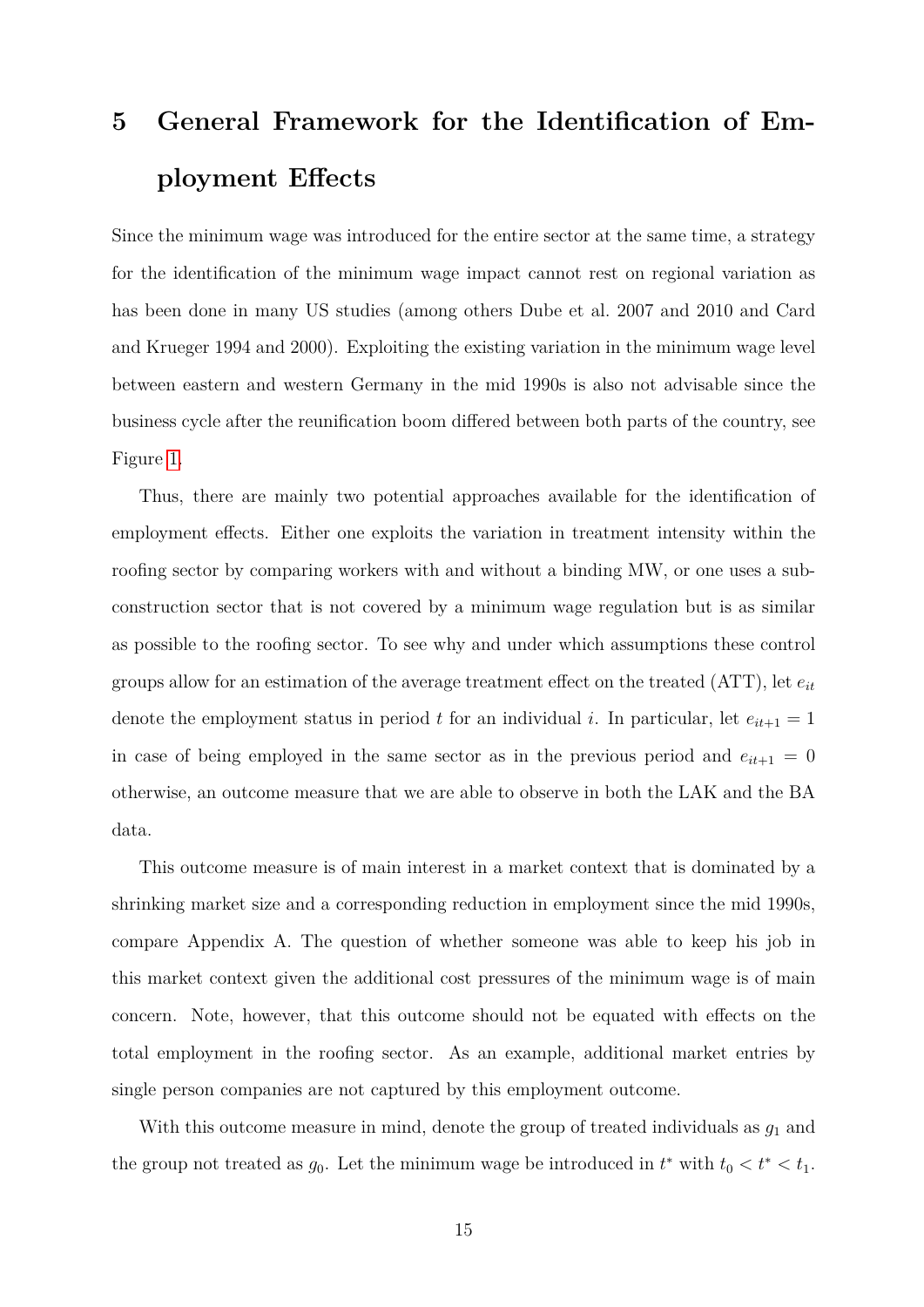Note that all years prior to 1997 measure the ex-ante situation  $t_0$ , while observations for the ten observable years after 1997 measure the ex-post situation  $t_1$  because the employment outcome in the following June,  $e_{it+1}$ , is already influenced by the MW introduction in October 1997 for workers observed in June 1997. For the ex-post situation, we either get an estimate for  $\mathbf{E}[e_{it+1}|g_1,t_1]$  or  $\mathbf{E}[e_{it+1}|g_0,t_1]$ . The average treatment effect on the treated (ATT),  $\theta$ , can now be estimated by assuming that the difference in employment outcomes between  $t_0$  and  $t_1$  was the same for both groups in the absence of the treatment. Moreover, we need to assume that the treatment does not indirectly affect the control group, for example, via substitution effects. In this case, the causal impact  $\theta$  is given by the difference-in-differences (DiD) estimator

$$
\mathbf{E}[e_{it+1}|g_1, t_1] - \mathbf{E}[e_{it+1}|g_1, t_0] - (\mathbf{E}[e_{it+1}|g_0, t_1] - \mathbf{E}[e_{it+1}|g_0, t_0]) = \theta.
$$
 (2)

In order to relax the assumption that the control group captures the counterfactual employment outcome, we can also estimate the DiD effect within a regression framework that controls for observable differences across both groups. Since the outcome measure calls for a non-linear analysis, we use a Logit estimation with

<span id="page-18-0"></span>
$$
P(e_{it+1} = 1) = \Lambda[\alpha_g + \gamma_t + \delta D_{it} + \beta X_{it} + \epsilon_{it}]
$$
\n(3)

where  $\alpha_g$  captures the time constant difference between both groups,  $\gamma_t$  captures the change across time that is common to both groups, and *X* corresponds to a set of control variables.  $D_{it}$  is the treatment indicator with  $D_{it} = 1$  for individuals of group  $g_1$  for the period  $t > t^*$ , i.e. for the treatment group after treatment has taken place, and  $D_{it} = 0$ otherwise. Note that neither the coefficient for  $D_{it}$  nor its odds ratio capture the treatment effect of interest due to the non-linearity of the estimator. Following Puhani (2008), we estimate the marginal effect of  $\delta$  to derive the treatment effect of interest  $\theta$  by using the following formula:

<span id="page-18-1"></span>
$$
\theta = ME(\delta) = \Lambda[\alpha_g + \gamma_t + \delta D_{it} + \beta \hat{x}] - \Lambda[\alpha_g + \gamma_t + \beta \hat{x}], \tag{4}
$$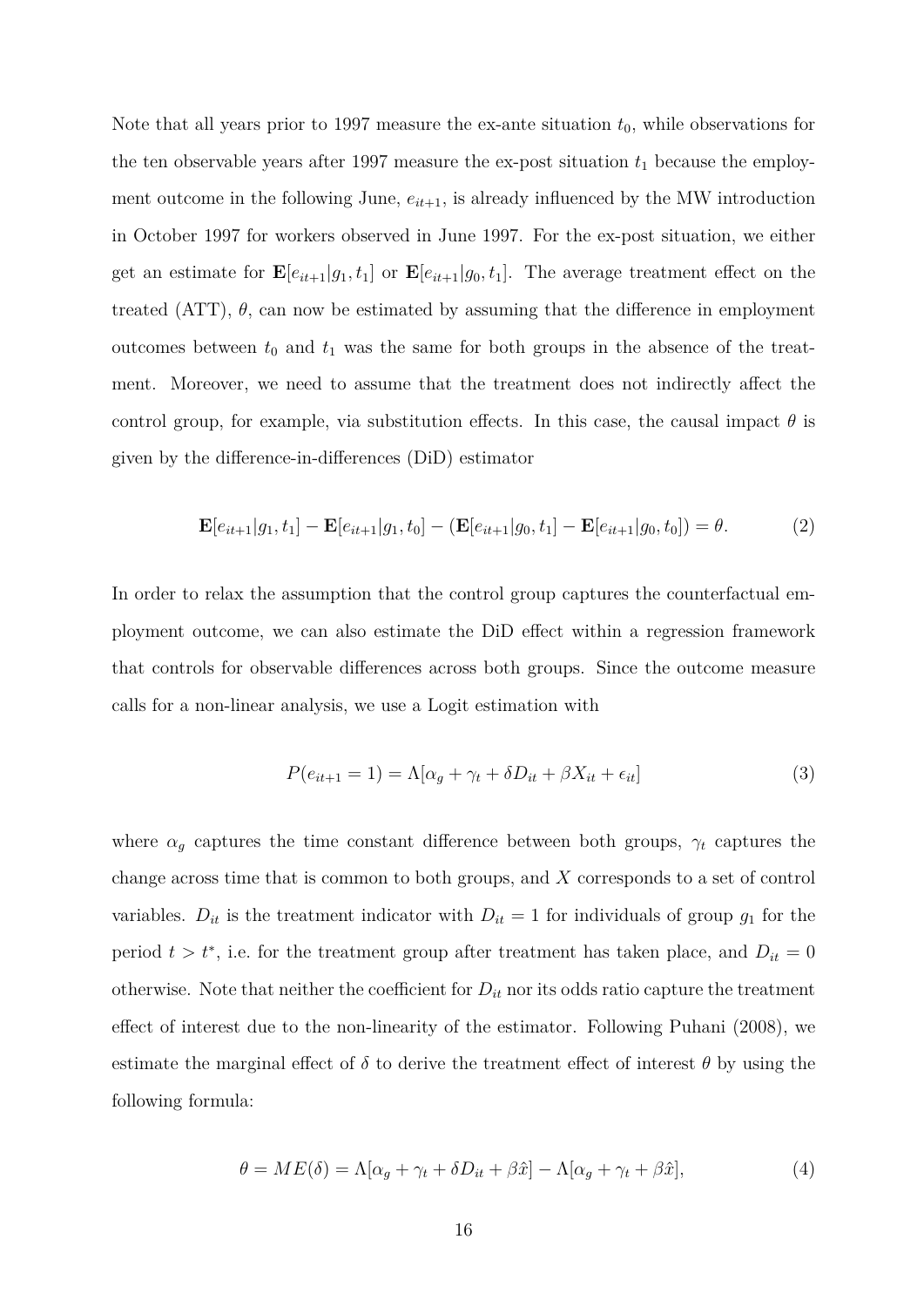where  $\hat{x}$  indicates that we calculate the marginal effect for the average individual observed in the sample. In particular, we add covariates that may affect employment outcomes and could potentially be related to the treatment indicator such as sex, age, education, occupational status, and work experience in the sector and in the company as well as some firm characteristics such as size, the composition of the workforce, and mean wage level. By including these firm characteristics, we control for the fact that unproductive workers may be selected into less productive and thus less well-paying companies that differ with regard to employment chances irrespective of the minimum wage.

In addition, selection on unobservables may be relevant. If, for example, employers mainly dismiss the most unproductive workers for a given type of qualification and experience, not controlling for this would upward bias our estimates. Due to the longitudinal nature of our data, we can mitigate this problem by allowing for individual-specific timeconstant effects. Note, however, that one cannot calculate the marginal effect of interest for a Fixed Effects Logit Estimator because the fixed effects are not identified in this model framework (Wooldridge, 2002). Moreover, the Fixed Effects Logit Estimator only uses the sub-sample of the observations for which we observe a change in the outcome across time. This is problematic since we find evidence that the conditional sample depends on the treatment, thereby biasing the estimates. Hence, we estimate a simple linear fixed effects model, thereby avoiding the non-linear complications. We find that in most cases, only very few observations have predictions outside the plausible range. Moreover, pooled Logit and pooled OLS estimates also turned out to be quite similar. We, thus, report linear fixed effects results whenever individual fixed effects seem necessary.

### <span id="page-19-0"></span>**6 Average employment effects**

In this section, we apply the general framework introduced in the latter section to the intersectoral comparison (Section 6.1) and the comparison within the roofing sector (Section 6.2). As we will see, the comparison of both approaches yields first insights into possible spillover effects. In Section 7, we will then explicitly look at spillovers in the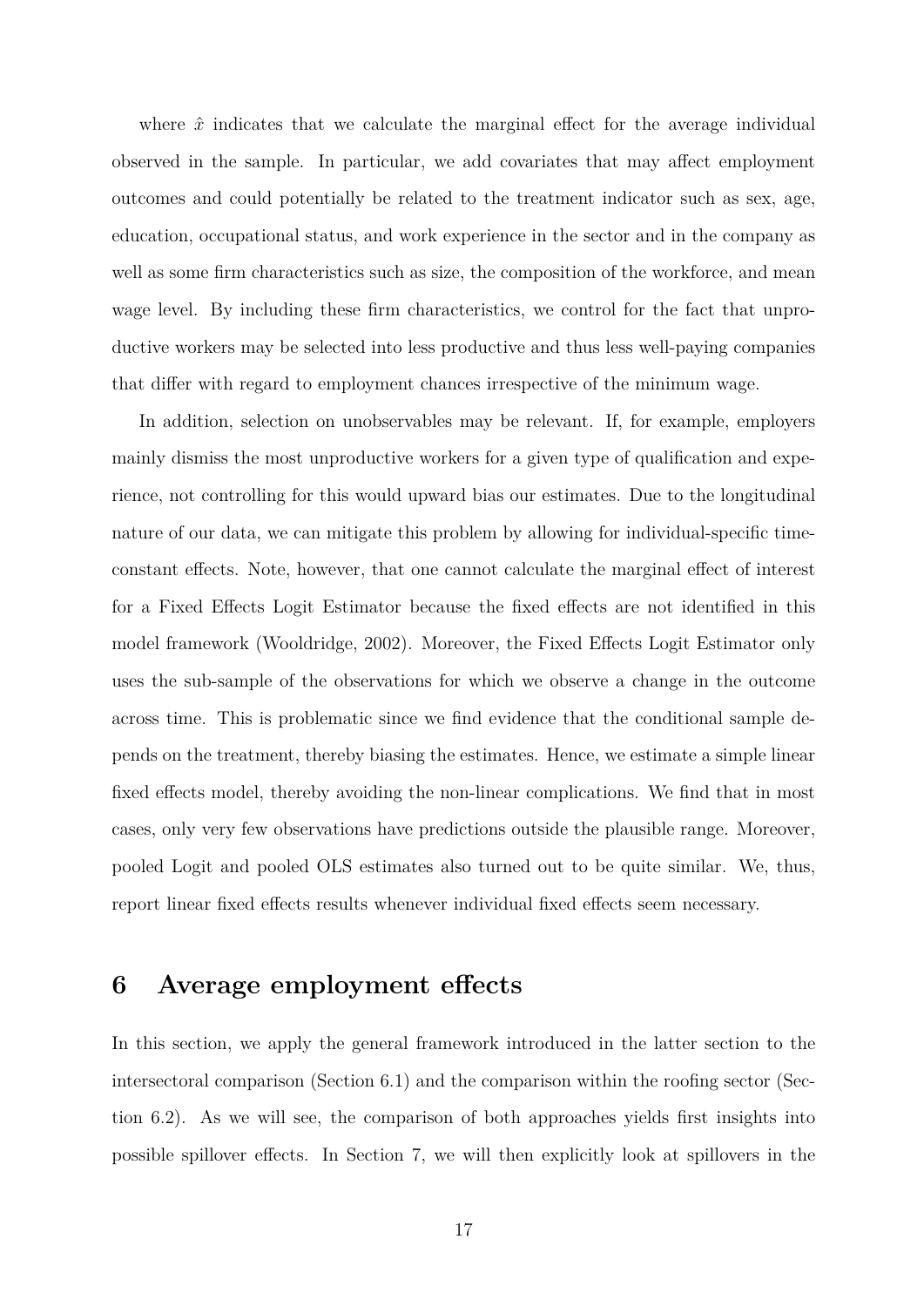roofing sector by separately running the intersectoral comparison for workers with and without a binding MW as well as for workers falling in different wage deciles. This is feasible because we are able to identify comparable workers within the control sector.

#### <span id="page-20-2"></span>**6.1 Intersectoral comparison**

**Approach.** A feasible control sector needs to capture the counterfactual change in employment outcomes for roofers in the absence of the minimum wage. For this to be a plausible assumption, the control sector should have a comparable market structure as well as comparable demand conditions. Among the sub-construction sectors without a legally binding minimum wage - the plumbing and the glazing sector<sup>[13](#page-20-0)</sup> - the plumbing sector is preferable for a number of reasons. According to Figure [1,](#page-7-0) the business cycle in the plumbing rather than the glazing sector resembles the business cycle in the roofing sector. In fact, for western Germany demand conditions almost follow the same path, while in eastern Germany the demand for plumbing services started to drop somewhat earlier than in the roofing sector, a deviation that we will return to in the robustness analysis.

Moreover, the plumbing sector is similar to the roofing sector with regard to important market indicators that moderate the potential impact of a minimum wage, see Table [3.](#page-21-0)[14](#page-20-1) In particular, roofing and plumbing companies are similarly sized in terms of both the number of employees and the revenues generated. Also, the value added is highest in the roofing sector, closely followed by the plumbing sector. Moreover, the glazing sector is more labour-intensive and invests almost twice as much per employee than the other sectors while the average gross daily wage is quite comparable across all sectors. Finally, the number of companies per one million euro of revenues in the sector, a measure of the degree of competition, is almost identical in the roofing and plumbing sector but much lower in the glazing sector, suggesting less competition.

Therefore, we consider the plumbing sector as a suitable and better benchmark for the

<span id="page-20-1"></span><span id="page-20-0"></span><sup>13</sup>The painting sector introduced a MW in 2003.

<sup>&</sup>lt;sup>14</sup>We display the pre-minimum wage indicators for 1996 wherever it is available as the basis for judging the usefulness of a sector as a benchmark for the roofing sector.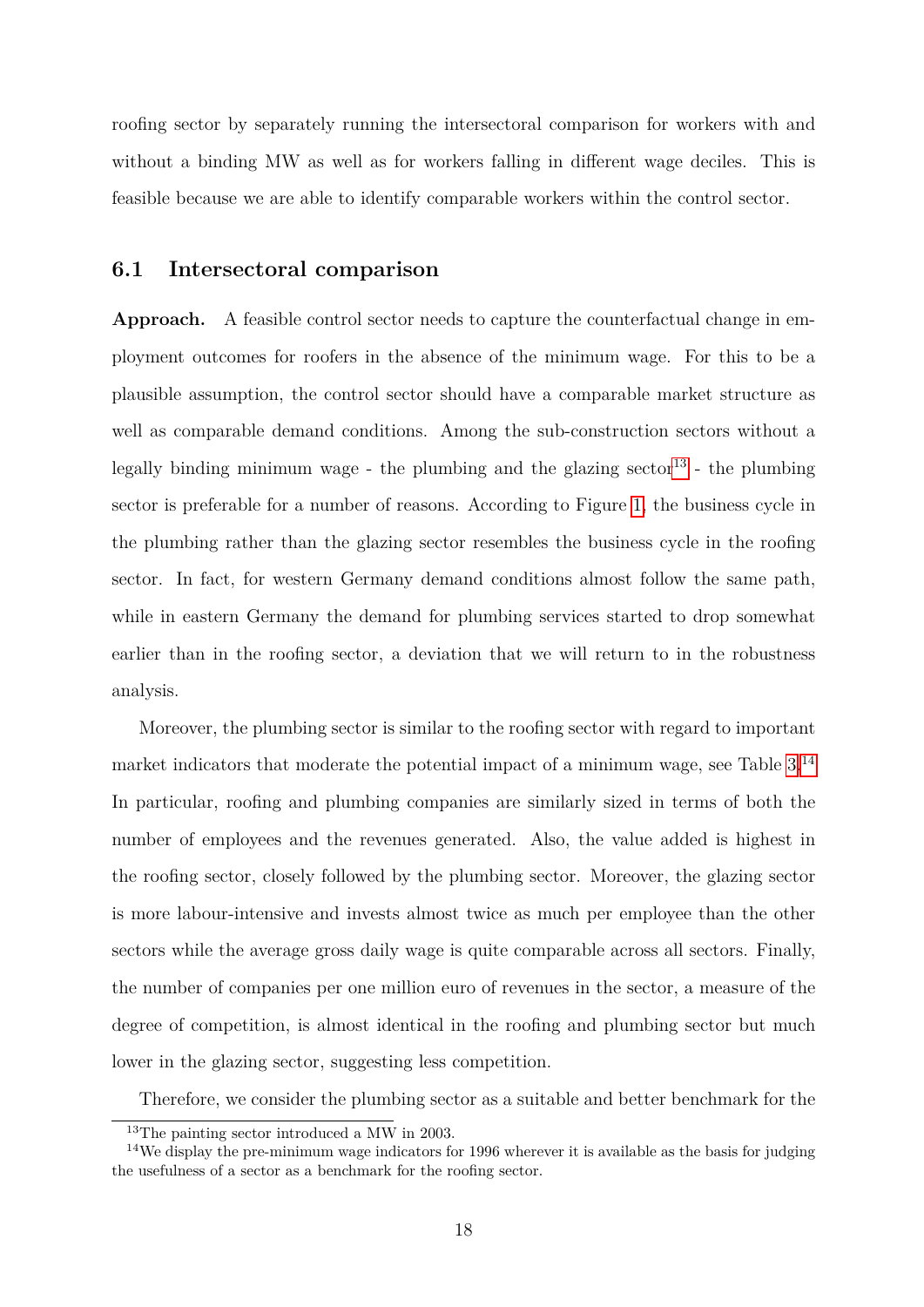|                                                          | Roofers | Plumbers | Glaziers | Source  |
|----------------------------------------------------------|---------|----------|----------|---------|
| Number of companies                                      | 11,295  | 37,720   | 3,752    | A, 1996 |
| Number of employees                                      | 113,996 | 364,393  | 25,393   | A, 1996 |
| Avg. number of employees per company                     | 8.8     | 9.0      | 6.6      | A, 1996 |
| Share of firms by revenues $(in 1,000)$                  |         |          |          | B, 1996 |
| $< 100$ DM                                               | 6.8     | 8.8      | 13.6     |         |
| 100-500 DM                                               | 24.6    | 33.7     | 42.6     |         |
| 500-1,000 DM                                             | 26.1    | 23.5     | 21.5     |         |
| $1,000-2,000$ DM                                         | 25.1    | 19.3     | 13.5     |         |
| $> 2,000$ DM                                             | 17.4    | 14.6     | 8.5      |         |
| Value added in $\epsilon$ per employee                   | 37,195  | 35,949   | 32,931   | C, 2001 |
| Investments/employee (in $\epsilon$ )                    | 1,472   | 1,229    | 2,482    | C, 2001 |
| Share of labour costs (in $\%$ )                         | 36.0    | 32.5     | 49.0     | C, 2001 |
| Avg. gross daily wage/fulltime employee (in $\epsilon$ ) | 61.25   | 63.23    | 64.28    | A, 1996 |
| Number of companies/1 Mio. sector revenue                | 1.3     | 1.3      | $0.6\,$  | B, 1996 |

<span id="page-21-0"></span>Table 3: Comparison of the roofing, the glazing, and the plumbing sector by various economic indicators

Note: A - BA data (see Section [3\)](#page-10-0); B - Revenue tax statistics of the German Federal Statistical Office (Umsatzsteuerstatistik); C - Cost Structure Survey of the German Federal Statistical Office (Kostenstrukturerhebung)

roofing sector than the glazing sector. For the intersectoral comparison, the treatment group *g*1, thus, corresponds to all workers of the roofing sector that are covered by the minimum wage regulations, while workers in the plumbing sector, who would have been covered if they worked in the roofing sector, are considered as the control group  $g_0$ . Hence, this approach can only be estimated based on the BA data. Treatment now refers to being covered by the minimum wage regulations and the resulting estimates give us the average employment effect for covered workers in the roofing sector if changes in employment outcomes of plumbers between the ex-ante situation  $(t_0 : 1994-1996)$  and the ex-post situation  $(t_1: 1997-2007)$  capture the counterfactual change in employment outcomes for roofers in the absence of the minimum wage.

Moreover, we need to assume that there is no control group contamination, i.e. there is no indirect effect of the minimum wage regulations in the roofing sector on the plumbing sector. If the plumbing sector provides some substitutes for roofing services, for example, a negative employment effect in the roofing sector would boost employment in the plumbing sector, thereby overestimating a negative impact of the minimum wage. However, the lack of any evident improvement in the revenues realised by the plumbing sector relative to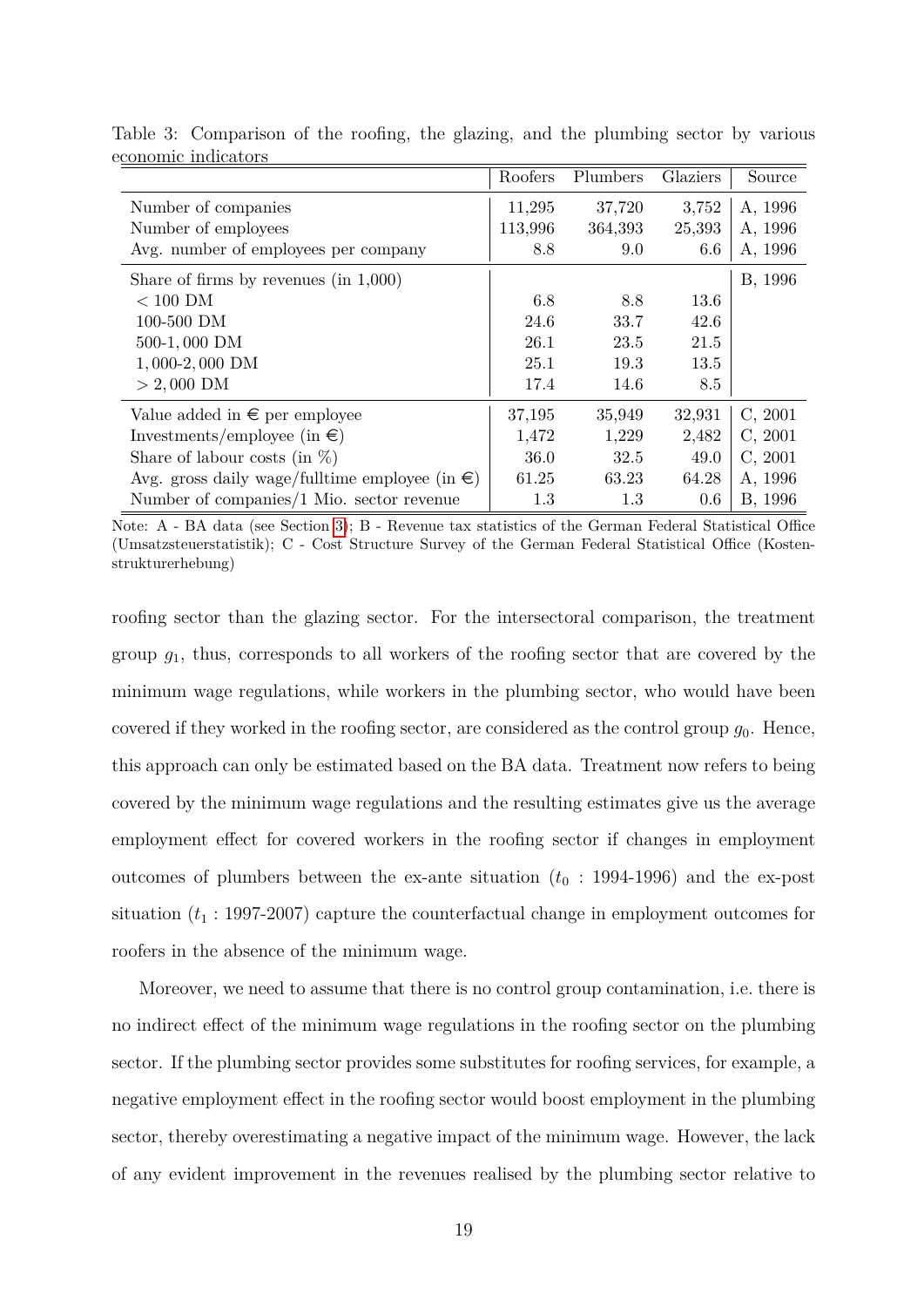the roofing sector after the MW introduction puts doubt on such spillovers, see Figure [1.](#page-7-0) Moreover, we find that transitions between both sectors are negligible and independent from the MW introduction. Both before and after 1997, only about  $0.2\%$   $(0.1\%)$  of all roofers (plumbers) enter the plumbing sector (roofing sector) in the next year.

**Results.** Descriptives regarding both the dependent variable and the set of covariates for both roofers and plumbers prior to and after the minimum wage introduction are provided in Appendix D. On average, 80% (77%) of all western (eastern) German roofers are still employed in the same sector after one year. The unconditional DiD of the dependent variable for the intersectoral comparison corresponds to 3 percentage points for western and −1 percentage point for eastern Germany. However, the DiD controlling for observable characteristics across sectors suggests some relevant changes in observables such as a relative increase in skilled workers in the roofing sector that needs to be controlled for in a regression approach. For the regression approach,  $D_{it}$  in equation [\(3\)](#page-18-0) equals one for all roofers in the period after the minimum wage introduction  $(t_1 : 1997-2007)$ .

Table [4](#page-23-0) shows the marginal effect of  $D_{it}$  from equation [\(4\)](#page-18-1) for the average worker in eastern and western Germany. As previously discussed, we compare estimates from a pooled logit and a pooled linear probability model and compare this to estimates from a linear probability model that takes account of individual-specific fixed effects. Irrespective of the specification, the minimum wage in eastern Germany appears to have reduced the chances for roofers to remain employed in the sector by around 2 to 3 percentage points on average compared to plumbers who have not been subject to minimum wage regulations. Adding firm-level covariates in column 2 compared to a specification that includes individual covariates only, does not have much influence on the estimated impact. Moreover, both the pooled Logit model and the pooled LPM yield quite similar results and, with only 0.4% of all observations falling outside the admissible range, the LPM estimator performs quite well. Controlling for time-constant unobservables at the individual level (column 4) yields very comparable results although the share of observations outside the  $[0; 1]$  interval rises to still acceptable, albeit higher,  $9.0\%$ .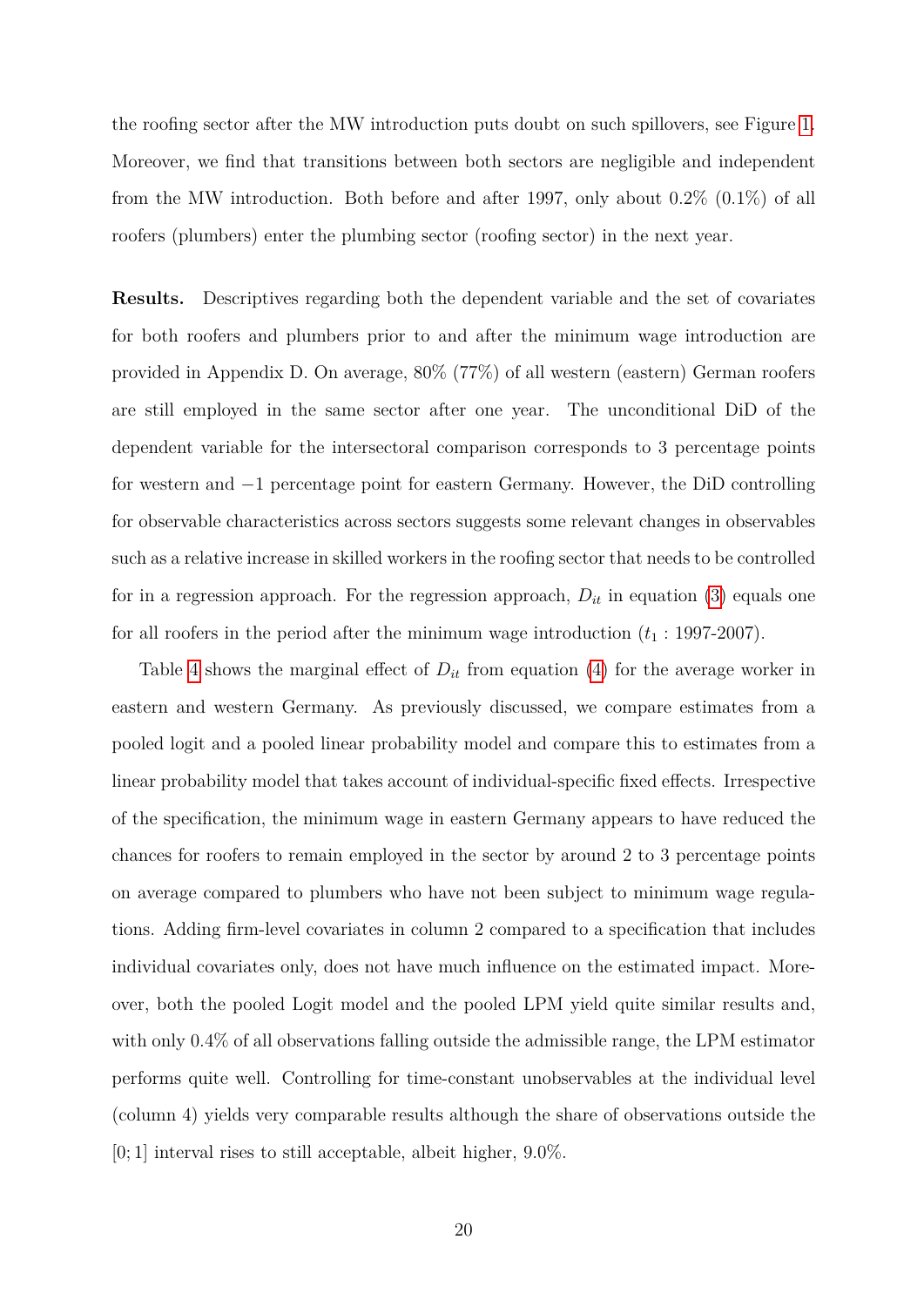<span id="page-23-0"></span>

| πελί γιαι, πιστρετοπαι comparison based on DIV data 1994-2001 |                        |                                      |            |           |  |  |  |  |  |
|---------------------------------------------------------------|------------------------|--------------------------------------|------------|-----------|--|--|--|--|--|
|                                                               | (1)                    | (2)                                  | (3)        | (4)       |  |  |  |  |  |
|                                                               |                        | Pooled Logit Pooled Logit Pooled LPM |            | FE LPM    |  |  |  |  |  |
| <b>Eastern Germany</b>                                        |                        |                                      |            |           |  |  |  |  |  |
| ME of $D_{it}$ in pp <sup>a</sup>                             | $-2.0***$              | $-2.2***$                            | $-2.3***$  | $-2.9***$ |  |  |  |  |  |
| Robust s.e.                                                   | (0.3)                  | (0.2)                                | (0.3)      | (0.3)     |  |  |  |  |  |
| Obs. (in 1000)                                                | 497                    | 497                                  | 497        | 497       |  |  |  |  |  |
| Share of $\hat{Y} \notin [0;1]$                               | n/a                    | n/a                                  | $0.4\%$    | $9.0\%$   |  |  |  |  |  |
| Individual covariates <sup>b</sup>                            | Yes                    | <b>Yes</b>                           | Yes        | Yes       |  |  |  |  |  |
| Firm-level covariates <sup>c</sup>                            | N <sub>0</sub>         | <b>Yes</b>                           | <b>Yes</b> | Yes       |  |  |  |  |  |
|                                                               | <b>Western Germany</b> |                                      |            |           |  |  |  |  |  |
| ME of $D_{it}$ in pp <sup>a</sup>                             | $2.0***$               | $1.8***$                             | $1.2***$   | $-1.2***$ |  |  |  |  |  |
| Robust s.e.                                                   | (0.2)                  | (0.2)                                | (0.2)      | (0.2)     |  |  |  |  |  |
| Obs. (in $1000$ )                                             | 1,110                  | 1,110                                | 1,110      | 1,110     |  |  |  |  |  |
| Share of $Y \notin [0,1]$                                     | n/a                    | n/a                                  | $0.9\%$    | 0.4%      |  |  |  |  |  |
| Individual covariates <sup>b</sup>                            | Yes                    | Yes                                  | Yes        | Yes       |  |  |  |  |  |
| Firm-level covariates <sup>c</sup>                            | No                     | Yes                                  | Yes        | Yes       |  |  |  |  |  |

Table 4: Minimum wage effect on the probability of being employed in the roofing sector in the next year, intersectoral comparison based on BA data 1994-2007

<sup>a</sup> Marginal effect of  $D_{it}$  in percentage points; for logit estimations calculated as in equation [\(4\)](#page-18-1)

<sup>b</sup> Occupational status and educational attainment (6 dummies) in the fixed effects estimations plus age, age<sup>2</sup>, sex, 2nd order polynomial of previous work experience in the sector and in the company in the pooled estimations

 $\rm^c$  Age and qualification of company workforce, company size (4 dummies), 2nd order polynomial of mean daily gross wage

Significance levels: \* 5%, \*\* 1%, \*\*\* 0*.*1%

In western Germany, the impact appears to be similarly robust when controlling for firm-level in addition to individual covariates. Both specifications indicate a positive minimum wage effect for roofers as compared to plumbers of around 2 percentage points. Also the pooled LPM model suggests a positive minimum wage effect, which is slightly lower than for the pooled logit models. However, when controlling for time-constant unobservable characteristics in the FE LPM specification, the findings for western Germany indicate that the chances for a roofer to remain employed in the next year after the minimum wage was introduced decrease by around 1 percentage point compared to plumbers who have not been subject to minimum wage regulations. This suggests that minimum wages in western Germany increased layoffs mainly among workers with poor unobservable characteristics so that pooled estimations are upward biased.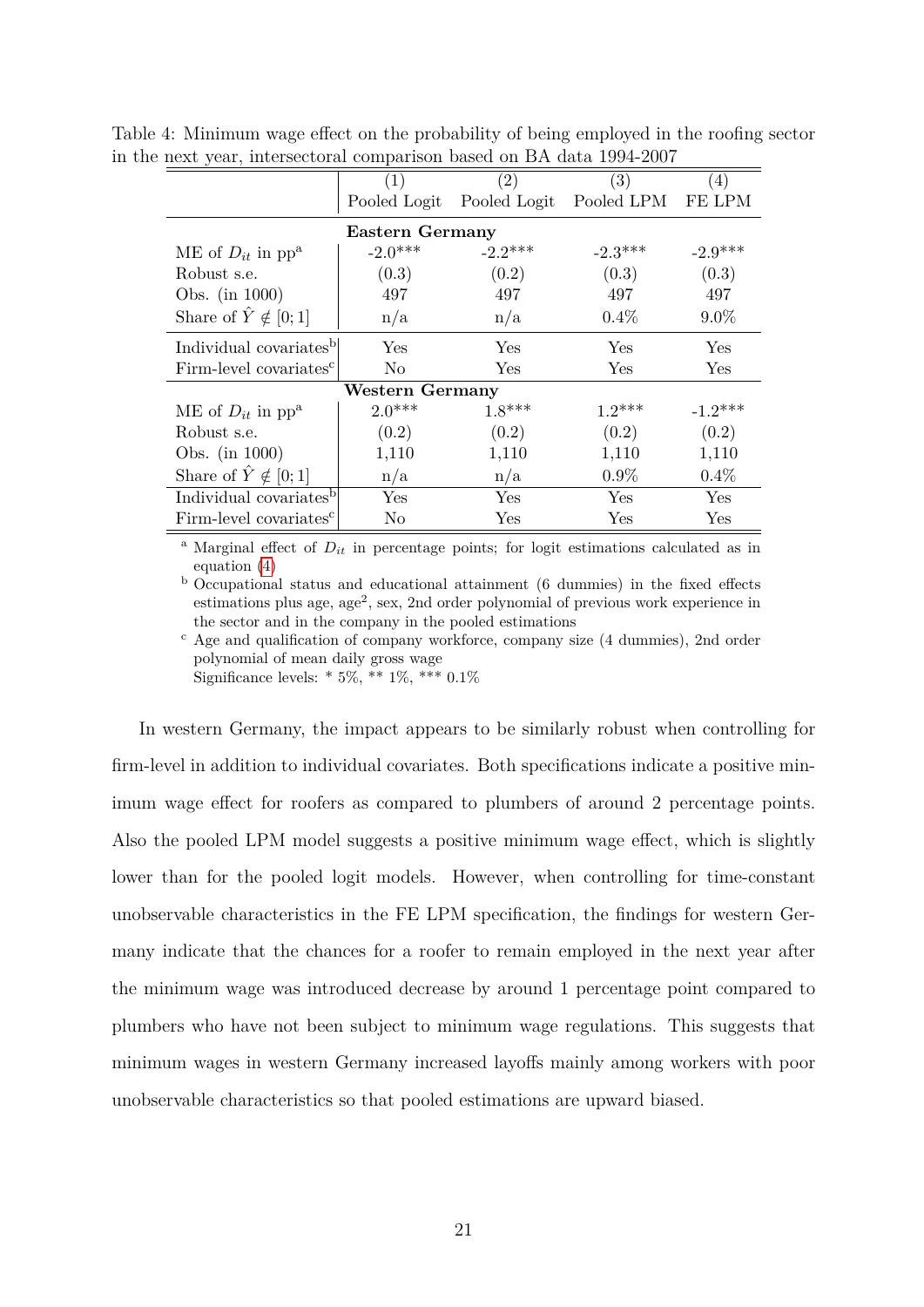**Robustness.** The validity of the previous results critically hinges on the common trends assumption. Unfortunately, we only have three years prior to the MW introduction in order to examine the pre-treatment trend in employment outcomes. For eastern Germany, Appendix D suggests a dip in employment chances in the roofing sector in 1996 that deviates from the trend in the plumbing sector. Indeed, placebo tests in Appendix E confirm the common trend assumption between 1994 and 1995, while there are significant deviations between 1995 and 1996. The decline in employment outcomes in 1996 may hint at anticipation effects since employment outcomes for the last pre-MW year are measured just three months prior to the MW introduction in October 1997. Excluding observations for 1996, however, suggests even somewhat stronger negative effects, see Table [5.](#page-25-0) If the dip in 1996 does not result from an anticipation effect, we should, however, not exclude this year but adjust our estimates for diverging trends. A corresponding extension of the previous estimation that allows for diverging trends across sectors mainly supports the previous findings with only the pooled LPM estimates deviating from the previous estimates. For western Germany, Appendix D suggests that there was a dip in employment outcomes for roofers relative to plumbers in 1995. Thus, compared to plumbers, the placebo tests suggest a less favourable trend for roofers between 1994 and 1995 but a positive trend from 1995 to 1996, see Appendix E. Estimations that allow for diverging trends across sectors, however, confirm the previous findings, see Table [5.](#page-25-0)

Adjusting for diverging trends based on the few pre-MW years, however, may not suffice if the common trends assumption fails in the long run. As some tentative robustness check, we ran estimations that were extended by interacting the treatment indicator *Dit* to allow for a heterogeneous ATT for periods with distinct levels of a MW bite (1997- 2001, 2002-2004 and 2005-2007) in order to examine the timing of the effect after the MW introduction. As shown in Table [5,](#page-25-0) the impact of the minimum wage in eastern Germany was significantly negative in all three sub-periods. Moreover, according to the preferred fixed-effects specification, the strongest impact occurred in the second period after the minimum wage was raised to the level in western Germany. In western Germany, the fixed effects specification also suggests that the minimum wage impact was strongest in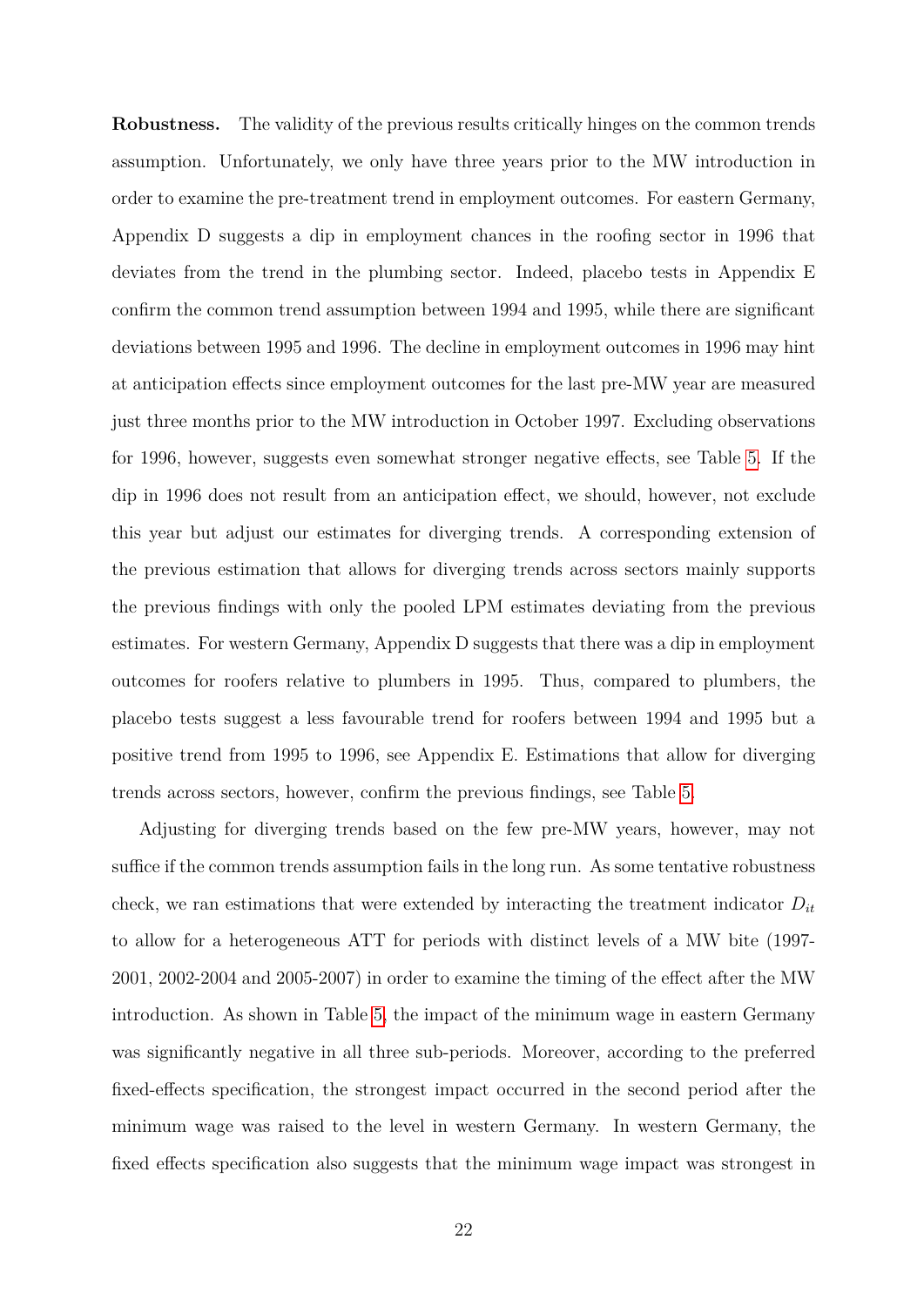<span id="page-25-0"></span>

|                                    | (1)       | (2)                           | (3)        |           |
|------------------------------------|-----------|-------------------------------|------------|-----------|
|                                    | Pooled    | Pooled                        | FE         | Obs.      |
|                                    | Logit     | <b>LPM</b>                    | <b>LPM</b> | (in 1000) |
| Eastern Germany                    |           |                               |            |           |
| Sample without 1996                |           | $-3.4***$ $-3.6***$ $-3.4***$ |            | 400       |
| Trend-adjusted DiD                 | $-2.1***$ | 0.7                           | $-1.8***$  | 497       |
| Extension with period-wise effects |           |                               |            |           |
| ME of $D_{it}xt_{97-01}$ in pp     |           | $-1.3***$ $-1.7***$ $-3.1***$ |            |           |
| ME of $D_{it}xt_{02-04}$ in pp     |           | $-3.0***$ $-2.8***$ $-3.6***$ |            | 497       |
| ME of $D_{it}xt_{05-07}$ in pp     |           | $-4.7***$ $-3.7***$ $-2.7***$ |            |           |
| <b>Western Germany</b>             |           |                               |            |           |
| Trend-adjusted DiD                 | $2.6***$  | $1.6***$ $-1.2***$            |            | 1,110     |
| Extension with period-wise effects |           |                               |            |           |
| ME of $D_{it}xt_{97-01}$ in pp     | $1.8***$  | $1.0***$                      | $-1.3***$  |           |
| ME of $D_{it}xt_{02-04}$ in pp     | $1.5***$  | $0.7***$                      | $-1.8***$  | 1,110     |
| ME of $D_{it}xt_{05-07}$ in pp     | $1.8***$  | $1.9***$                      | $-0.6**$   |           |

Table 5: Marginal effect of *Dit* in percentage points for various robustness checks of the intersectoral comparison in Table [4](#page-23-0)

Note: Same specification as in Table [4](#page-23-0) with individual and firm-level controls; Significance levels: \* 5%, \*\* 1%, \*\*\* 0*.*1%

the intermediate period, followed by the period after its introduction. The smaller effect in the last period may suggest that firms were able to bear the additional costs that were imposed by the minimum wage during these years of economic revival in the western German roofing sector. All in all, the estimation results appear to be quite robust and also show a plausible impact pattern across time.

#### <span id="page-25-1"></span>**6.2 Comparison within the roofing sector**

**Approach.** The treatment group  $g_1$  in this approach corresponds to roofers with a binding MW due to earning a wage in June that is below the minimum wage level that takes effect until June of the next year. For the pre-regulation years, we consider someone to belong to the treatment group if his wage falls below the minimum wage level that would have to be applied in the pre-regulation years given the increases of the median nominal wage in the LAK data. Workers of the roofing sector whose wages are above that minimum level are used as the control group  $g_0$ . While we are able to exactly identify these groups in the LAK data, we define  $g_1$  in the BA data to encompass all covered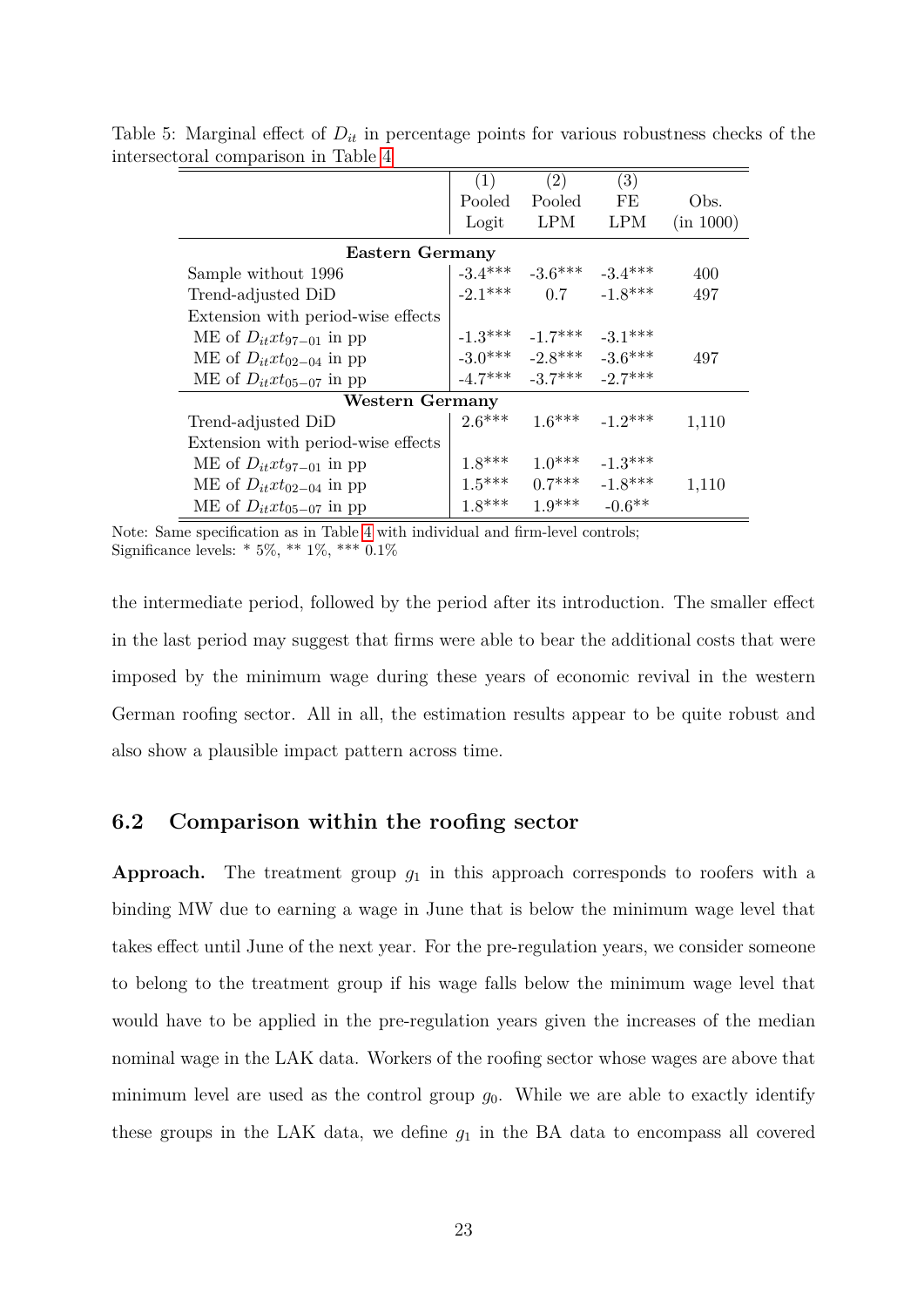workers whose probability to fall below the minimum wage level exceeds  $50\%$ .<sup>[15](#page-26-0)</sup>

Hence, the treatment indicator  $D_{it}$  equals one for all covered workers with a binding minimum wage after the MW introduction and zero otherwise. The resulting estimates give the average treatment effect on the treated if changes in employment outcomes for workers without a binding MW between the ex-ante situation  $(t_0: 1995\text{-}1996)^{16}$  $(t_0: 1995\text{-}1996)^{16}$  $(t_0: 1995\text{-}1996)^{16}$  and the expost situation  $(t_1 : 1997-2007)$  capture the counterfactual change in employment outcomes for the treated roofers in the absence of the minimum wage. To the extent that all roofers are affected by the same demand conditions, this is clearly a plausible assumption. However, for a period of 13 years that we cover in the estimations, diverging trends may arise due to skill-biased technological advances. We will return to this potential problem in the robustness section. Moreover, the suggested approach only yields unbiased estimates if there are no minimum wage induced employment effects for workers without a binding minimum wage. In fact, note that, if all identifying assumptions hold, the intersectoral comparison and the estimate of the comparison within the roofing sector yield the same employment effects for an average covered worker in the roofing sector.

**Results.** This approach can be estimated using both the BA and LAK data. Corresponding descriptives for the BA data are provided in Appendix  $F<sup>17</sup>$  $F<sup>17</sup>$  $F<sup>17</sup>$ . The unconditional DiD for the probability of still being employed in the next year indicates strong positive effects, but this raw DiD has to be interpreted with caution. Since the minimum wage level repeatedly increased after 1998, the share of individuals with a binding MW also increased until 2008 (see Table [4\)](#page-12-0). As a consequence, the pool of workers with a binding MW is likely to improve across time resulting in upward biased estimates. We therefore decided to exploit the variation in the status of being affected by a binding MW across time on the individual level by taking account of individual fixed effects. In fact, the pooled Logit and pooled LPM model show strongly positive and comparable employment effects that are likely to reflect the described non-comparability of the pool of workers

<span id="page-26-1"></span><span id="page-26-0"></span><sup>&</sup>lt;sup>15</sup>A specification with  $P_{MW}$  as a continuous treatment variable gave similar results.

<sup>16</sup>Note that we have only two pre-regulation years because the LAK data that are used for imputing hourly wages are only available from 1995 onwards.

<span id="page-26-2"></span><sup>&</sup>lt;sup>17</sup>Descriptives for the LAK data are available from the authors upon request.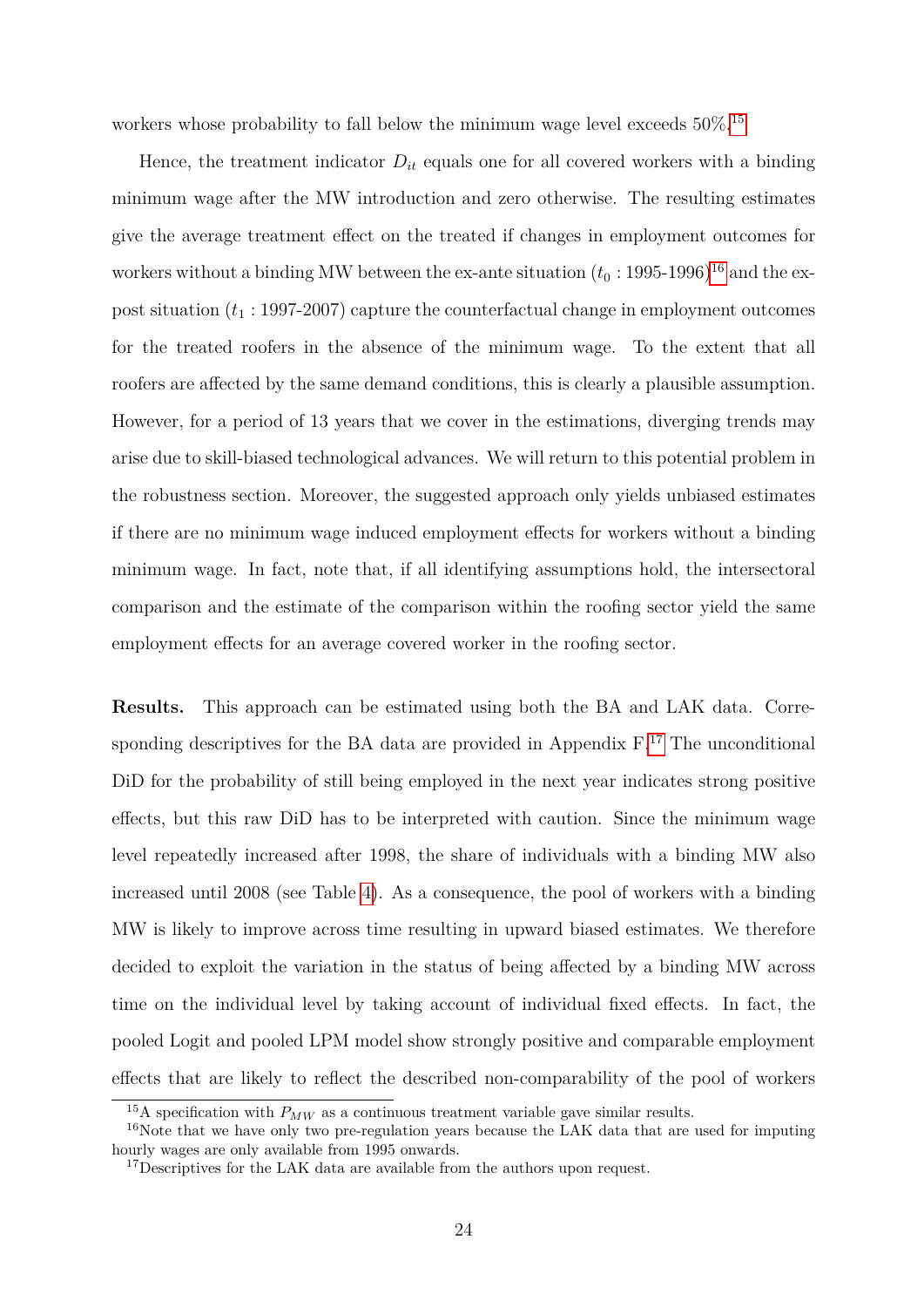with a binding MW prior to and after the MW introduction. Since we do not consider these estimates informative, Table [6](#page-28-0) reports the estimates for the fixed effects LPM only.[18](#page-27-0)

The DiD results for eastern Germany in columns (1) and (2) indicate that workers with a binding MW were 9 to 10 percentage points less likely to remain employed after the MW introduction relative to workers without a binding MW. This negative effect is confirmed by both the LAK and BA data suggesting that the BA data yield quite reliable estimates despite the imprecision in the distinction between workers with and without a binding MW. For western Germany, the LAK data show an insignificant reduction in the probability of continued employment by −2*.*7 percentage points, while the treatment effect is slightly larger and significant at the 5% significance level when using the BA data.[19](#page-27-1)

If all identifying assumptions regarding common trends in the absence of the treatment and the lack of any spillovers held, multiplying the ATT from the comparison of workers with and without a binding MW within the roofing sector in Table [6](#page-28-0) by the share of workers with a binding MW should yield the ATT from the previous intersectoral comparison, i.e. the average effect for all covered workers in the roofing sector.<sup>[20](#page-27-2)</sup> The implied ATT for covered workers are included in Table [6.](#page-28-0) For eastern Germany, this yields an ATT for all covered workers of  $-2.0(=-10.0 \times 0.204)$  percentage points for the BA results since, on average, 20*.*4% of all workers in eastern Germany are affected by a binding MW across the entire period. In western Germany, the MW is binding for 5*.*5% of the workforce on average, implying an ATT for all covered workers of −0*.*3% percentage points. Compared to the fixed-effects estimates in Table [4,](#page-23-0) the fixed-effects estimates in Table [6](#page-28-0) appear to be underestimated. Since we consider the assumptions underlying the previous intersectoral comparison plausible given the robustness checks, this deviation either indicates that the

<span id="page-27-0"></span><sup>18</sup>As an alternative, one could evaluate each minimum wage level separately by defining workers with and without a binding MW corresponding to each MW level. However, corresponding estimates did not show any clear pattern, thus indicating that anticipation effects or the catching up with past increases make it difficult to isolate the impact of subsequent MW increases.

<span id="page-27-1"></span><sup>19</sup>When including individuals with a minor employment in the LAK estimates, the treatment effect amounts to highly significant −17*.*3 percentage points. For a better comparability with the BA data, we leave these individuals out. Still, the estimates with minor employment indicate that the MW may have had a strong effect on their employment chances, a finding that should be approached in future research.

<span id="page-27-2"></span><sup>&</sup>lt;sup>20</sup>This is the case because the comparison within the roofing sector assumes a zero effect of the MW for workers without a binding MW.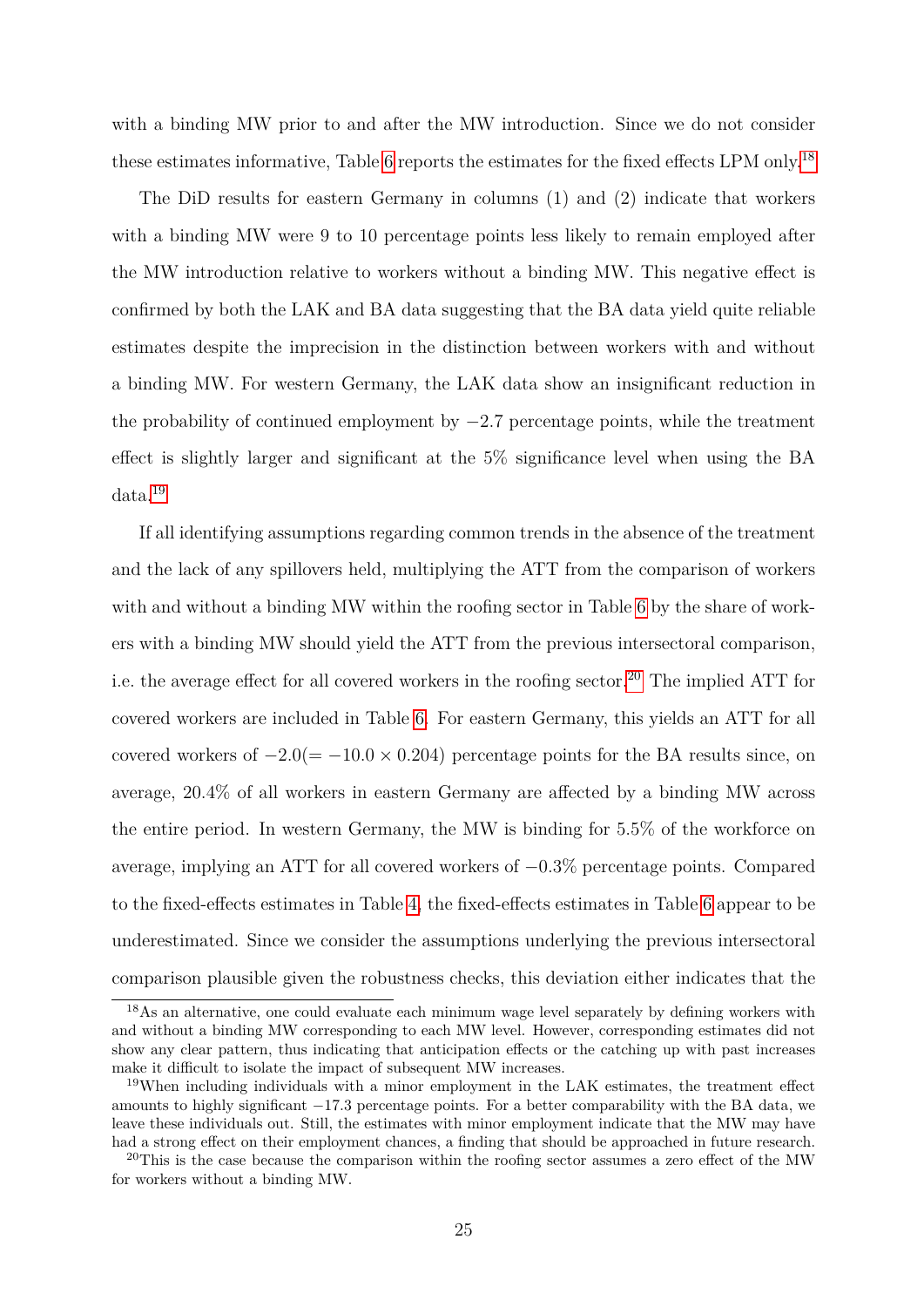|                                   | (1)       | $\left( 2\right)$ | (3)                | $\left(4\right)$   |
|-----------------------------------|-----------|-------------------|--------------------|--------------------|
|                                   | $DiD^a$   | DiD               | taDiD <sup>b</sup> | DiDiD <sup>c</sup> |
|                                   | LAK       | BA                | <b>BA</b>          | BA.                |
| <b>Eastern Germany</b>            |           |                   |                    |                    |
| ME of $D_{it}$ in pp <sup>d</sup> | $-8.5***$ | $-10.0***$        | $-8.8***$          | $-5.6***$          |
| Robust s.e.                       | (0.7)     | (0.8)             | (1.1)              | (1.2)              |
| Obs. (in 1000)                    | 288       | 224               | 224                | 446                |
| Share of $\hat{Y} \notin [0;1]$   | 7.3%      | 8.6%              | $4.0\%$            | $6.9\%$            |
| ATT for all covered workers       | $-1.7$    | $-2.0$            | $-1.8$             | $-1.1$             |
| Western Germany                   |           |                   |                    |                    |
| ME of $D_{it}$ in pp <sup>d</sup> | $-2.7$    | $-5.0*$           | $-0.8$             | $-7.2*$            |
| Robust s.e.                       | (2.3)     | (2.0)             | (2.5)              | (2.9)              |
| Obs. (in 1000)                    | 601       | 457               | 457                | 1,013              |
| Share of $\hat{Y} \notin [0;1]$   | $0.1\%$   | $0.9\%$           | $0.1\%$            | $3.6\%$            |
| ATT for all covered workers       | $-0.1$    | $-0.3$            | $-0.04$            | $-0.4$             |

<span id="page-28-0"></span>Table 6: Minimum wage effect on the probability of being employed in the roofing sector in the next year, DiD estimations between workers with and without a binding MW, BA and LAK data 1995-2007

> <sup>a</sup> DiD estimation for workers with and without a binding MW within the roofing sector

> <sup>b</sup> Trend-adjusted DiD estimation for workers with and without a binding MW within the roofing sector

> <sup>c</sup> DiDiD estimation for workers with and without a binding MW within the roofing sector compared to the plumbing sector

> <sup>d</sup> Marginal effect in percentage points for the treatment indicator  $D_{it}$  from a linear probability model with individual fixed effects; all estimations include individual and firm level covariates as in Table [4](#page-23-0) for the BA data and the same covariates except educational attainment for the LAK data. Significance levels: \* 5%, \*\* 1%, \*\*\* 0*.*1%

common trend assumption between workers with and without a binding MW is violated and/or that workers without a binding MW must be indirectly and negatively affected by the MW.

**Robustness.** In order to rule out that the observed deviation between the ATT from both estimation approaches results from a violation of the common trends assumption between workers with and without a binding MW, we need to test the robustness of this assumption. Therefore, we examine placebo tests for the two years that are available prior to the MW introduction, see Appendix E. While the placebo test confirms the common trend for western Germany, the placebo test for eastern Germany is insignificant only for the LAK data but suggests a diverging trend based on the BA data despite the fact that estimation results were quite comparable across data sets. Surprisingly, however,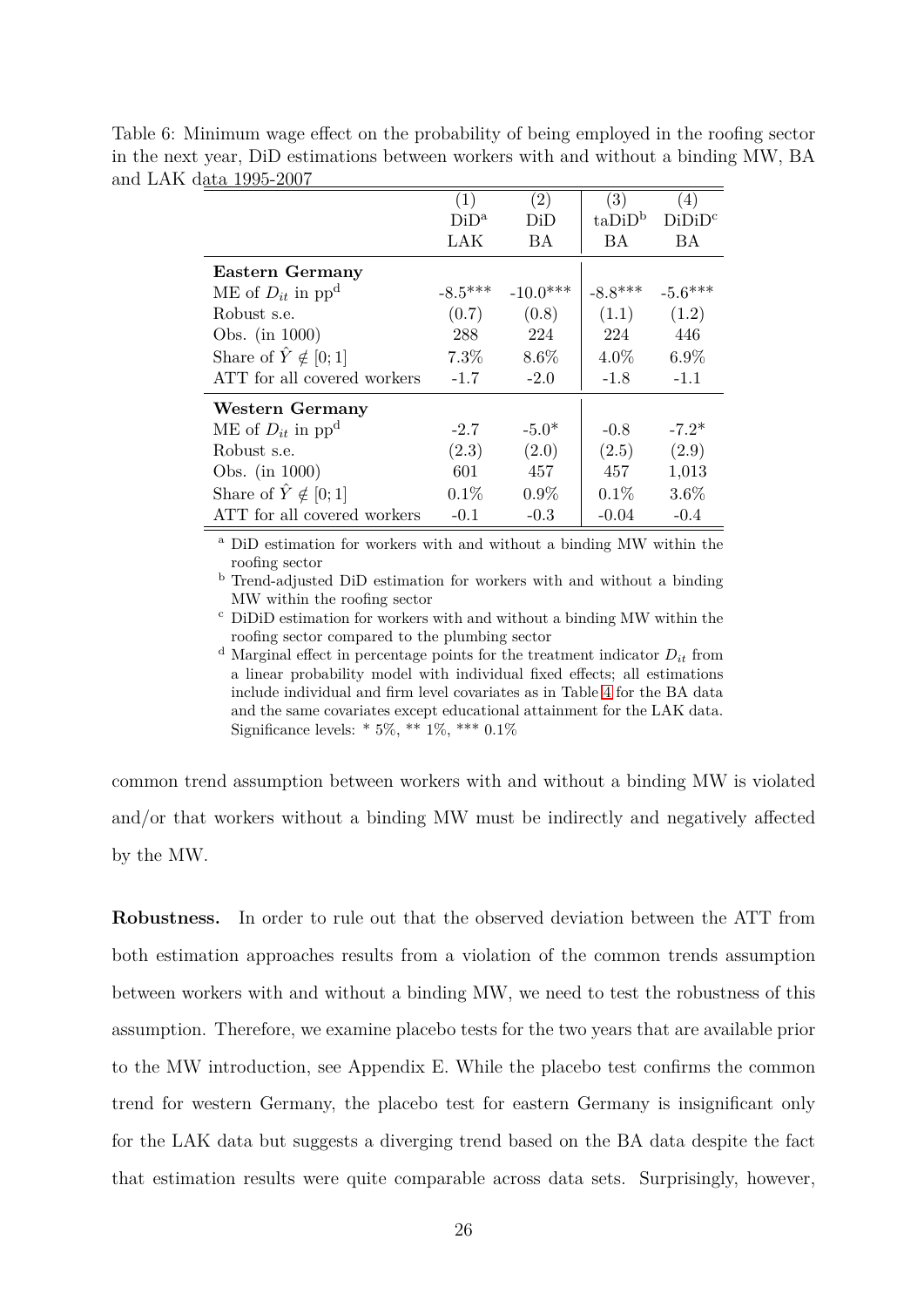allowing for diverging trends between workers with and without a binding MW does not alter the estimation results much for eastern Germany, but suggests an insignificant negative impact for western Germany, see column (3) in Table [6.](#page-28-0)

Since the observable pre-regulation period is, however, very short, it is questionable to what extent placebo tests may confirm or disprove the validity of the common trends assumption for the whole period and to what extent trend-adjusted estimations based on this short pre-regulation period help to tackle a potential violation of this assumption. Moreover, diverging trends in the long run due to, for example, skill-biased technological advances might still bias our estimates.

As an alternative robustness check, we therefore capture the potentially diverging trends in the absence of the MW between workers with and without a binding MW by using comparable workers from the plumbing sector as an additional benchmark. In particular, we identify those plumbers for whom the minimum wage would have been binding if they worked in the roofing sector given their individual and firm characteristics. We do so by imputing the wage plumbers would receive in the roofing sector given their characteristics, thus applying the wage imputation described in Section [3](#page-10-0) not only to roofers but also to plumbers and estimating the probability of being bound by the minimum wage  $(P_{MW})$  analogous to roofers. Appendix G indicates that the distribution of  $P_{MW}$  is astonishingly similar across sectors, thus indicating the similarity of both sectors with respect to observable characteristics. Hence, if we think about the imputation of the counterfactual *PMW* among plumbers as an approach that is similar to matching individuals with a similar treatment intensity, the necessary common support along the whole distribution seems to be given.

We then use plumbers with and without a counterfactually binding MW to run a DiDiD estimation where the treatment indicator  $D_{it}$  equals one for workers of the roofing sector with a binding MW after the MW introduction and zero for all other groups and time periods. If roofers with and without a binding MW had experienced different trends in their employment chances even in the absence of the minimum wage, reflecting, for example, skill-biased technological progress, we assume that plumbers with and without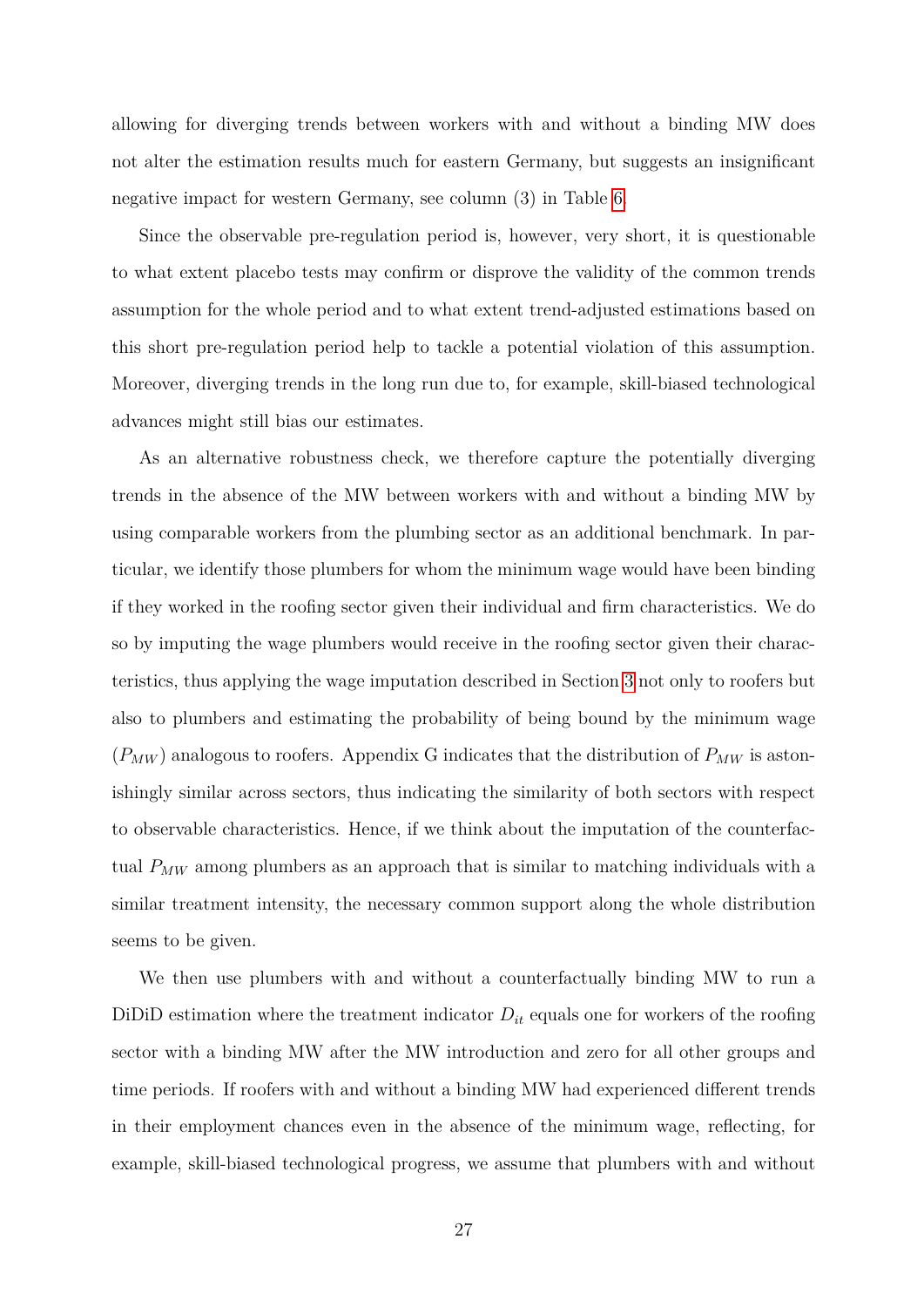a counterfactually binding MW capture these diverging trends across time. The corresponding DiDiD results in column (4) of Table [6](#page-28-0) indicate that the employment effect in eastern Germany continues to be negative, but somewhat smaller. This may suggest that part of the negative effect in Table [6](#page-28-0) is in fact due to a negative trend for workers with a binding MW relative to workers without a binding MW. Since representatives of the roofing sector repeatedly mentioned the need for catching up with technological progress in eastern Germany (see Aretz et al. 2011), this appears a plausible finding. For western Germany, the difference between the DiD and DiDiD estimates are smaller and suggest that trends in western Germany rather diverge in the opposite direction. More importantly, we find that the implied ATT for an average covered worker is smaller than suggested by the intersectoral comparison in the previous section. Therefore, employment spillovers between workers with and without a binding MW remain the prime suspect for this deviation, a hypothesis that we examine in the next section.

### <span id="page-30-0"></span>**7 Making employment spillovers visible**

**Approach.** The treatment group *g*<sup>1</sup> corresponds to all workers of the roofing sector who are covered by the minimum wage regulations, while workers in the plumbing sector, who would have been covered if they worked in the roofing sector, are considered as the control group  $g_0$ . However, we do not estimate the average employment effect for covered roofers as in the intersectoral comparison in Section [6,](#page-19-0) but allow the treatment effect to differ by binding status. In particular, we distinguish between workers with a binding MW ( $p_1 = P_{MW} > 0.5$ ), workers with wages significantly above the minimum level ( $p_3 = P_{MW} < 0.1$ ) and an intermediate group of workers  $p_2$  for whom  $P_{MW}$  ranges between these extremes. Since we have estimated the counterfactual probability of earning a wage below the MW for workers in the plumbing sector, we are thus able to extend the DiD framework to identify the treatment effect for all three groups:

<span id="page-30-1"></span>
$$
P(e_{it+1} = 1) = \kappa_p + \alpha_{g \times p} + \gamma_{t \times p} + \delta D_{it} \times p + \beta X_{it} + c_i + \epsilon_{it}
$$
\n
$$
\tag{5}
$$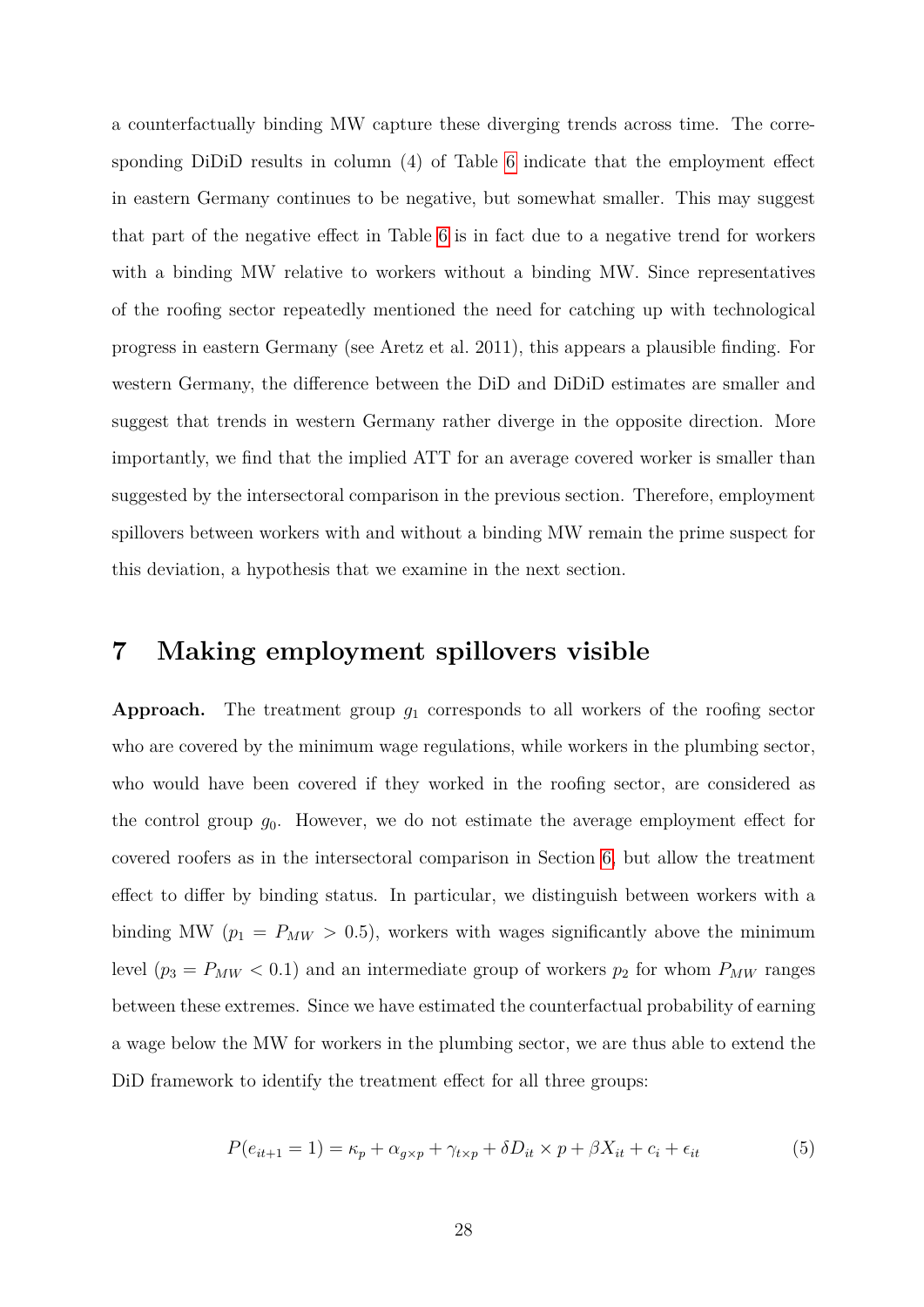where  $\kappa_p$  captures the time constant difference between workers of a different binding status and  $\alpha_{g\times p}$  captures the time constant deviation between roofers and plumbers of the same binding status. Furthermore,  $\gamma_{t\times p}$  allows for changes in employment outcomes of workers with a particular binding status across time that are common to roofers and plumbers, while the same set of covariates *X* as before controls for observable differences across workers. The treatment indicator  $D_{it}$  equals one for covered roofers in the period after the MW introduction (1997-2007) and zero for plumbers as well as roofers in the ex-ante period (1995-1996). This treatment indicator is interacted with the binding status so that we get an ATT for all three groups of workers. If spillover effects are relevant, we should observe non-zero outcomes for workers with wages above the minimum level, i.e. with  $P_{MW} < 0.5$ .

Note that due to the change in the pool of workers with a particular binding status across time (see previous section), we again use a fixed-effects linear probability model for estimation, i.e we exploit the change in binding status across time on the individual level for identification by including  $c_i$  in equation [\(5\)](#page-30-1). The identifying assumption is that plumbers and roofers with the same set of covariates *X* and the same changes in the binding status would experience comparable changes in employment outcomes across time in the absence of the MW. In fact, note that this assumption is less strict than the assumption in Section [6.1](#page-20-2) because we condition on the binding status in addition to *X*.

**Results.** Columns (1) and (3) in Table [7](#page-32-0) show the estimated impact of the minimum wage on the probability of still being employed in the sector in the next year by binding status of the worker. The outcomes for workers with a binding MW  $(p_1)$  range around  $-9$ percentage points in both eastern and western Germany. As expected from the previous discussion, the estimated treatment effect for workers with wages above the minimum wage level significantly differs from zero and suggests employment spillovers. For the intermediate group  $(p_2)$ , the chances of remaining employed in the roofing sector are reduced by almost 5 percentage points in eastern Germany and by almost 4 percentage points in western Germany. Even for workers whose probability to fall below the MW is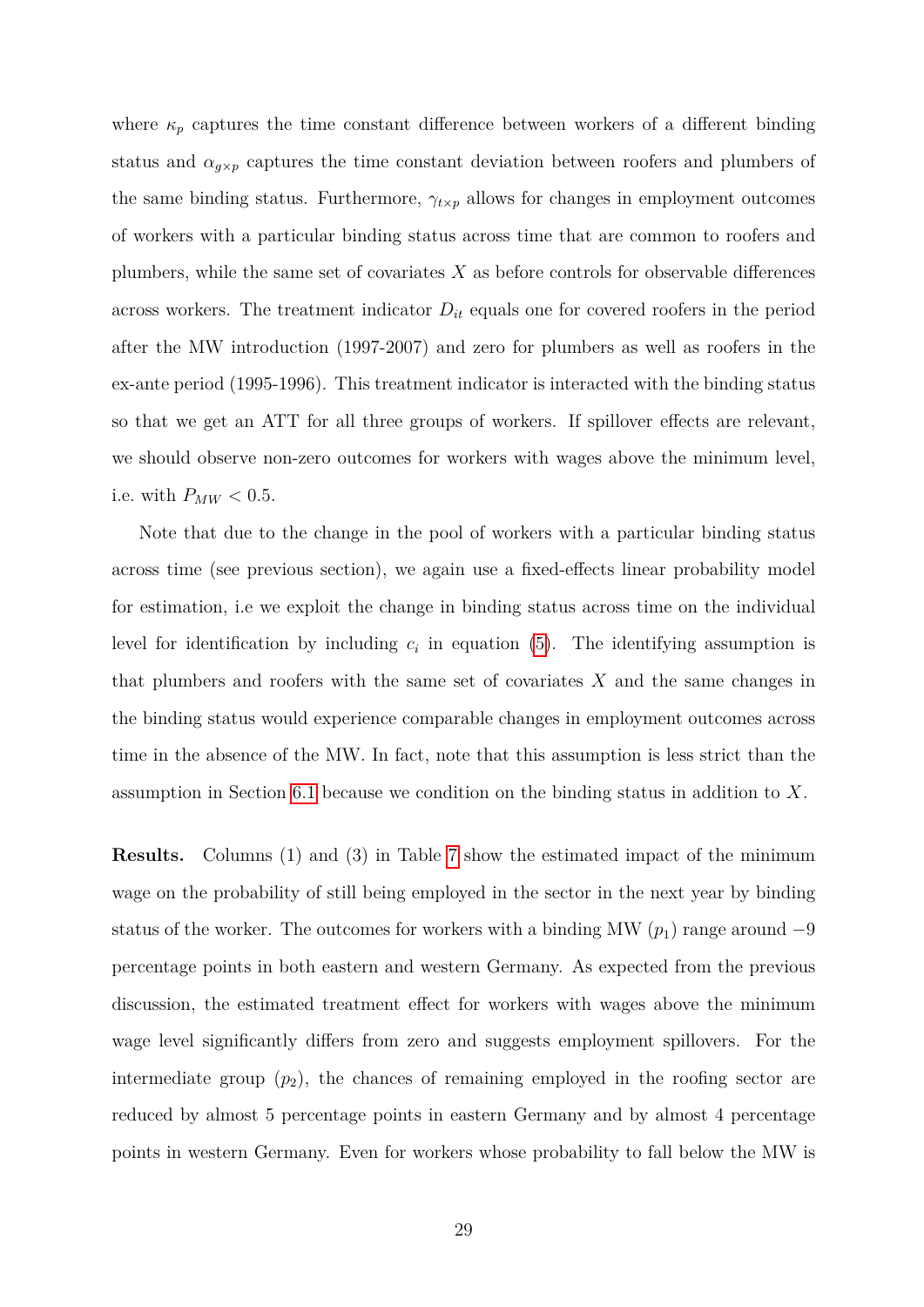<span id="page-32-0"></span>

|                                              |                 | Eastern Germany  |                   | Western Germany           |
|----------------------------------------------|-----------------|------------------|-------------------|---------------------------|
|                                              | (1)             | (2)              | $\left( 3\right)$ | (4)                       |
| FE LPM with trend adjustment?                | No <sup>b</sup> | Yes <sup>c</sup> | No <sup>b</sup>   | $\mathrm{Yes}^\mathrm{c}$ |
| ME of $D_{it} \times p_1$ in pp <sup>a</sup> | $-8.6***$       | $-8.5***$        | $-8.8***$         | $-8.4***$                 |
| ME of $D_{it} \times p_2$ in pp <sup>a</sup> | $-4.8***$       | $-4.7***$        | $-3.7*$           | $-3.7*$                   |
| ME of $D_{it} \times p_3$ in pp <sup>a</sup> | $-2.8***$       | $-2.4***$        | $-1.2***$         | $-1.5***$                 |
| Obs. in $1,000$                              | 446             | 446              | 1,013             | 1,013                     |
| Implied ATT analogue to section 6.1          | -4.4            | $-4.1$           | $-1.8$            | $-2.0$                    |

Table 7: Minimum wage effect on the probability of being employed in the roofing sector in the next year, intersectoral DiD estimations by binding status, BA data 1995-2007

<sup>a</sup> Marginal effect of the treatment in percentage points by binding status *p*.

 $\overline{b}$  Linear DiD estimation as in equation [\(5\)](#page-30-1); covariates *X* as in Table [6.](#page-28-0)

 $\text{c}$  Linear DiD estimation as in equation [\(5\)](#page-30-1) extended by sector-specific time trends; covariates *X* as in Table [6](#page-28-0)

Significance levels: \* 5%, \*\* 1%, \*\*\* 0*.*1%

less than 10%, we find an increased risk of leaving the roofing sector of almost 3 percentage points in eastern Germany and around 1 percentage point in western Germany. Note that these findings imply an ATT for an average covered roofer that is largely in line with the estimates in Section [6.1.](#page-20-2)<sup>[21](#page-32-1)</sup> However, the effect is not only caused by workers with a binding MW, but to a lesser extent also by workers who are not affected by a binding MW. Therefore, the ATT for workers with a binding MW relative to workers without a binding MW in Section [6](#page-28-0) is downward biased.

**Robustness.** Note that interpreting the above cross-sector comparisons for workers of a different binding status as evidence for employment effects for workers who earn a wage above the minimum wage threshold rests on several assumptions. First of all, spillovers between the sectors need to be at least negligible compared to spillovers between workers within the roofing sector. As discussed in Section [6.1,](#page-20-2) we consider this to be a plausible assumption given the low and quite time-constant rate of intersectoral transitions of workers. Secondly, roofers and plumbers of a particular binding status must have experienced a similar trend in employment outcomes in the absence of the MW. We test for the robustness of the common trends assumption by allowing for different trends across sectors based on the years prior to the MW introduction. The results in Table [7](#page-32-0) suggest

<span id="page-32-1"></span> $21$ This implied ATT results from calculating the weighted ATT across the three groups of workers that differ by binding status.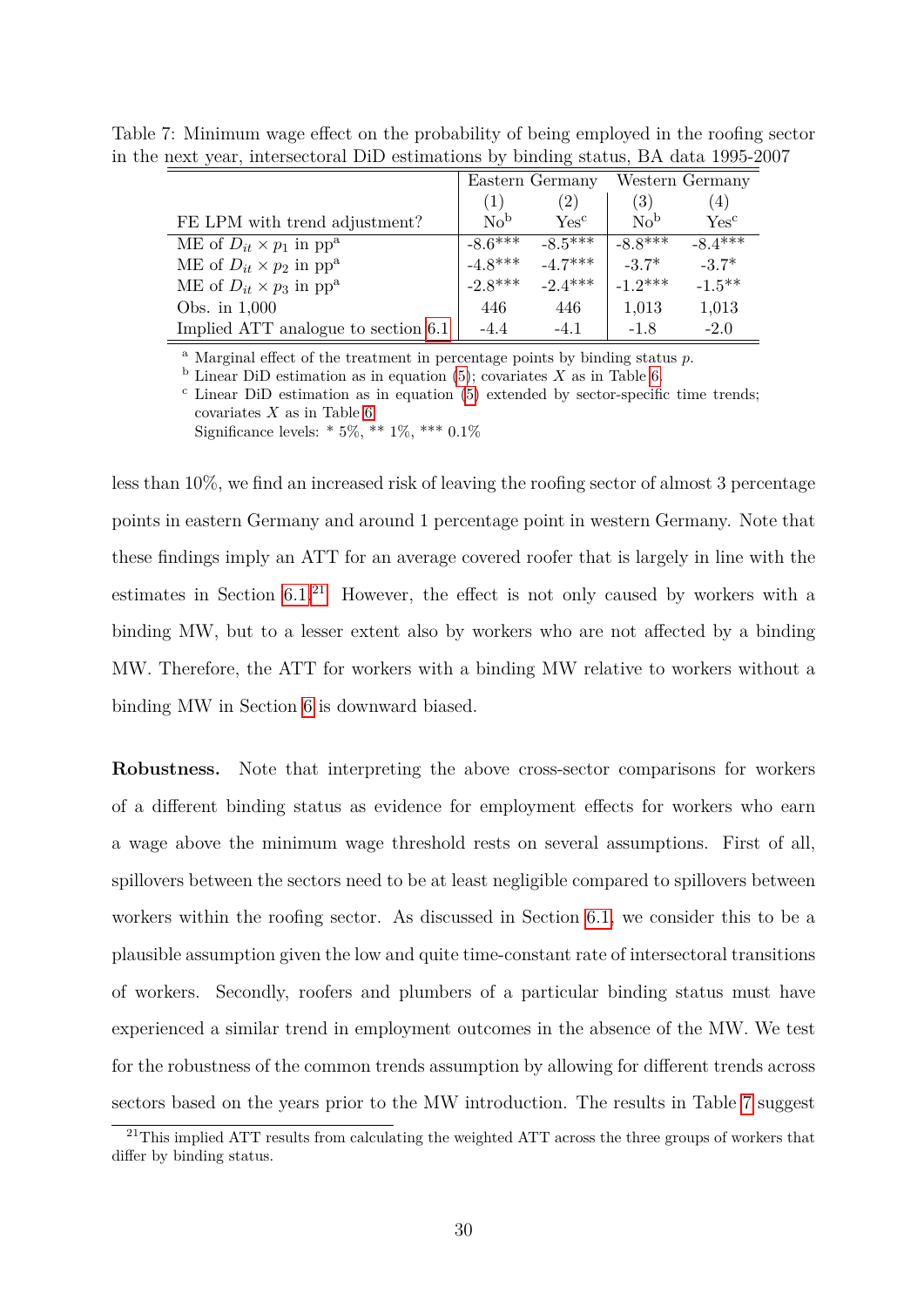that the trend-adjustment does not have much of an effect on the estimation results.

However, the common trends assumption could fail in the long run, and a trendadjustment based on two pre-regulation years may not suffice to tackle the problem. Also, a concern with the previous estimates might be that there is some statistical uncertainty regarding the binding status of the worker due to the imputation. In other words, even the group that is considered to be unaffected by a binding MW (*p*3) still has a probability of earning a wage below the minimum wage level of up to 10%. As a result, the previous results might simply reflect the individuals within each group for whom the MW is in fact binding.

In order to counteract such concerns, we conduct the previous intersectoral comparison along the deciles of the wage distribution and distinguish between three sub-periods that differ by bite (1997-2001; 2002-2004; 2005-2007). As an advantage, we also observe wage deciles for which the probability of being affected by a binding MW is zero or very close to zero, see Appendix H for corresponding descriptives. Effects on these deciles cannot be driven by the previously mentioned measurement problem. Secondly, we are able to examine whether the pattern of employment effects follows the extension of the bite to higher wage deciles across time. Using again the counterfactual wage for plumbers if they worked in the roofing sector, we thus estimate the ATTs for each wage decile by exchanging p in equation [\(5\)](#page-30-1) by the decile  $d_{it} = 1, \ldots, 10$  and by further interacting  $D_{it} \times d_{it}$  with the three sub-periods. Note in Appendix H that the share of plumbers whose counterfactual wage falls in the lowest wage decile is quite high due to the wage compression in the roofing sector. Still, we have high numbers of observations in the plumbing sector for each wage decile in the roofing sector so that we are able to estimate the ATT for each decile. The approach is related to the study of Neumark et al. (2004), who also study the minimum wage effects throughout the wage distribution. Compared to our study, the authors exploit the regional and time variation of the minimum wage level in the UK and look at next years' employment status along the wage distribution, defined as the distribution of initial earnings relative to the old minimum wage.

Figure [4](#page-34-0) displays the corresponding marginal effects on the probability of continued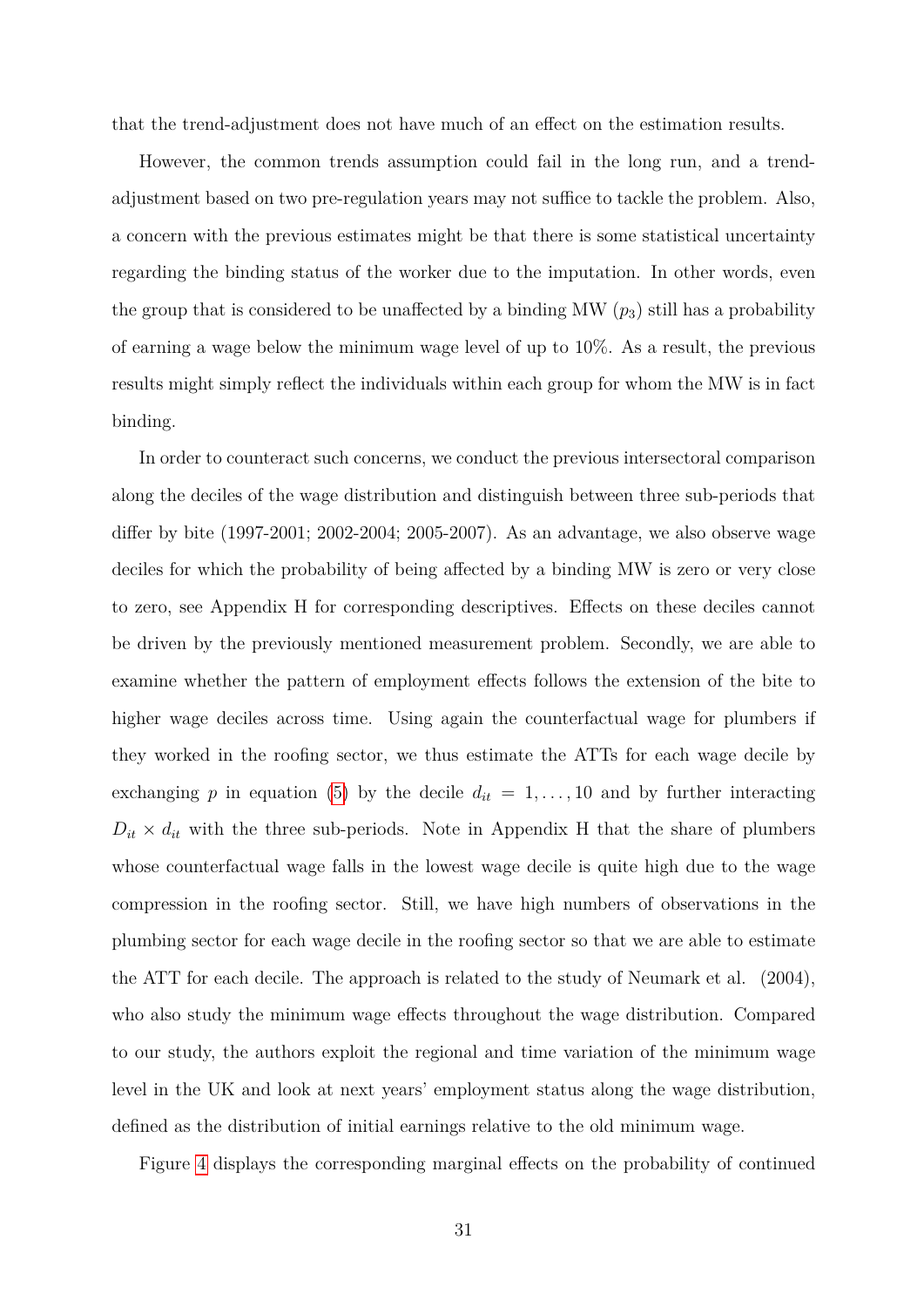Figure 4: Minimum wage effect on the probability of being employed in the roofing sector in the next year by decile of the wage distribution and sub-period, by Western (top) and Eastern Germany (bottom), BA data 1995-2007<br>dec 1 dec 2 dec 3 dec 4 dec 5

<span id="page-34-0"></span>

Note: The figures only display effects that are significant at least at the 5% significance level.

employment in the roofing sector in percentage points as long as the effect is significant at least at the 5% level. The results indicate that the prospects of continued employment in eastern Germany have deteriorated due to the minimum wage almost along the entire wage distribution in eastern Germany. Moreover, note that the impact on workers with wages in the upper wage deciles are partially significant only for the latest period where the bite of the minimum wage was strongest. For western Germany, wage deciles that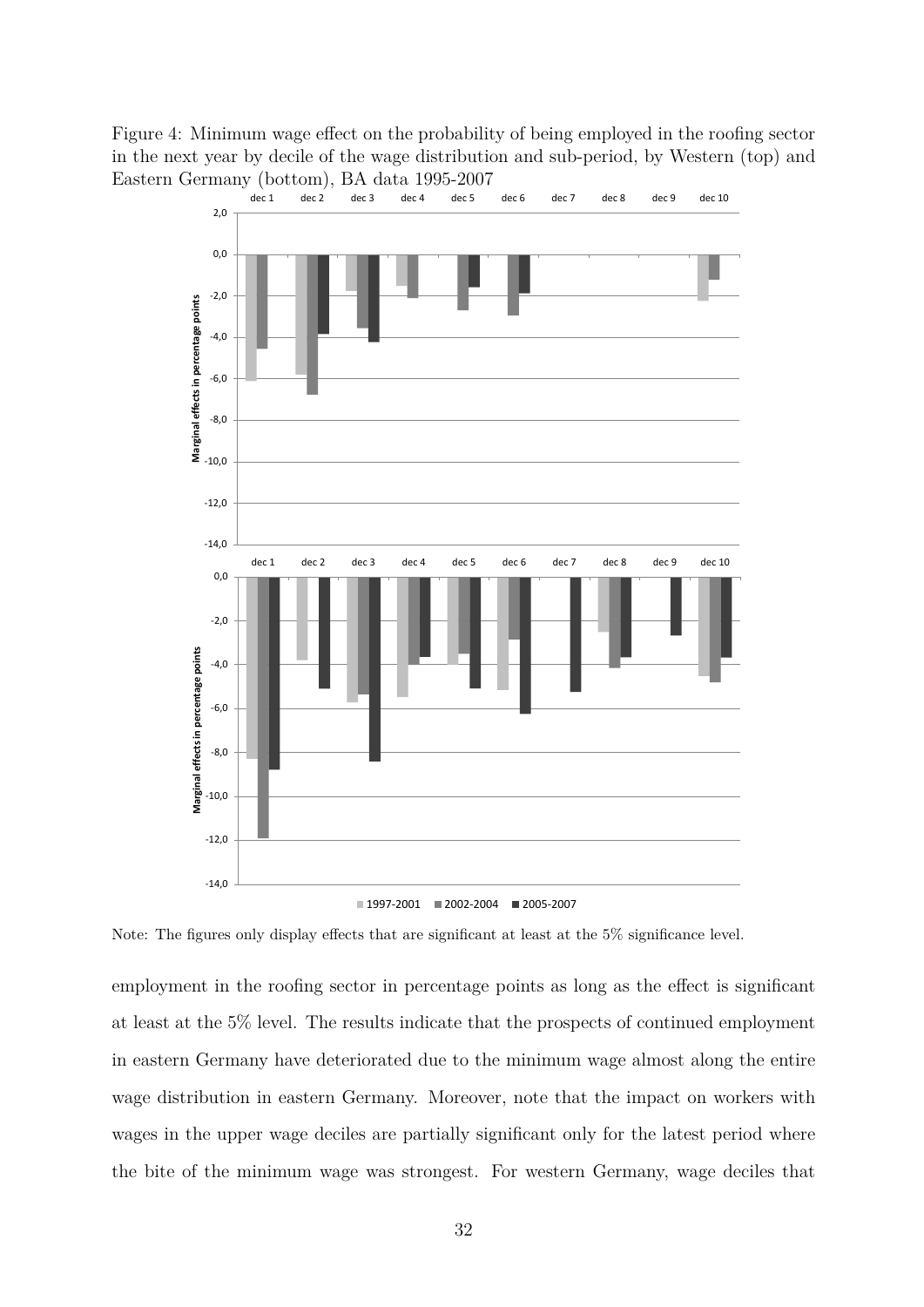are not affected by a binding MW appear to be less affected by the MW. For workers whose wages fall in the 7th to 9th decile, no significant effects can be found at all. Still, there is some evidence for employment spillovers in line with the previous results because workers in the 3rd to 6th decile, for whom we find a decline in the chances of continued employment, are only marginally affected by a binding MW (see Appendix H). Also, the effect seems to follow the extended bite of the MW since wage deciles 5 and 6 are only affected in the later periods with a higher minimum wage level. The negative effect on continued employment of roofers in the 10th decile might be caused by voluntary quits of predominantly master craftsmen who leave the sample by deciding to become self-employed and to establish a single-person company whose share of all companies markedly increased during the observation period.

This additional analysis confirms that there are relevant spillovers in eastern Germany whose temporal pattern confirms a link to the extending minimum wage bite. For western Germany, employment spillovers are less strong but seem to exist for workers earning wages just above the minimum wage and for workers in the highest wage decile. These negative employment outcomes for workers with wages above the MW allow for two not necessarily competing explanations. On the one hand, the observed result pattern may suggest that workers are substituted by capital and that the substitutability differs for different types of workers with the least skilled workers being easiest to substitute. On the other hand, the result pattern is compatible with negative scale effects that mostly, if not for all workers, dominate a positive substitution effect between different types of workers. Of course, both explanations may be relevant to some extent, albeit qualitative interviews with leading experts in the roofing sector (see Aretz et al. 2011) suggest that the first may be the dominant explanation. In particular, the insiders doubt that the minimum wage in the roofing sector had much of a scale effect while the relevance of technological advances such as the introduction of new roofing systems that reduce the necessary labour input have been stressed.

The results are partly in line with Neumark et al. (2004), who find that workers whose wages are initially close to the minimum wage (up to 1.3 times the minimum wage) are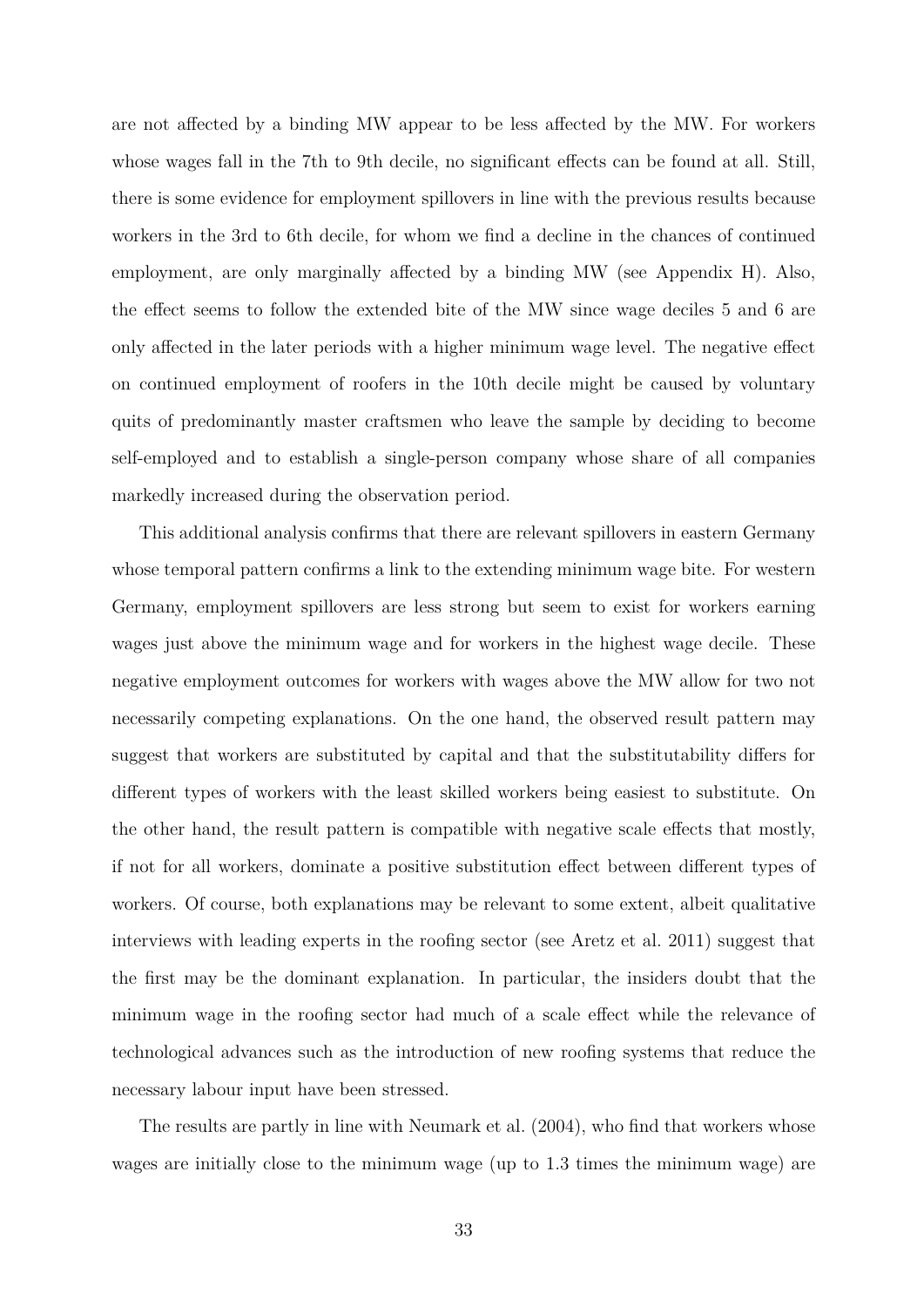most likely to be affected by changes in the wage floor. However, the authors find no evidence for spillovers in the upper part of the wage distribution, as opposed to our study.

## <span id="page-36-0"></span>**8 Conclusion**

This paper analysed the impact of minimum wages in the German roofing sector on workers' chances of continued employment. For the identification of average employment outcomes, we contrasted the estimated minimum wage impact when comparing the chances of continued employment in the roofing sector with a control sector and when comparing the chances of roofers with and without a binding minimum wage. In addition, we estimate the causal impact of the minimum wage for workers with and without a binding minimum wage as well as along the entire wage distribution. We are, thus, able to also identify indirect effects of the minimum wage on workers in the upper parts of the wage distribution for whom the MW is not binding. Our main conclusions are:

- On average, the minimum wage in the roofing sector resulted in poorer chances of remaining employed according to both the intersectoral comparison as well as the comparison of workers with and without a binding minimum wage within the roofing sector. This is especially true for eastern Germany, whose minimum wage level gave rise to a much higher share of affected workers of about 57% compared to 12% in western Germany. Given the limited compliance with the minimum wage regulations, the impact could even be stronger if compliance was fully enforced.
- Estimates from the comparison of workers with and without a binding minimum wage seem to be underestimated compared to estimates from an intersectoral comparison. If one is willing to assume that the common trend assumption holds and that the control sector is not affected by spillover effects, assumptions that are supported by some robustness checks, this deviation indicates that the minimum wage also affects the employment chances of roofers who are not directly affected by a binding minimum wage.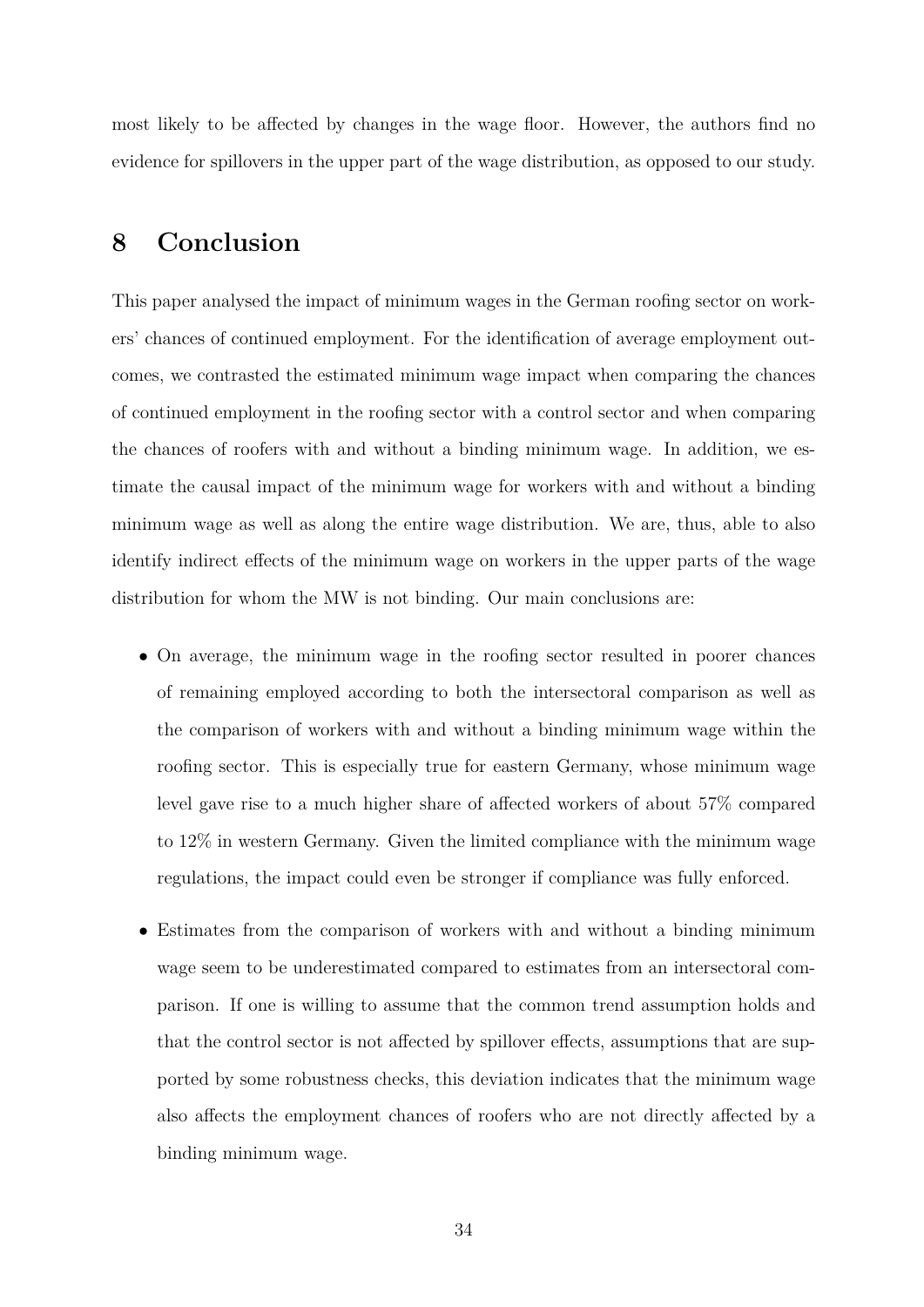- Running an intersectoral comparison of employment chances along the entire wage distribution by exploiting the counterfactual position of workers of the control sector in the wage distribution of the roofing sector confirms this previous suspicion. The prospects of continued employment deteriorated due to the minimum wage along the entire wage distribution in eastern Germany. In western Germany, spillovers are less strong but also exist for workers just above the minimum wage level.
- The decline in employment chances among workers without a binding minimum wage may indicate that scale effects dominate substitution effects and/or that minimum wages induce some capital-labour substitution. While both may be relevant to some extent, the latter may be the dominant force according to interviews that we conducted with sector insiders. In particular, they consider new roofing systems as a potential means of reducing minimum-wage induced labour costs but question a strong decline in output since the demand for roofing services appears to be rather price-inelastic.

These findings on the impact of the minimum wage regulations on the chances of continued employment should not, however, be equated with the overall minimum wage impact on the sector's employment. In particular, the single-person companies, whose share among all companies tripled during the observation period to 23% in 2010, are not accounted for by our analysis. Furthermore, given the specific conditions of the roofing sector, e.g. the rather high level of qualification and the low labour intensity, a transferability of the results to other sectors which might be subject to minimum wage regulations in the future has to be viewed with caution.

Despite these reservations, the presented evidence clearly highlights the need for a broader perspective on employment effects of minimum wages by also taking a closer look at workers who do not appear to be affected by the minimum wage at a first glance. Moreover, our results put doubt on any attempts to identify employment effects of minimum wages by comparing workers with and without a binding minimum wage within a covered sector.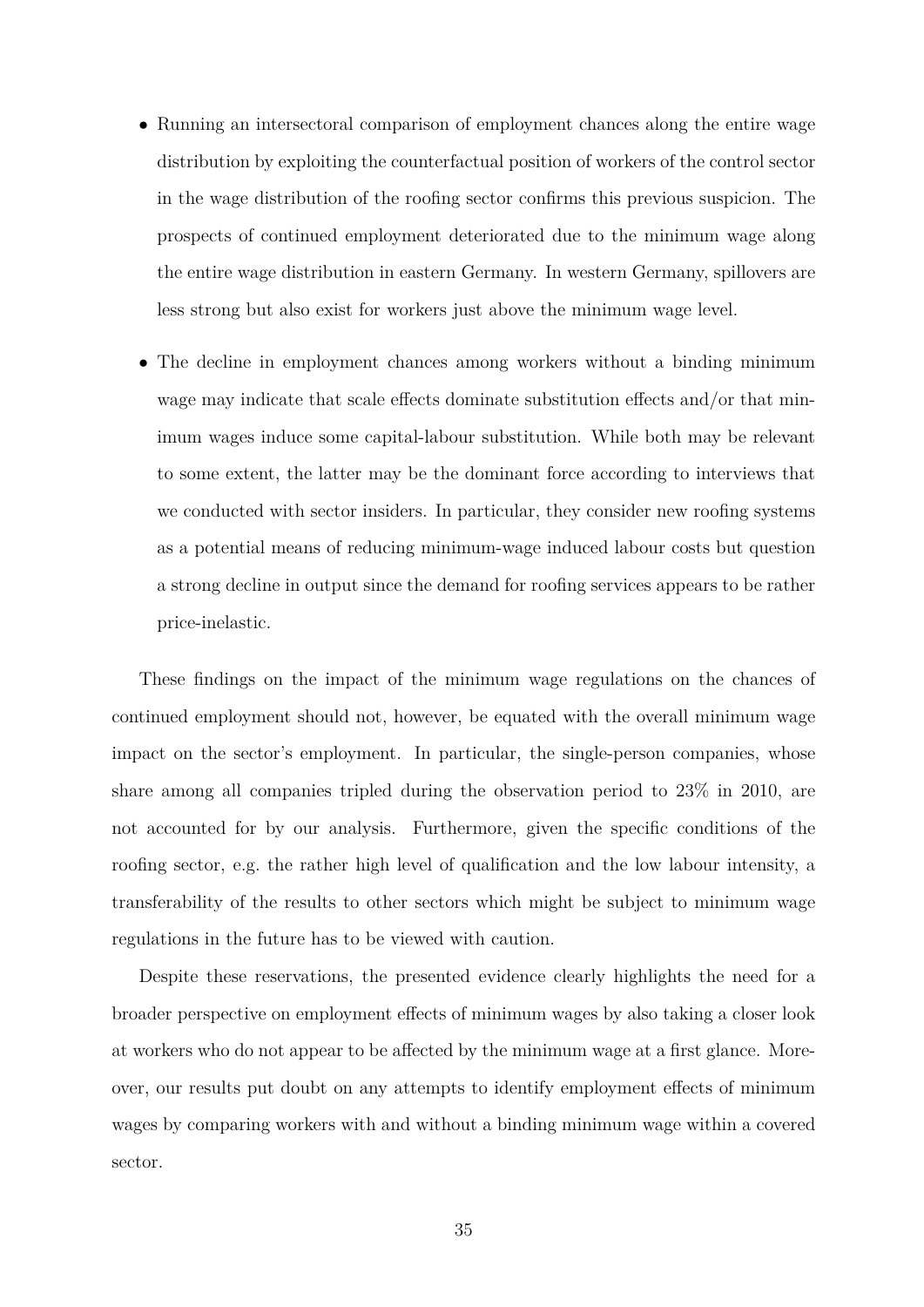## **References**

- Abowd, J., AND M. KILLINGSWORTH (1981): "Structural models of the effects of minimum wages on employment by age groups," *Report of the minimum wage study commission*, 5, 143–169.
- Abowd, J. M., F. Kramarz, D. N. Margolis, and T. Philippon (2000): "The Tail of Two Countries: Minimum Wages and Employment in France and the United States," IZA Discussion Papers 203.
- Aretz, B., M. Arntz, S. Gottschalk, T. Gregory, M. Niefert, C. Rammer, H. Schröder, and H. Schütz (2011): "ZEW-Studie zu den Wirkungen eines Mindestlohns in der Dachdeckerwirtschaft," Research report for the federal ministry of labour and social affairs.
- Brown, C. (1999): "Minimum wages, employment, and the distribution of income," *Handbook of Labor Economics*, 3, 2101–2163.
- CARD, D., AND A. KRUEGER (2000): "Minimum wages and employment: a case study of the fast-food industry in New Jersey and Pennsylvania: reply," *The American Economic Review*, 90(5), 1397–1420.
- CURRIE, J., AND B. FALLICK (1996): "The Minimum Wage and the Employment of Youth Evidence from the NLSY," *Journal of Human Resources*, pp. 404–428.
- DOLTON, P., AND C. BONDIBENE (2011): "An Evaluation of the International Experience of Minimum Wages in an Economic Downturn," Research report for the low pay commission, Royal Holloway, University of London.
- Drews, N. (2008): "Das Regionalfile der IAB-Beschäftigtenstichprobe," FDZ Datenreport 2, Institute for Employment Research (IAB), Nuremberg.
- DUBE, A., T. LESTER, AND M. REICH (2010): "Minimum wage effects across state borders: Estimates using contiguous counties," *The Review of Economics and Statistics*, 92(4), 945–964.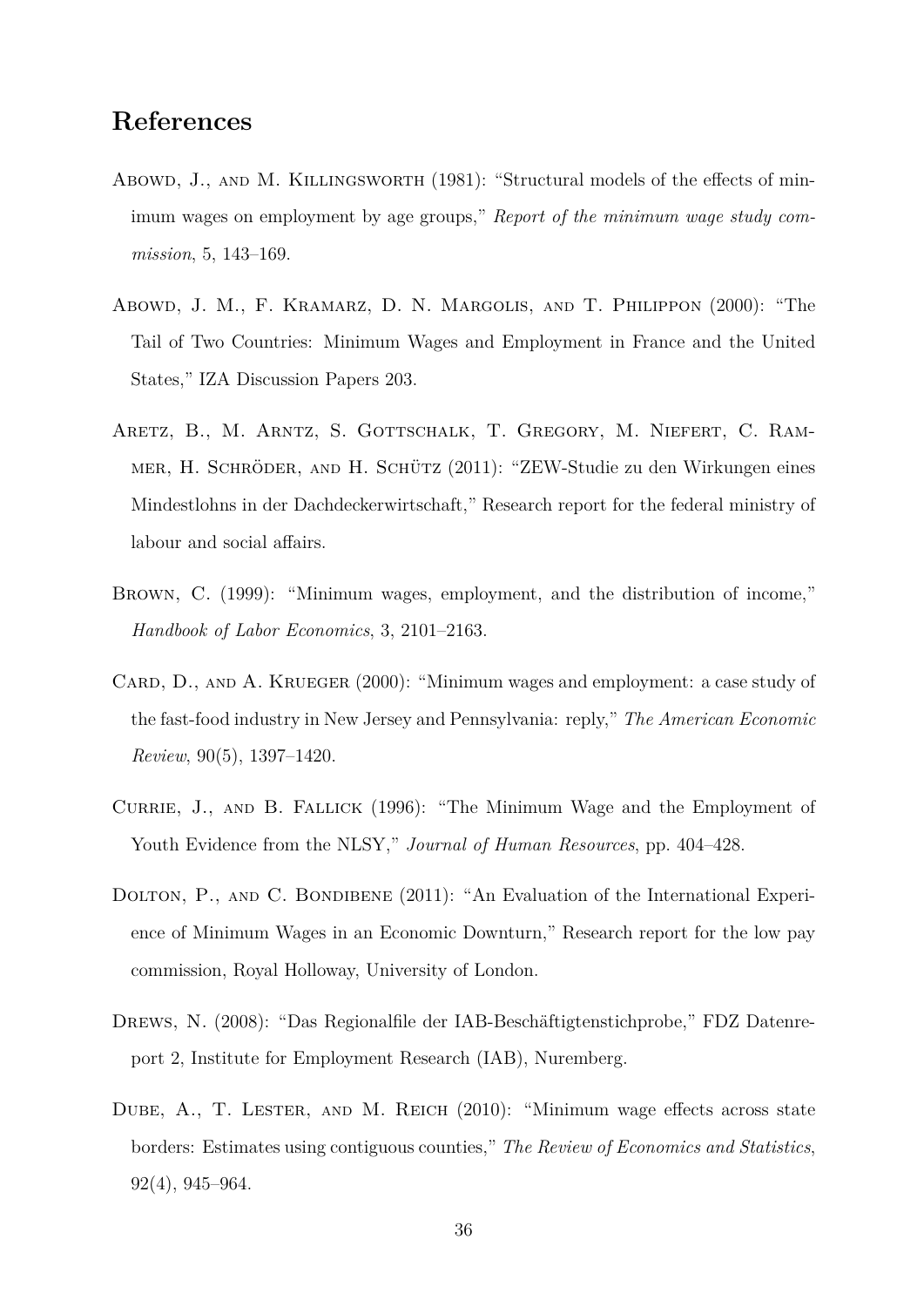- DUBE, A., S. NAIDU, AND M. REICH (2007): "The Economic Effects of a Citywide Minimum Wage," *Industrial and Labor Relations Review*, 60(4), 522–543.
- FAIRRIS, D., AND L. BUJANDA (2008): "The Dissipation of Minimum Wage Gains for Workers through Labor-Labor Substitution: Evidence from the Los Angeles Living Wage Ordinance," *Southern Economic Journal*, 75(2), 473–496.
- HETHEY-MAIER, T., AND S. SETH (2010): "The Establishment History Panel (BHP) 1975-2008: Handbook Version 1.0. 2," FDZ Datenreport 4, Institute for Employment Research (IAB), Nuremberg.
- Hsing, Y. (2000): "On the substitution effect of the minimum wage increase: new evidence," *Applied Economics Letters*, 7(4), 225–228.
- Linneman, P. (1982): "The Economic Impacts of Minimum Wage Laws: A New Look at an Old Question," *Journal of Political Economy*, 90(3), 443–69.
- MACHIN, S., A. MANNING, AND L. RAHMAN (2003): "Where the minimum wage bites hard: introduction of minimum wages to a low wage sector," *Journal of the European Economic Association*, 1(1), 154–180.
- Neumark, D., D. Schweitzer, and D. Wascher (2004): "Minimum Wage Effects throughout the Wage Distribution," *Journal of Human Resources*, 39(2).
- NEUMARK, D., AND W. WASCHER (1994): "Employment effects of minimum and subminimum wages: Reply to Card, Katz, and Krueger," *Industrial and Labor Relations Review*, 47(3), 497–512.
- (1995): "Minimum-wage effects on school and work transitions of teenagers," *The American Economic Review*, 85(2), 244–249.
	- (2000): "Minimum wages and employment: A case study of the fast-food industry in New Jersey and Pennsylvania: Comment," *The American Economic Review*, 90(5), 1362–1396.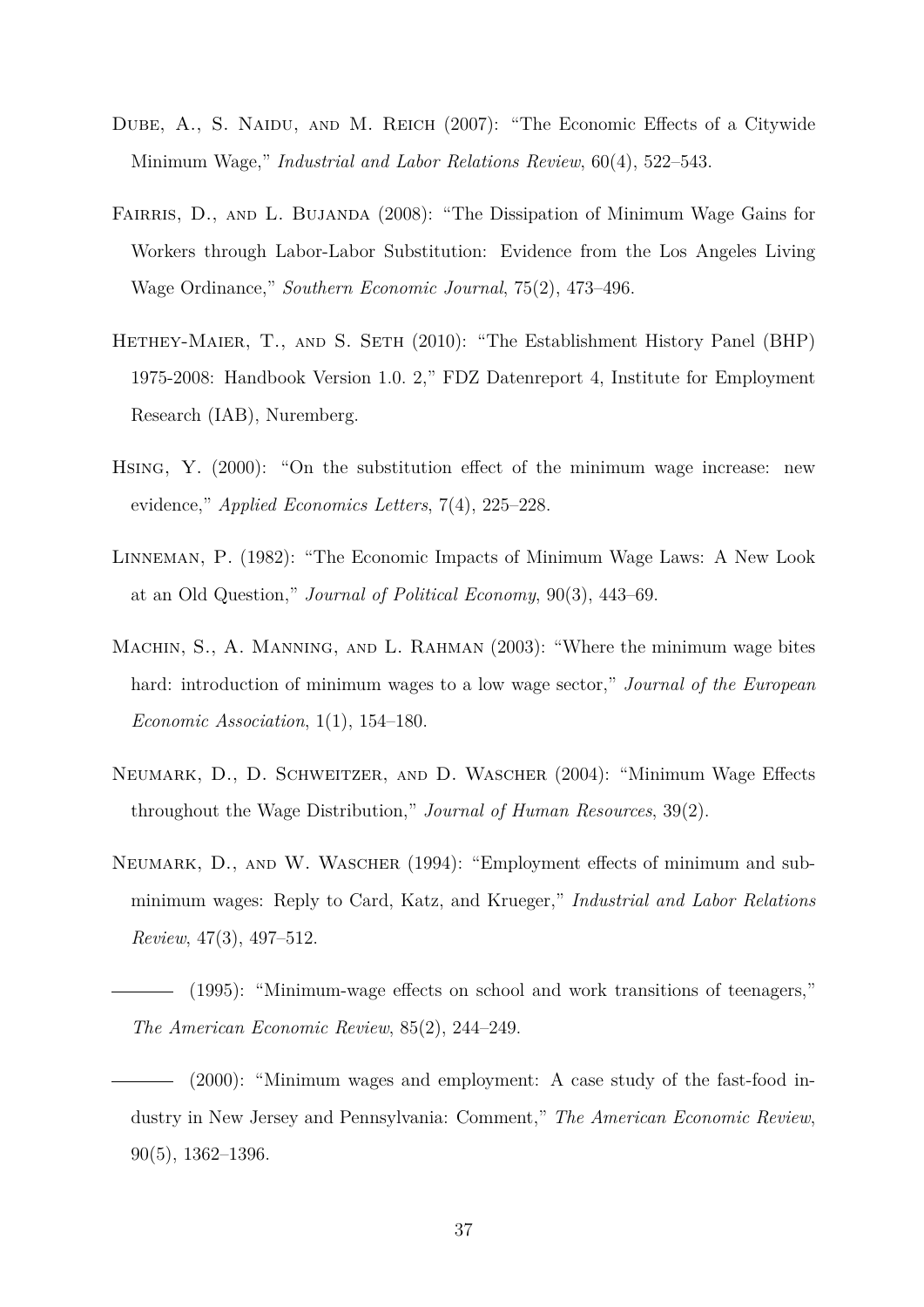Neumark, D., and W. Wascher (2008): *Minimum wages*. The MIT Press.

- Puhani, P. (2008): "The Treatment Effect, the Cross Difference, and the Interaction Term in Nonlinear Difference-in-Differences Models," *IZA Discussion Papers 3478*.
- Wooldridge, J. (2002): *Econometric Analysis of Cross Section and Panel Data*. MIT Press.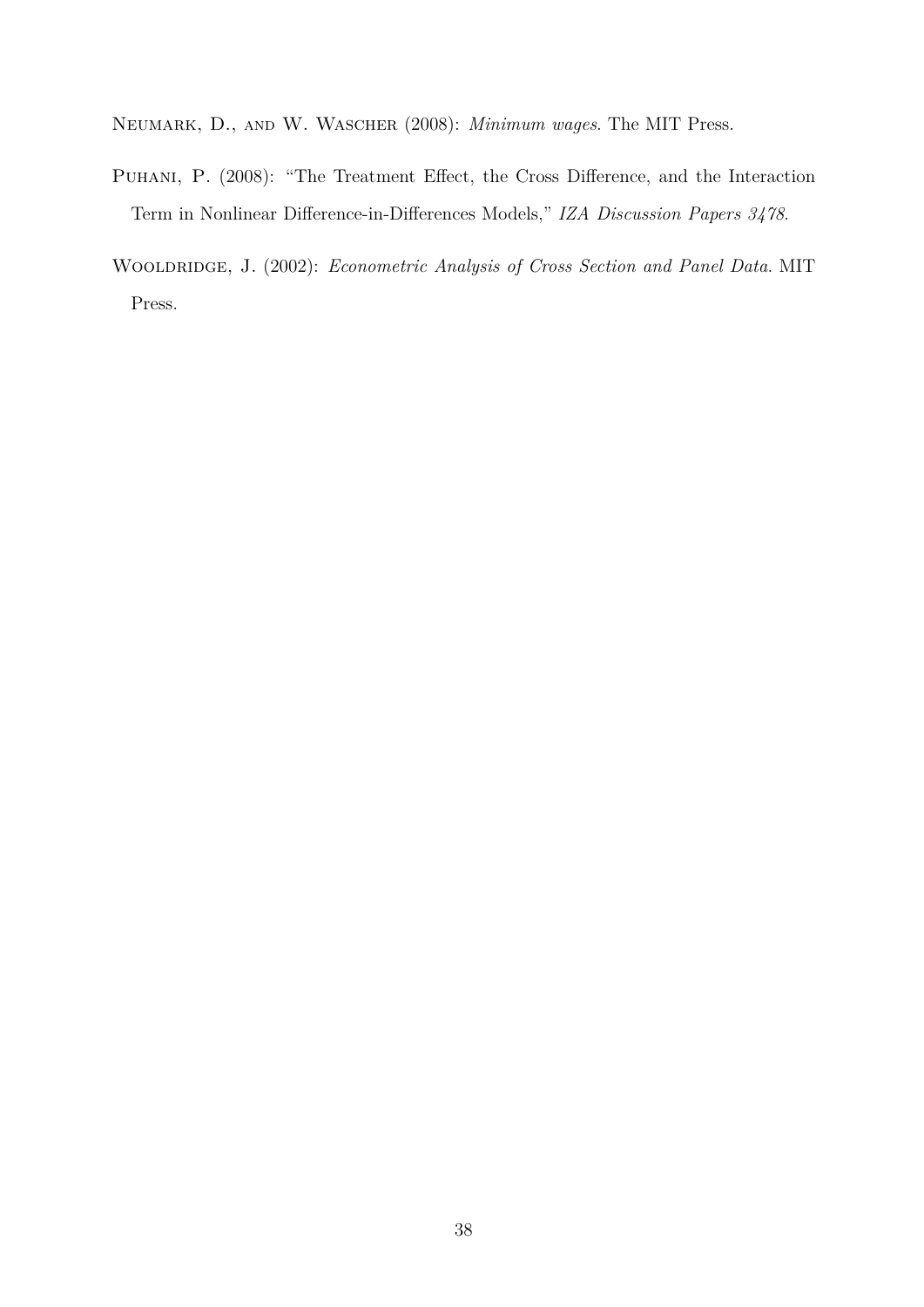## **Appendix**

**A - Evolution of the employment across sectors by region, year 1997=100, 1994-2008, BA data**



**B - Distributions of observed LAK and predicted BA data wage**

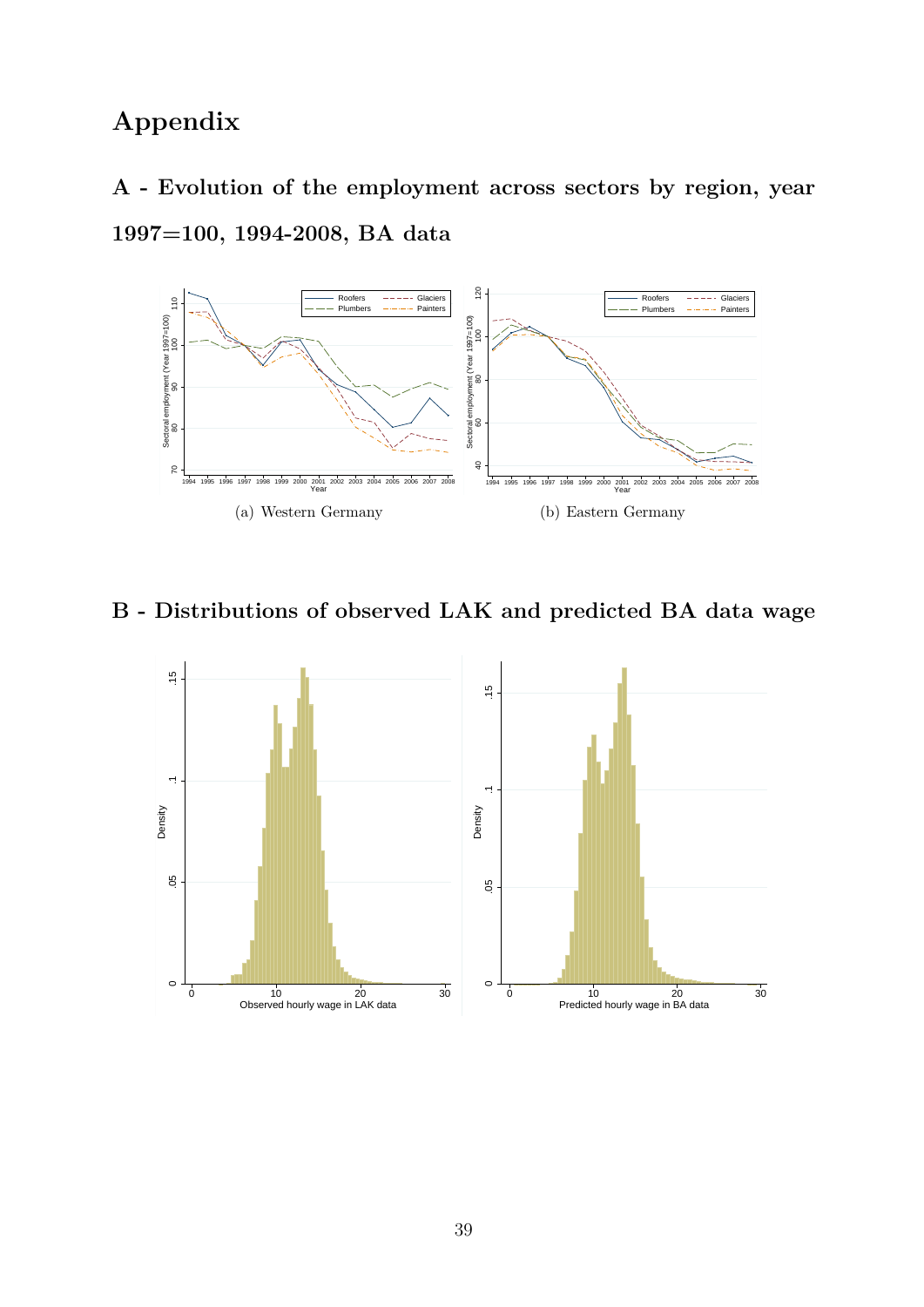## **C - Explanation of the underestimation of the bite in the BA data**

The compressed wage distribution which is observed in Figure [3](#page-15-0) indicates that the imputation technique, which we use for implementing a hourly wage in the BA data and which assumes a normal distribution of wages, leads to a systematic underestimation of the share of workers with a binding MW in eastern Germany. For illustration, consider two types of workers that capture the asymmetric form of the wage distribution. Type A's wage roughly corresponds to the MW, whereas type B's wage lies somewhere above the MW level. Due to the fact that there is uncertainty which individual falls into which category, the imputed distribution of the predicted mean wage always reflects a mixing distribution of these two types. As a consequence, the imputed variance for type A is an overestimation whereas type B's imputed wage variance is an underestimation of the true variance. As a result, too much probability mass for type A is above the MW and too little probability mass for type B is below the MW, resulting in an underestimation of the share of workers with a binding MW. Still, the probability of being affected by a binding MW on an individual level should be highly related to the treatment intensity, i.e. the higher this probability on an individual level is, the more likely is an individual to fall below the MW threshold and the higher is the need for increasing the wage in order to comply with the MW level.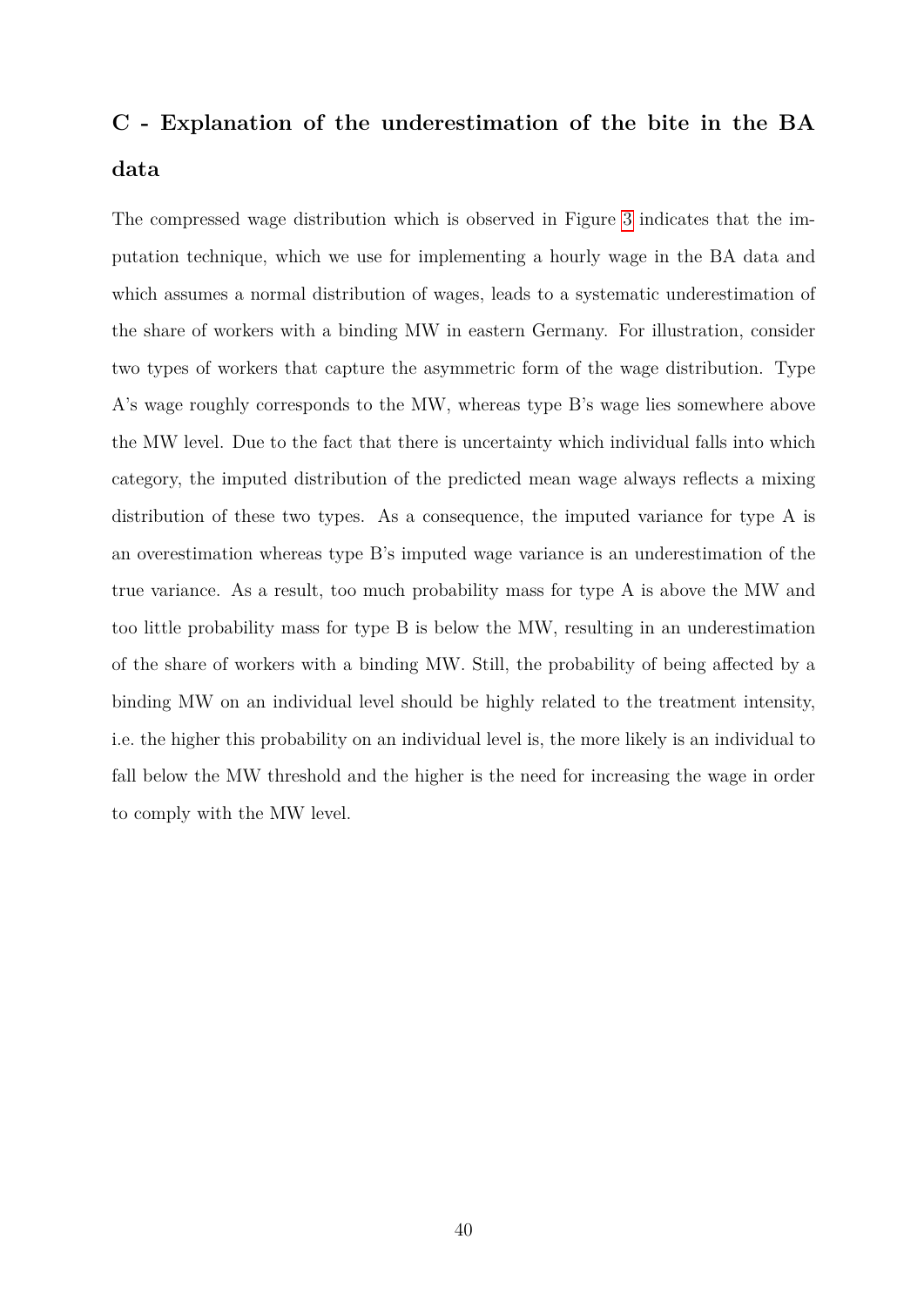## **D - Mean values of independent and dependent variables by sec-**

## **tor prior to and after the MW introduction**

#### **D.1 - Eastern Germany, BA data, 1994 - 2007**

|                                                                      | (1)                        | (2)                        | (3)         | (4)                  | (5)                  |
|----------------------------------------------------------------------|----------------------------|----------------------------|-------------|----------------------|----------------------|
|                                                                      | before $\operatorname{MW}$ | <b>Roofers</b><br>after MW | before MW   | Plumbers<br>after MW | Unconditional<br>DiD |
|                                                                      | 1994 - 1996                | 1997 - 2007                | 1994 - 1996 | 1997 - 2007          |                      |
|                                                                      |                            |                            |             |                      |                      |
| Dependent variable: Employed in the same sector in June of next year |                            |                            |             |                      |                      |
| 1994                                                                 | 0.80                       |                            | 0.83        |                      |                      |
| 1995                                                                 | 0.78                       |                            | 0.81        |                      |                      |
| 1996                                                                 | 0.75                       |                            | 0.81        |                      |                      |
| Total                                                                | 0.78                       | 0.74                       | 0.82        | 0.79                 | $-0.01$              |
| Individual covariates                                                |                            |                            |             |                      |                      |
| Age                                                                  | 34.45                      | 35.80                      | 36.04       | 38.48                | $-1.08$              |
| Female                                                               | 0.01                       | 0.00                       | 0.01        | 0.01                 | 0.00                 |
| No vocational degree                                                 | 0.08                       | 0.07                       | 0.02        | 0.03                 | $-0.02$              |
| Secondary education                                                  | 0.81                       | 0.88                       | 0.89        | 0.93                 | 0.04                 |
| Tertiary education                                                   | 0.00                       | 0.00                       | 0.00        | 0.00                 | 0.00                 |
| Missing educational status                                           | 0.10                       | 0.04                       | 0.08        | 0.04                 | $-0.02$              |
| Skilled workers                                                      | 0.73                       | 0.78                       | 0.86        | 0.87                 | 0.04                 |
| Unskilled workers                                                    | 0.24                       | 0.19                       | 0.10        | 0.09                 | $-0.04$              |
| Master craftsman                                                     | 0.03                       | 0.03                       | 0.03        | 0.04                 | 0.00                 |
| Part-time $\langle 15 \text{ hours}/\text{week}$                     | 0.00                       | 0.00                       | 0.00        | 0.00                 | 0.00                 |
| Part-time $>15$ hours/week                                           | 0.00                       | 0.00                       | 0.00        | 0.01                 | 0.00                 |
| Prev. work exp. in sector (in years)                                 | 1.95                       | 9.20                       | 1.95        | 7.14                 | 2.05                 |
| Prev. tenure in firm (in years)                                      | 1.78                       | 7.09                       | 1.92        | 8.08                 | $-0.85$              |
| Firm-level covariates                                                |                            |                            |             |                      |                      |
| Share of skilled workers                                             | 0.73                       | 0.76                       | 0.86        | 0.83                 | 0.06                 |
| Share of unskilled workers                                           | 0.24                       | 0.19                       | 0.10        | 0.09                 | $-0.04$              |
| Mean age of workforce                                                | 34.46                      | 36.00                      | 36.00       | 38.65                | $-1.11$              |
| 1-5 employees                                                        | 0.07                       | 0.17                       | 0.11        | 0.19                 | 0.01                 |
| $6-10$ employees                                                     | 0.16                       | 0.25                       | 0.17        | 0.19                 | 0.06                 |
| $11-20$ employees                                                    | 0.32                       | 0.29                       | 0.22        | 0.20                 | 0.00                 |
| $> 20$ employees                                                     | 0.45                       | 0.30                       | 0.50        | 0.42                 | $-0.07$              |
| Mean daily gross wage in firms with $> 2$ workers                    | 54.95                      | 54.91                      | 53.32       | 51.66                | 1.62                 |
| Number of observations                                               | 75,227                     | 172,249                    | 73,178      | 176,752              |                      |

Note: The unconditional DiD is computed the following way: columns  $(2)-(4)-(1)-(3)$ .

#### **D.2 - Western Germany, BA data, 1994 - 2007**

|                                                   | (1)                                                                  | (2)         | (3)         | (4)         | (5)           |  |  |  |  |
|---------------------------------------------------|----------------------------------------------------------------------|-------------|-------------|-------------|---------------|--|--|--|--|
|                                                   |                                                                      | Roofers     | Plumbers    |             | Unconditional |  |  |  |  |
|                                                   | before MW                                                            | after MW    | before MW   | after MW    | DiD           |  |  |  |  |
|                                                   | 1994 - 1996                                                          | 1997 - 2007 | 1994 - 1996 | 1997 - 2007 |               |  |  |  |  |
|                                                   | Dependent variable: Employed in the same sector in June of next year |             |             |             |               |  |  |  |  |
| 1994                                              | 0.81                                                                 |             | 0.87        |             |               |  |  |  |  |
| 1995                                              | 0.79                                                                 |             | 0.87        |             |               |  |  |  |  |
| 1996                                              | 0.81                                                                 |             | 0.87        |             |               |  |  |  |  |
| Total                                             | 0.80                                                                 | 0.82        | 0.87        | 0.85        | 0.03          |  |  |  |  |
| Individual covariates                             |                                                                      |             |             |             |               |  |  |  |  |
| Age                                               | 34.92                                                                | 36.52       | 35.77       | 37.62       | $-0.25$       |  |  |  |  |
| Female                                            | 0.01                                                                 | 0.01        | 0.01        | 0.01        | 0.00          |  |  |  |  |
| No vocational degree                              | 0.26                                                                 | 0.22        | 0.06        | 0.07        | $-0.04$       |  |  |  |  |
| Secondary education                               | 0.65                                                                 | 0.73        | 0.89        | 0.91        | 0.06          |  |  |  |  |
| Tertiary education                                | 0.00                                                                 | 0.00        | 0.00        | 0.00        | 0.00          |  |  |  |  |
| Missing educational status                        | 0.08                                                                 | 0.04        | 0.04        | 0.02        | $-0.02$       |  |  |  |  |
| Skilled workers                                   | 0.61                                                                 | 0.64        | 0.83        | 0.81        | 0.04          |  |  |  |  |
| Unskilled workers                                 | 0.34                                                                 | 0.31        | 0.11        | 0.12        | $-0.04$       |  |  |  |  |
| Master craftsman                                  | 0.04                                                                 | 0.04        | 0.05        | 0.06        | 0.00          |  |  |  |  |
| Part-time $\langle 15 \text{ hours}/\text{week}$  | 0.00                                                                 | 0.00        | 0.00        | 0.00        | 0.00          |  |  |  |  |
| Part-time $>15$ hours/week                        | 0.00                                                                 | 0.01        | 0.01        | 0.01        | 0.00          |  |  |  |  |
| Prev. work exp. in sector (in years)              | 2.03                                                                 | 10.69       | 2.12        | 8.12        | 2.65          |  |  |  |  |
| Prev. tenure in firm (in years)                   | 1.88                                                                 | 8.64        | 2.06        | 9.62        | $-0.80$       |  |  |  |  |
| Firm-level covariates                             |                                                                      |             |             |             |               |  |  |  |  |
| Share of skilled workers                          | 0.61                                                                 | 0.62        | 0.83        | 0.77        | 0.06          |  |  |  |  |
| Share of unskilled workers                        | 0.34                                                                 | 0.30        | 0.11        | 0.12        | $-0.05$       |  |  |  |  |
| Mean age of workforce                             | 35.00                                                                | 36.88       | 35.77       | 38.07       | $-0.42$       |  |  |  |  |
| 1-5 employees                                     | 0.14                                                                 | 0.19        | 0.17        | 0.19        | 0.03          |  |  |  |  |
| $6-10$ employees                                  | 0.26                                                                 | 0.27        | 0.19        | 0.20        | 0.01          |  |  |  |  |
| $11-20$ employees                                 | 0.31                                                                 | 0.30        | 0.22        | 0.22        | $-0.01$       |  |  |  |  |
| $> 20$ employees                                  | 0.29                                                                 | 0.24        | 0.42        | 0.39        | $-0.02$       |  |  |  |  |
| Mean daily gross wage in firms with $> 2$ workers | 69.23                                                                | 72.09       | 71.44       | 72.81       | 1.49          |  |  |  |  |
| Number of observations                            | 125,334                                                              | 375,344     | 137,444     | 471,454     |               |  |  |  |  |

Note: The unconditional DiD is computed the following way: columns  $(2)-(4)-(1)-(3)$ .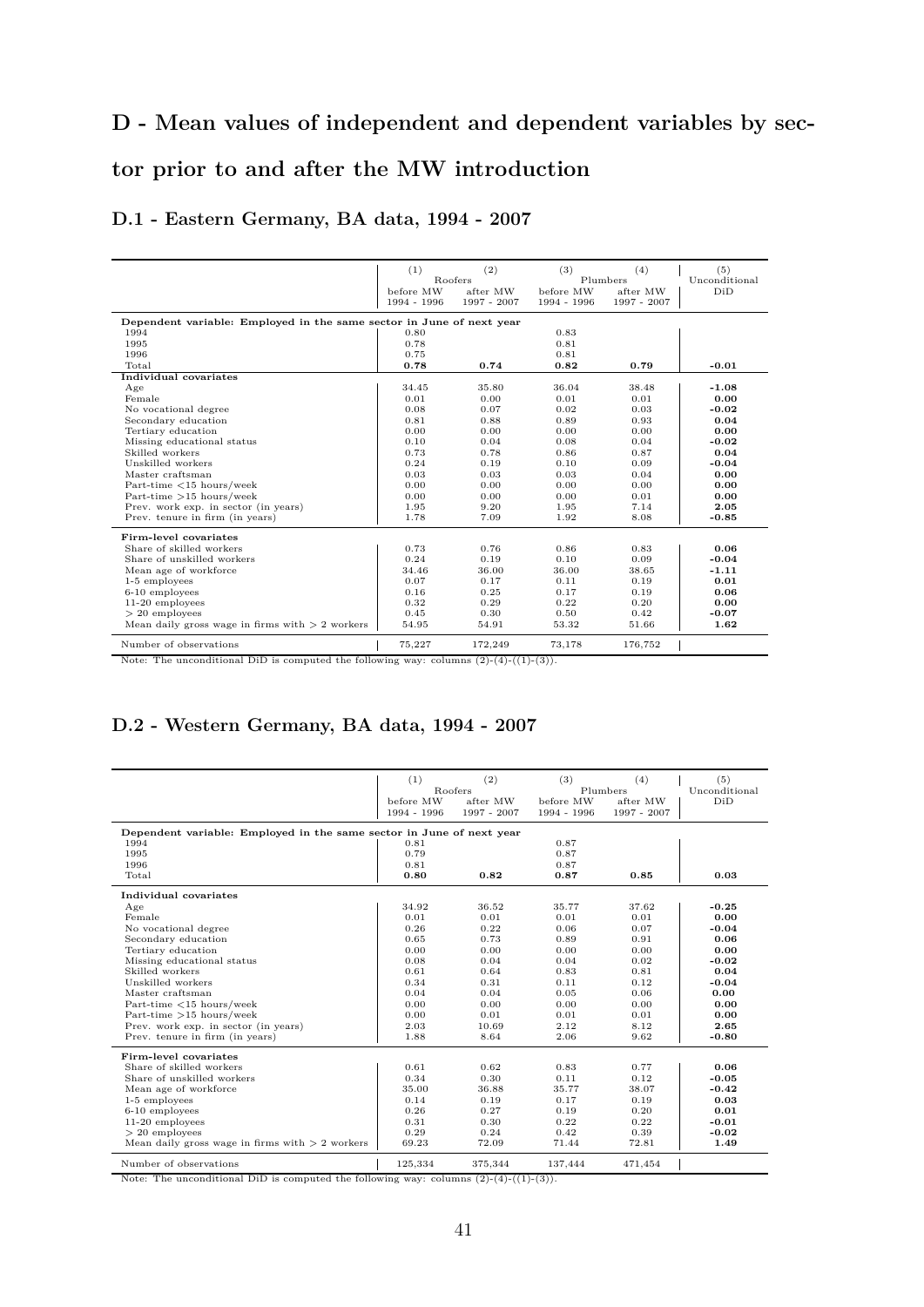# $E$  - Marginal effect of  $D_{it}$  in percentage points for placebo tests **of approaches in Section [6.1](#page-20-2) and [6.2](#page-25-1)**

|                                           | Pooled<br>Logit                           | Pooled<br>LPM       | Obs.<br>(in 1000) | Pooled<br>Logit                                            | Pooled<br><b>LPM</b> | Obs.<br>(in 1000) |  |  |
|-------------------------------------------|-------------------------------------------|---------------------|-------------------|------------------------------------------------------------|----------------------|-------------------|--|--|
| Eastern Germany<br>Western Germany        |                                           |                     |                   |                                                            |                      |                   |  |  |
|                                           | Placebo tests for approach in Section 6.1 |                     |                   |                                                            |                      |                   |  |  |
| 1994-95 with plumbers                     | 0.3                                       | 0.2                 | 99                | $-1.7***$ $-1.7***$<br>0.6 <sup>**</sup> 0.8 <sup>**</sup> |                      | 181               |  |  |
| 1994-96 with plumbers                     |                                           | $-3.2***$ $-3.2***$ | 150               |                                                            |                      | 267               |  |  |
| Placebo tests for approach in Section 6.2 |                                           |                     |                   |                                                            |                      |                   |  |  |
| 1995-96, DiD BA data                      | $6.5***$                                  | $5.2***$            | 52                | $-0.8$                                                     | $-0.1$               | 82                |  |  |
| 1995-96, DiD LAK data                     | 1.9                                       | 1.0                 | 66                | $-3.3$                                                     | $-2.0$               | 109               |  |  |

Note: Same specification as in Tables [4](#page-23-0) and [6](#page-28-0) with individual and firm-level controls; Significance levels: \* 5%, \*\* 1%, \*\*\* 0*.*1%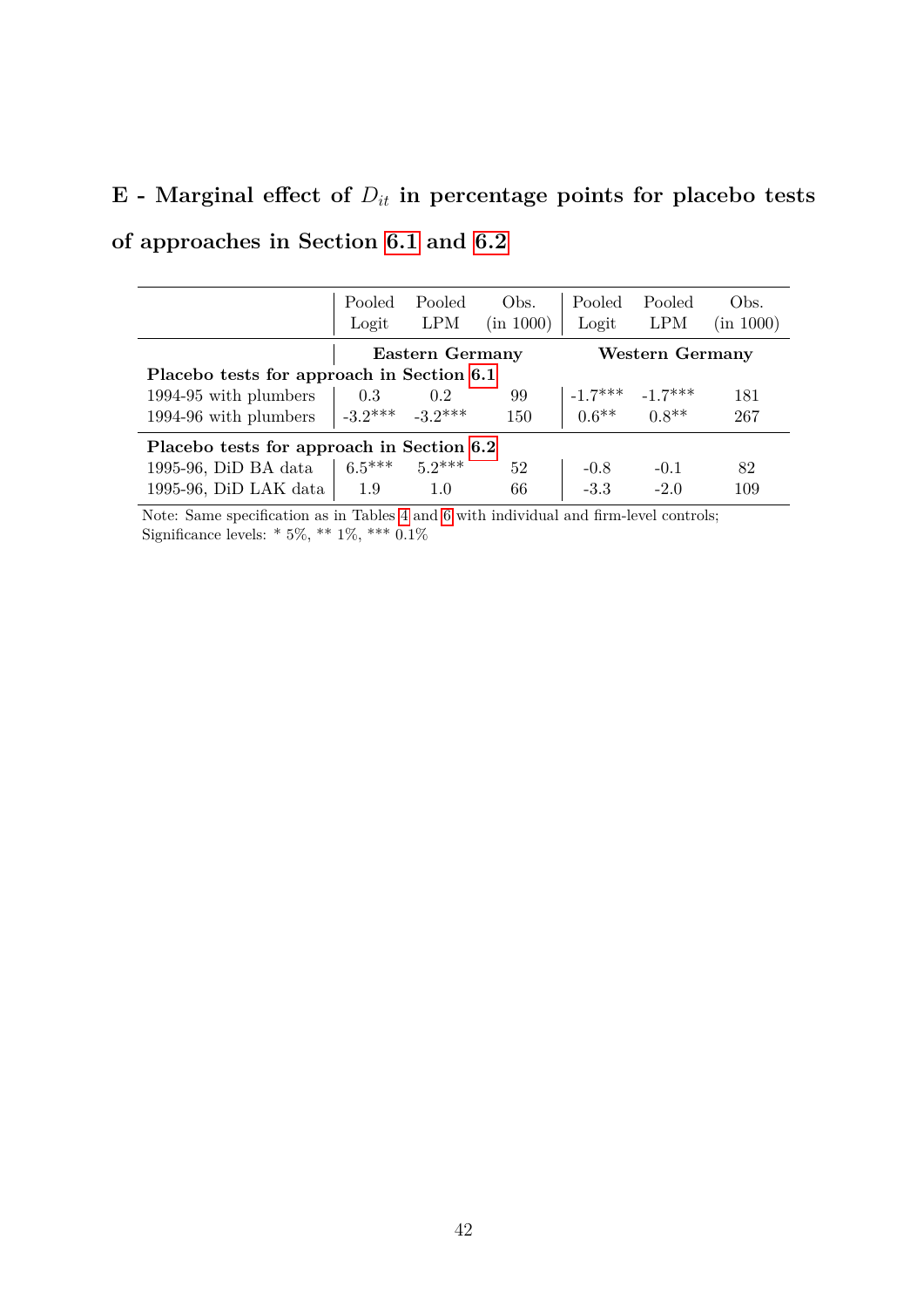# **F - Mean difference between non-binding and binding workers of independent and dependent variables by sector prior to and after the MW introduction**

#### **F.1 - Eastern Germany, BA data, 1994 - 2007**

|                                                                      | (1)                      | (2)                     | (3)                      | (4)                     | (5)     |
|----------------------------------------------------------------------|--------------------------|-------------------------|--------------------------|-------------------------|---------|
|                                                                      | <b>Roofers</b>           |                         | Plumbers                 | Unconditional           |         |
|                                                                      | before MW<br>1995 - 1996 | after MW<br>1997 - 2007 | before MW<br>1995 - 1996 | after MW<br>1997 - 2007 | DiD     |
| Dependent variable: Employed in the same sector in June of next year |                          |                         |                          |                         |         |
| 1995                                                                 | $-0.25$                  |                         | $-0.14$                  |                         |         |
| 1996                                                                 | $-0.20$                  |                         | $-0.14$                  |                         |         |
| Total                                                                | $-0.22$                  | $-0.10$                 | $-0.14$                  | $-0.07$                 | $-0.05$ |
| Individual covariates                                                |                          |                         |                          |                         |         |
| Age                                                                  | $-3.16$                  | $-2.36$                 | $-3.24$                  | $-2.75$                 | $-0.31$ |
| Female                                                               | 0.02                     | 0.01                    | 0.03                     | 0.01                    | $-0.01$ |
| No vocational degree                                                 | 0.06                     | 0.03                    | 0.02                     | 0.01                    | 0.02    |
| Secondary education                                                  | $-0.05$                  | $-0.01$                 | 0.02                     | 0.02                    | $-0.03$ |
| Tertiary education                                                   | 0.00                     | 0.00                    | 0.00                     | 0.00                    | 0.00    |
| Missing educational status                                           | $-0.01$                  | $-0.02$                 | $-0.04$                  | $-0.03$                 | 0.02    |
| Skilled workers                                                      | $-0.17$                  | $-0.05$                 | $-0.06$                  | $-0.01$                 | $-0.06$ |
| Unskilled workers                                                    | 0.18                     | 0.05                    | 0.07                     | 0.03                    | 0.08    |
| Master craftsman                                                     | $-0.02$                  | $-0.01$                 | $-0.02$                  | $-0.03$                 | $-0.01$ |
| Part-time $<$ 15 hours/week                                          | 0.00                     | 0.00                    | 0.00                     | 0.00                    | 0.00    |
| Part-time $> 15$ hours/week                                          | 0.01                     | 0.01                    | 0.01                     | 0.01                    | $-0.01$ |
| Prev. work exp. in sector (in years)                                 | $-0.86$                  | $-0.75$                 | $-0.61$                  | 0.32                    | 0.83    |
| Prev. tenure in firm (in years)                                      | $-0.83$                  | $-1.68$                 | $-0.43$                  | $-0.99$                 | 0.28    |
| Firm-level covariates                                                |                          |                         |                          |                         |         |
| Share of skilled workers                                             | 0.00                     | 0.00                    | $-0.01$                  | $-0.01$                 | $-0.01$ |
| Share of unskilled workers                                           | 0.00                     | $-0.02$                 | 0.01                     | 0.00                    | 0.02    |
| Mean age of workforce                                                | $-0.66$                  | $-0.05$                 | $-0.85$                  | $-0.41$                 | $-0.16$ |
| 1-5 employees                                                        | 0.04                     | 0.10                    | 0.06                     | 0.11                    | $-0.01$ |
| $6-10$ employees                                                     | 0.03                     | 0.03                    | 0.00                     | 0.03                    | 0.03    |
| 11-20 employees                                                      | 0.03                     | $-0.02$                 | $-0.02$                  | $-0.02$                 | 0.05    |
| $> 20$ employees                                                     | $-0.10$                  | $-0.11$                 | $-0.04$                  | $-0.12$                 | $-0.07$ |
| Mean daily gross wage in firms with $> 2$ workers                    | $-9.00$                  | $-5.87$                 | $-9.55$                  | $-8.64$                 | $-2.22$ |
| Number of observations                                               | 51.605                   | 172,090                 | 49.426                   | 172,982                 |         |

Note: The unconditional DiD is computed the following way: columns  $(2)-(4)-(1)-(3)$ .

#### **F.2 - Western Germany, BA data, 1994 - 2007**

|                                                                      | (1)         | (2)            | (3)         | (4)         | (5)           |
|----------------------------------------------------------------------|-------------|----------------|-------------|-------------|---------------|
|                                                                      |             | <b>Roofers</b> |             | Plumbers    | Unconditional |
|                                                                      | before MW   | after MW       | before MW   | after MW    | DiD           |
|                                                                      | 1995 - 1996 | 1997 - 2007    | 1995 - 1996 | 1997 - 2007 |               |
| Dependent variable: Employed in the same sector in June of next year |             |                |             |             |               |
| 1995                                                                 | $-0.22$     |                | $-0.02$     |             |               |
| 1996                                                                 | $-0.24$     |                | $-0.08$     |             |               |
| Total                                                                | $-0.23$     | $-0.26$        | $-0.04$     | $-0.10$     | $-0.03$       |
|                                                                      |             |                |             |             |               |
| Individual covariates                                                |             |                |             |             |               |
| Age                                                                  | $-1.84$     | $-2.21$        | 1.05        | $-0.22$     | $-0.91$       |
| Female                                                               | 0.12        | 0.07           | 0.05        | 0.08        | 0.07          |
| No vocational degree                                                 | 0.11        | 0.14           | 0.03        | 0.09        | 0.03          |
| Secondary education                                                  | $-0.16$     | $-0.20$        | $-0.02$     | $-0.10$     | $-0.05$       |
| Tertiary education                                                   | 0.01        | 0.02           | 0.00        | 0.01        | 0.00          |
| Missing educational status                                           | 0.05        | 0.05           | $-0.01$     | 0.01        | 0.02          |
| Skilled workers                                                      | $-0.33$     | $-0.37$        | $-0.06$     | $-0.16$     | $-0.06$       |
| Unskilled workers                                                    | 0.16        | 0.20           | 0.03        | 0.10        | 0.03          |
| Master craftsman                                                     | 0.05        | 0.05           | $-0.02$     | $-0.02$     | 0.01          |
| Part-time $<$ 15 hours/week                                          | 0.00        | 0.03           | 0.00        | 0.02        | $-0.01$       |
| Part-time $> 15$ hours/week                                          | 0.12        | 0.09           | 0.05        | 0.06        | 0.04          |
| Prev. work exp. in sector (in years)                                 | $-0.94$     | $-6.09$        | $-0.36$     | $-2.08$     | 3.44          |
| Prev. tenure in firm (in years)                                      | $-0.93$     | $-5.25$        | $-0.36$     | $-2.69$     | 1.99          |
| Firm-level covariates                                                |             |                |             |             |               |
| Share of skilled workers                                             | $-0.08$     | $-0.19$        | 0.01        | $-0.08$     | 0.02          |
| Share of unskilled workers                                           | 0.03        | 0.09           | 0.00        | 0.04        | $-0.01$       |
| Mean age of workforce                                                | $-0.65$     | $-0.64$        | 1.02        | 0.88        | $-0.15$       |
| 1-5 employees                                                        | 0.12        | 0.21           | $-0.10$     | 0.00        | 0.01          |
| $6-10$ employees                                                     | 0.04        | $-0.03$        | $-0.16$     | $-0.10$     | 0.13          |
| $11-20$ employees                                                    | $-0.04$     | $-0.08$        | $-0.13$     | $-0.14$     | 0.02          |
| $> 20$ employees                                                     | $-0.11$     | $-0.10$        | 0.39        | 0.24        | $-0.16$       |
| Mean daily gross wage in firms with $> 2$ workers                    | $-15.13$    | $-22.52$       | $-2.61$     | $-7.02$     | 2.97          |
| Number of observations                                               | 81,969      | 375,079        | 90,937      | 465,157     |               |

Note: The unconditional DiD is computed the following way: columns  $(2)-(4)-(1)-(3)$ .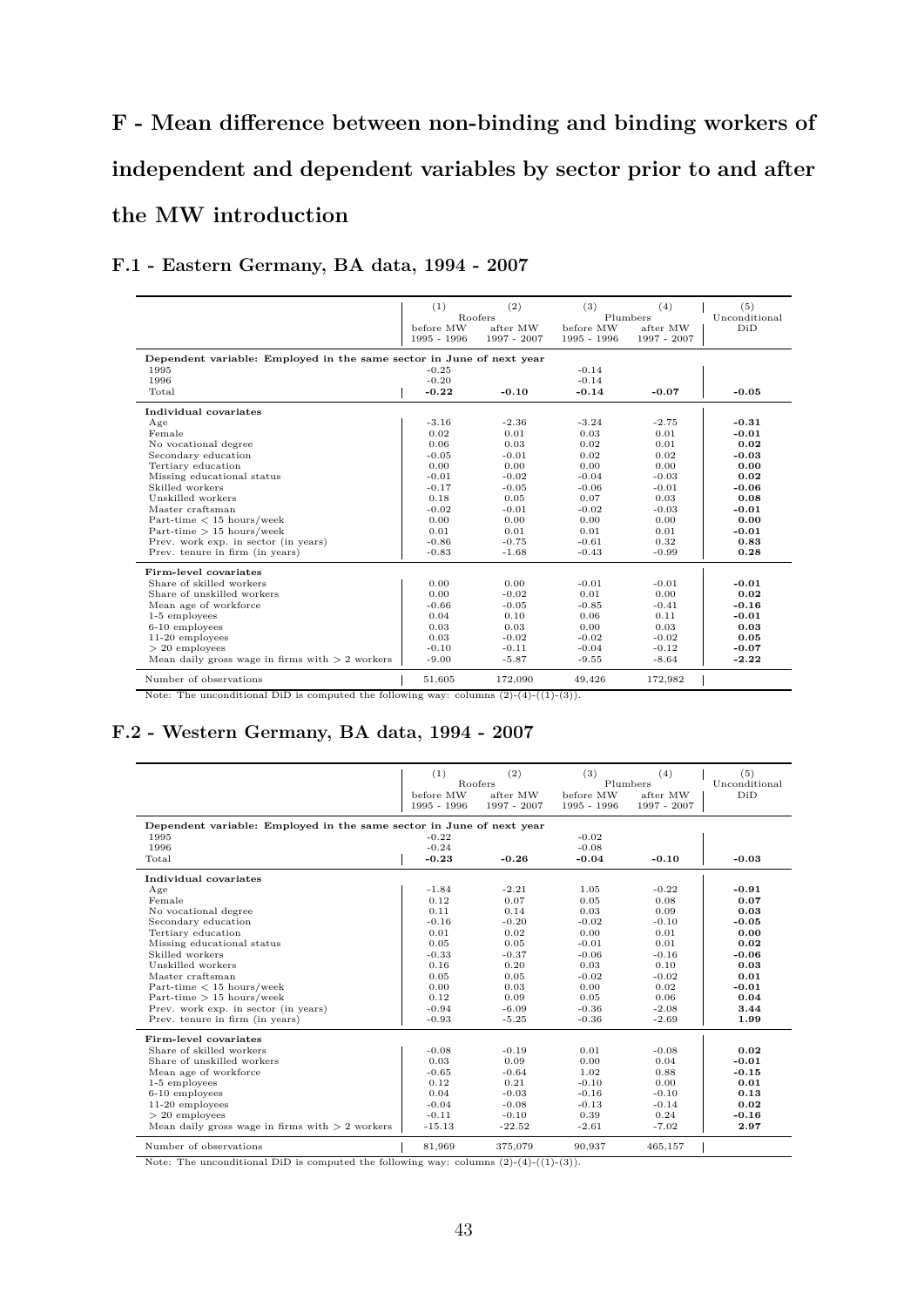**G - The probability of being affected by a binding MW, by sector and region, BA data, 1995 - 2007**